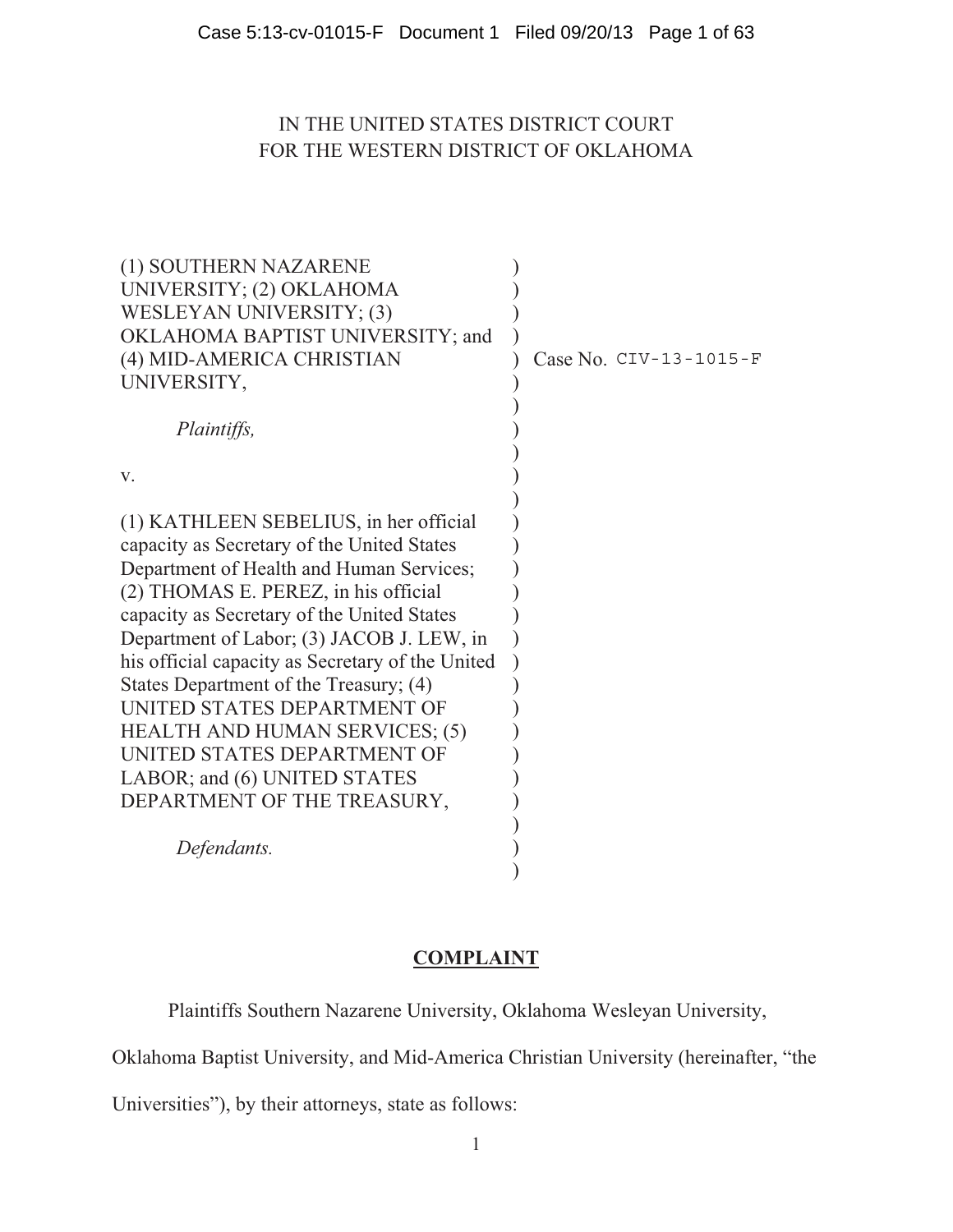#### **NATURE OF THE ACTION**

1. This lawsuit challenges regulations issued by Defendants under the 2010 Patient Protection and Affordable Care Act that compel employee and student health insurance plans to provide free coverage of contraceptive services, including so-called "emergency contraceptives" that cause early abortions.

2. The Universities are Christ-centered institutions of higher learning. They believe that God has condemned the intentional destruction of innocent human life. The Universities hold, as a matter of religious conviction, that it would be sinful and immoral for them intentionally to participate in, pay for, facilitate, enable, or otherwise support access to abortion, which destroys human life. They hold that one of the prohibitions of the Ten Commandments ("thou shalt not murder") precludes them from facilitating, assisting in, or enabling the use of drugs that can and do destroy very young human beings in the womb.

3. The Universities do not qualify for the extraordinarily narrow religious exemption from the regulations. That exemption protects only "churches, their integrated auxiliaries, and conventions or associations or churches" and "the exclusively religious activities of any religious order."

4. For purely secular reasons, the government has elected not to impose the challenged regulations upon thousands of other organizations. Employers with "grandfathered" plans, small employers, and favored others are exempt from these rules.

5. Defendants have offered entities like the Universities a so-called "accommodation" of their religious beliefs and practices. However, the alleged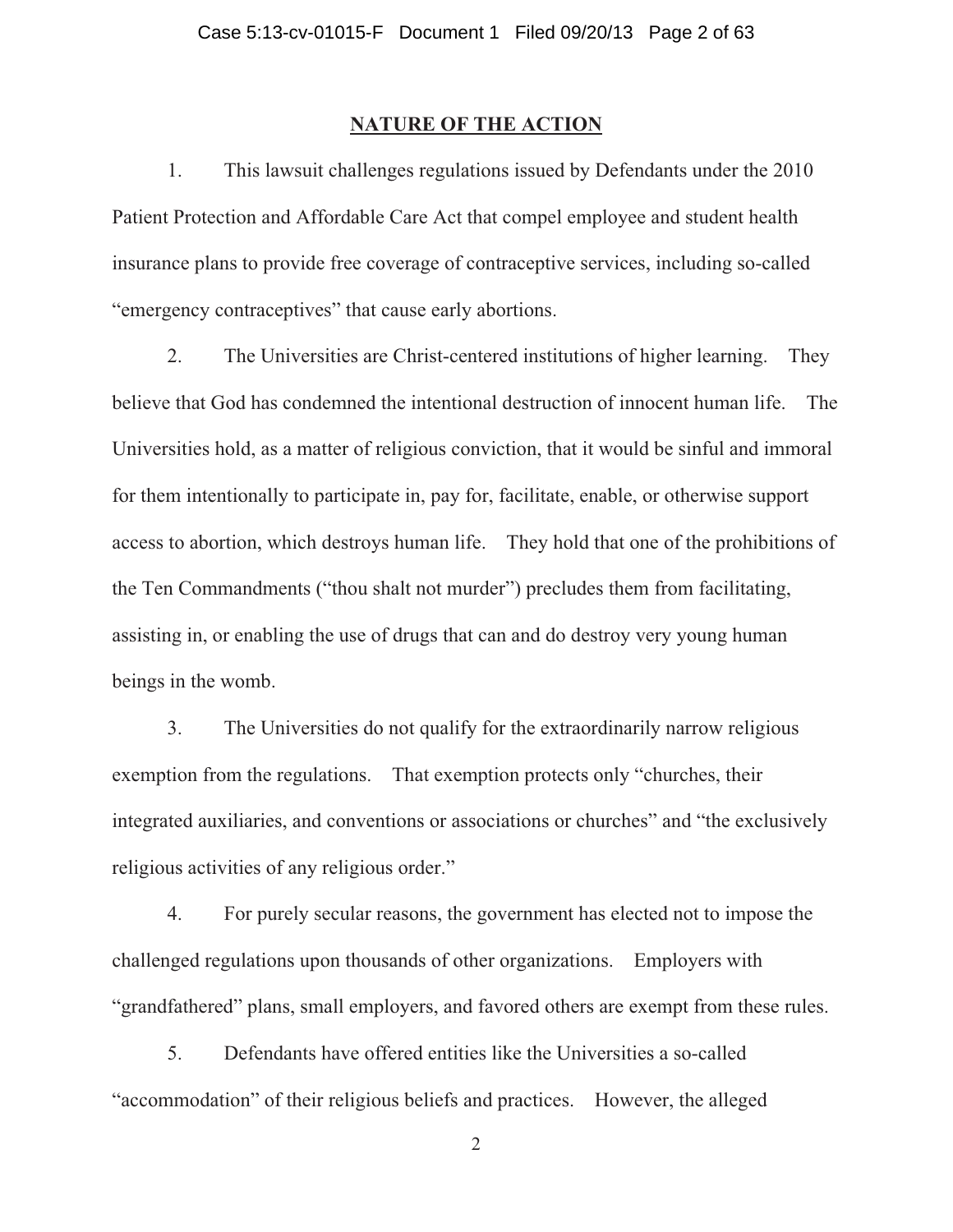## Case 5:13-cv-01015-F Document 1 Filed 09/20/13 Page 3 of 63

accommodation fails. It still conscripts the Universities into the government's scheme, forcing them to obtain an insurer or third-party claims administrator and submit a form that specifically causes that insurer or third-party administrator to arrange payment for the objectionable drugs, so that such coverage will apply to the Universities' own employees as a direct consequence of their employment with the Universities and of their participation in the health insurance benefits the Universities provide them.

6. Under the supposed accommodation, Defendants continue to treat entities like the Universities as second-class religious organizations, not entitled to the same religious freedom rights as substantially similar entities that qualify for the exemption. Defendants' rationale for entirely exempting churches and integrated auxiliaries from the regulations – their employees are likely to share their religious convictions – applies equally to the Universities. Yet, Defendants refuse to exempt them, offering only a flimsy, superficial, and utterly semantic "accommodation" that falls woefully short of addressing and resolving the substance of their concerns.

7. If Plaintiffs follow their religious convictions and decline to participate in the government's scheme, they will face, among other injuries, enormous fines that will cripple their operations.

8. By unconscionably placing the Universities in this untenable position, Defendants have violated the Religious Freedom Restoration Act; the Free Exercise, Establishment and Free Speech Clauses of the First Amendment to the United States Constitution; the Due Process Clause of the Fifth Amendment; and the Administrative Procedure Act.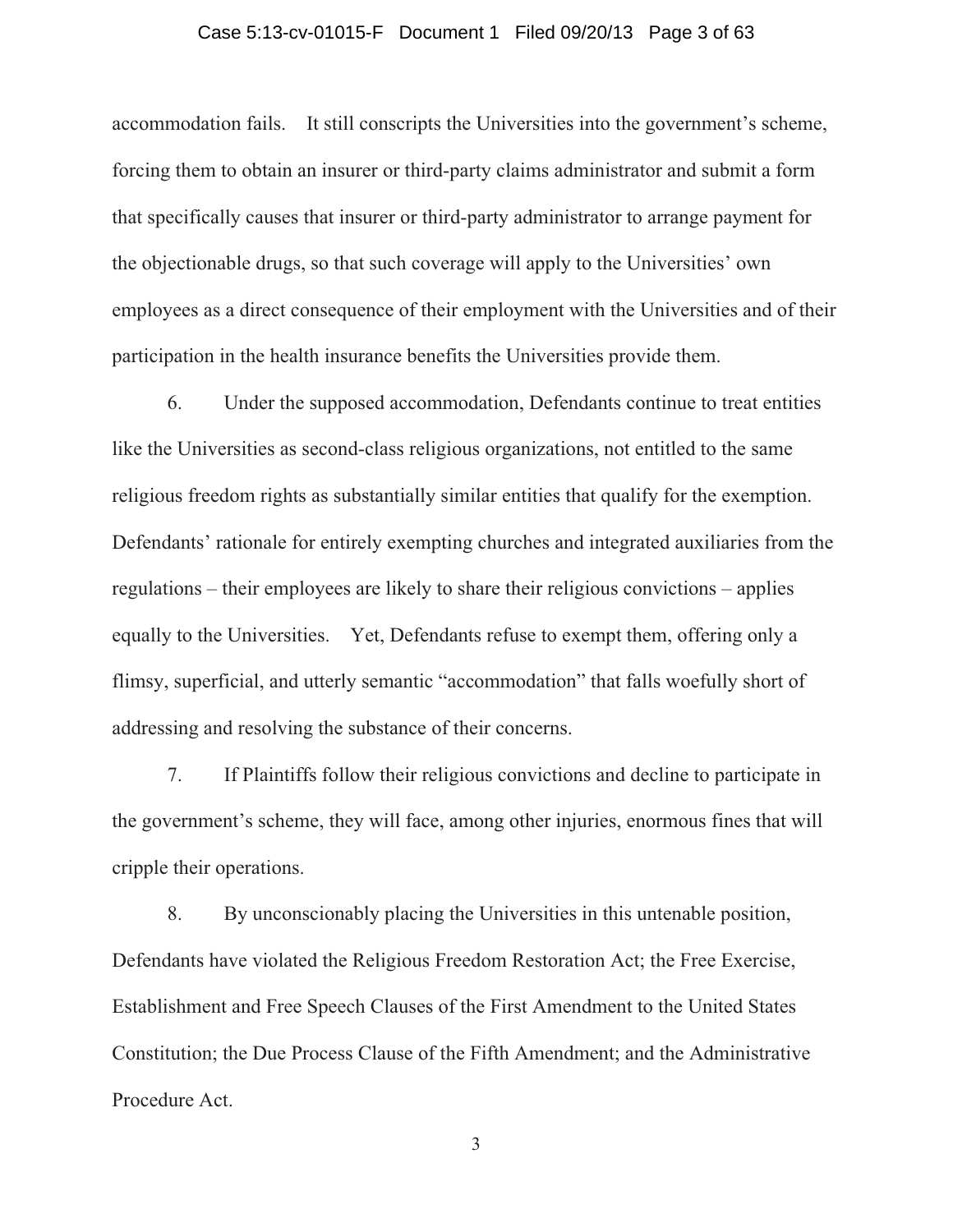#### Case 5:13-cv-01015-F Document 1 Filed 09/20/13 Page 4 of 63

9. Plaintiffs therefore respectfully request that this Court vindicate their rights through declaratory and permanent injunction relief, among other remedies.

#### **IDENTIFICATION OF PARTIES AND JURISDICTION**

10. Plaintiff Southern Nazarene University is a Christ-centered institution of higher learning located in Bethany, Oklahoma. It is an Oklahoma not-for-profit corporation.

11. Plaintiff Oklahoma Wesleyan University is a Christ-centered institution of higher learning located in Bartlesville, Oklahoma. It is an Oklahoma not-for-profit corporation.

12. Plaintiff Oklahoma Baptist University is a Christ-centered institution of higher learning located in Shawnee, Oklahoma. It is an Oklahoma not-for-profit corporation.

13. Plaintiff Mid-America Christian University is a Christ-centered institution of higher learning located in Oklahoma City, Oklahoma. It is an Oklahoma not-for-profit corporation.

14. Defendants are appointed officials of the United States government and United States executive branch agencies responsible for issuing and enforcing the Mandate.

15. Defendant Kathleen Sebelius is the Secretary of the United States Department of Health and Human Services (HHS). In this capacity, she has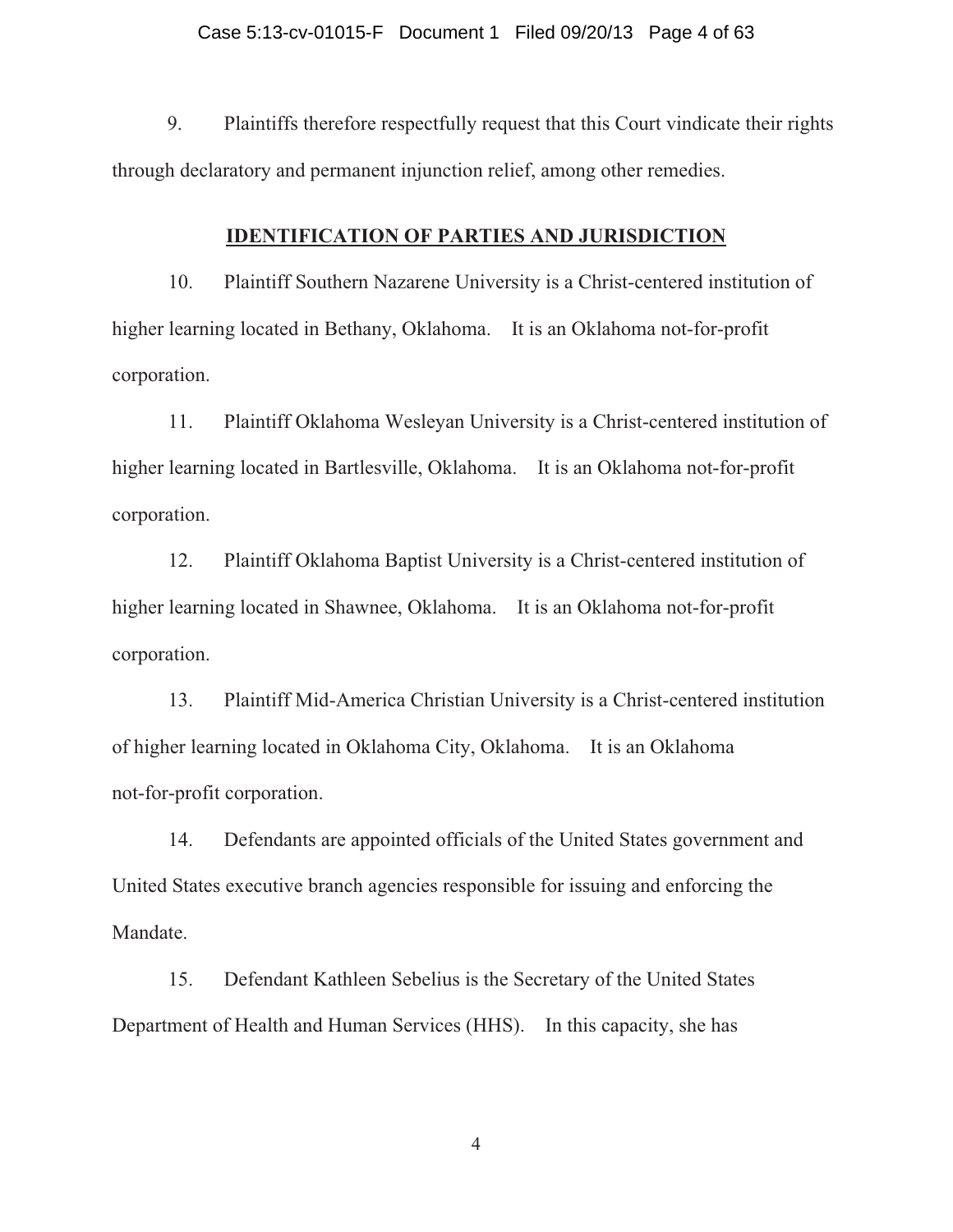#### Case 5:13-cv-01015-F Document 1 Filed 09/20/13 Page 5 of 63

responsibility for the operation and management of HHS. Sebelius is sued in her official capacity only.

16. Defendant HHS is an executive agency of the United States government and is responsible for the promulgation, administration and enforcement of the Mandate.

17. Defendant Thomas E. Perez is the Secretary of the United States Department of Labor. In this capacity, he has responsibility for the operation and management of the Department of Labor. Perez is sued in his official capacity only.

18. Defendant Department of Labor is an executive agency of the United States government and is responsible for the promulgation, administration, and enforcement of the Mandate.

19. Defendant Jacob J. Lew is the Secretary of the Department of the Treasury. In this capacity, he has responsibility for the operation and management of the Department. Lew is sued in his official capacity only.

20. Defendant Department of Treasury is an executive agency of the United States government and is responsible for the promulgation, administration, and enforcement of the Mandate.

21. This action arises under the Constitution and laws of the United States. The Court has subject matter jurisdiction pursuant to 28 U.S.C. §§ 1331 & 1361, jurisdiction to render declaratory and injunctive relief under 28 U.S.C. §§ 2201 & 2202, 42 U.S.C. § 2000bb-1, 5 U.S.C. § 702, and Fed. R. Civ. P. 65, and to award reasonable attorney's fees and costs under the Equal Access to Justice Act, 28 U.S.C. § 2412, and under 42 U.S.C. § 1988.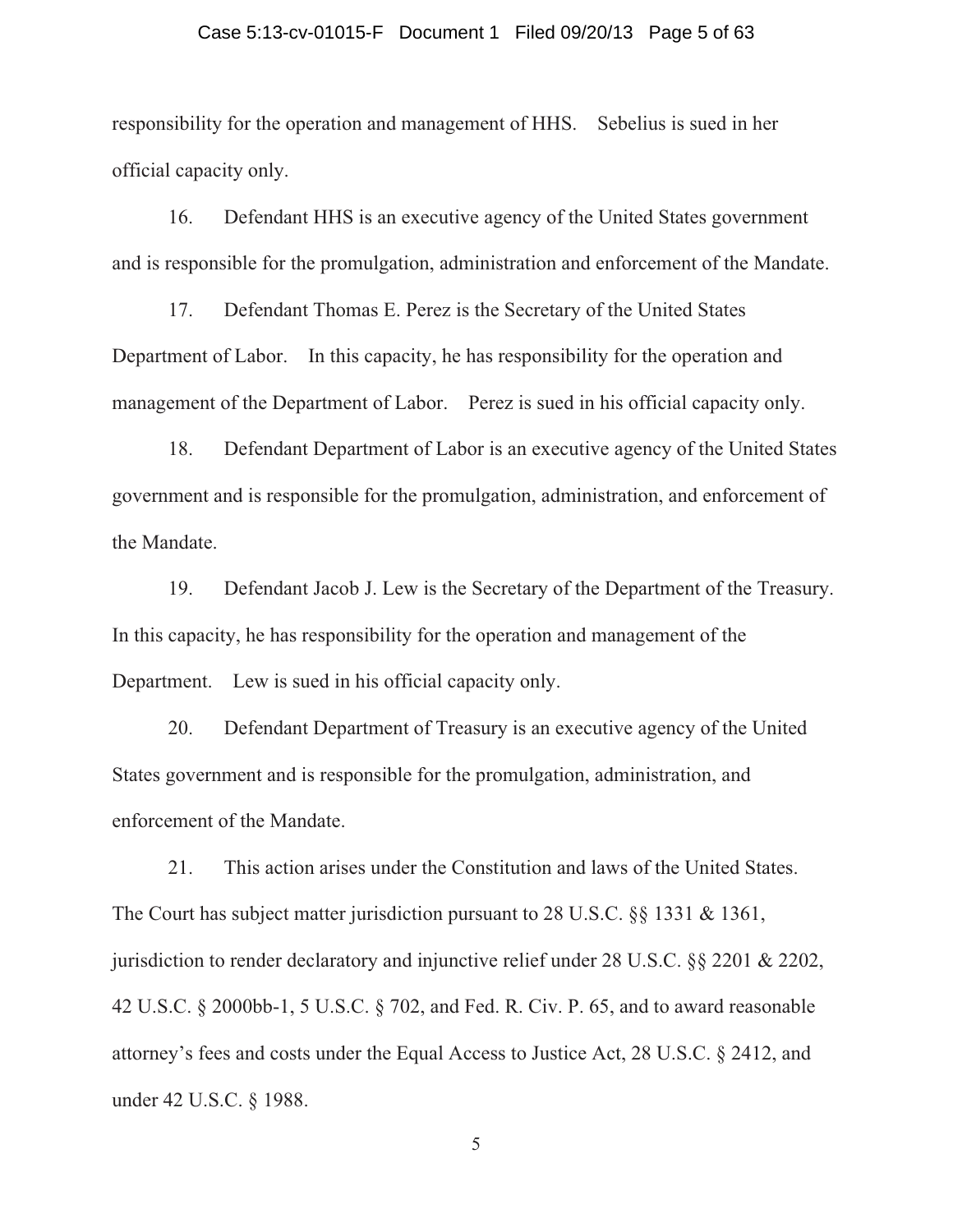22. Venue lies in this district pursuant to 28 U.S.C. § 1391(e). A substantial part of the events or omissions giving rise to the claim occurred in this district, and at least one of the Plaintiffs is located in this district.

## **FACTUAL ALLEGATIONS**

## **I. Southern Nazarene University's Religious Beliefs and Provision of Educational Services in General**

23. Southern Nazarene University ("SNU") was established in 1899. It grew out of several small colleges committed to training people for service to God and their fellow man.

24. SNU's mission is to transform lives through higher education in Christ-centered community. It prepares graduates who think with clarity, act with integrity and serve with purpose. Its mandate is to seek truth with integrity, to explore long-held traditions and assumptions, to formulate an understanding of the world that is consistent with divine revelation and human experience, and to share in the formation of Christ-like disciples. Preparing graduates for broadly defined Christian ministry is an underlying goal of all of SNU's academic and co-curricular programs.

25. As Christian community of scholars, SNU pursues its mission through biblically-based programs and services anchored in the nineteenth century, Wesleyan-Holiness tradition.

26. SNU is a service of the Church of the Nazarene, and it is the primary postsecondary educational institution for the Church of the Nazarene in the South Central Region of the United States. The mission of the Church of the Nazarene is "to make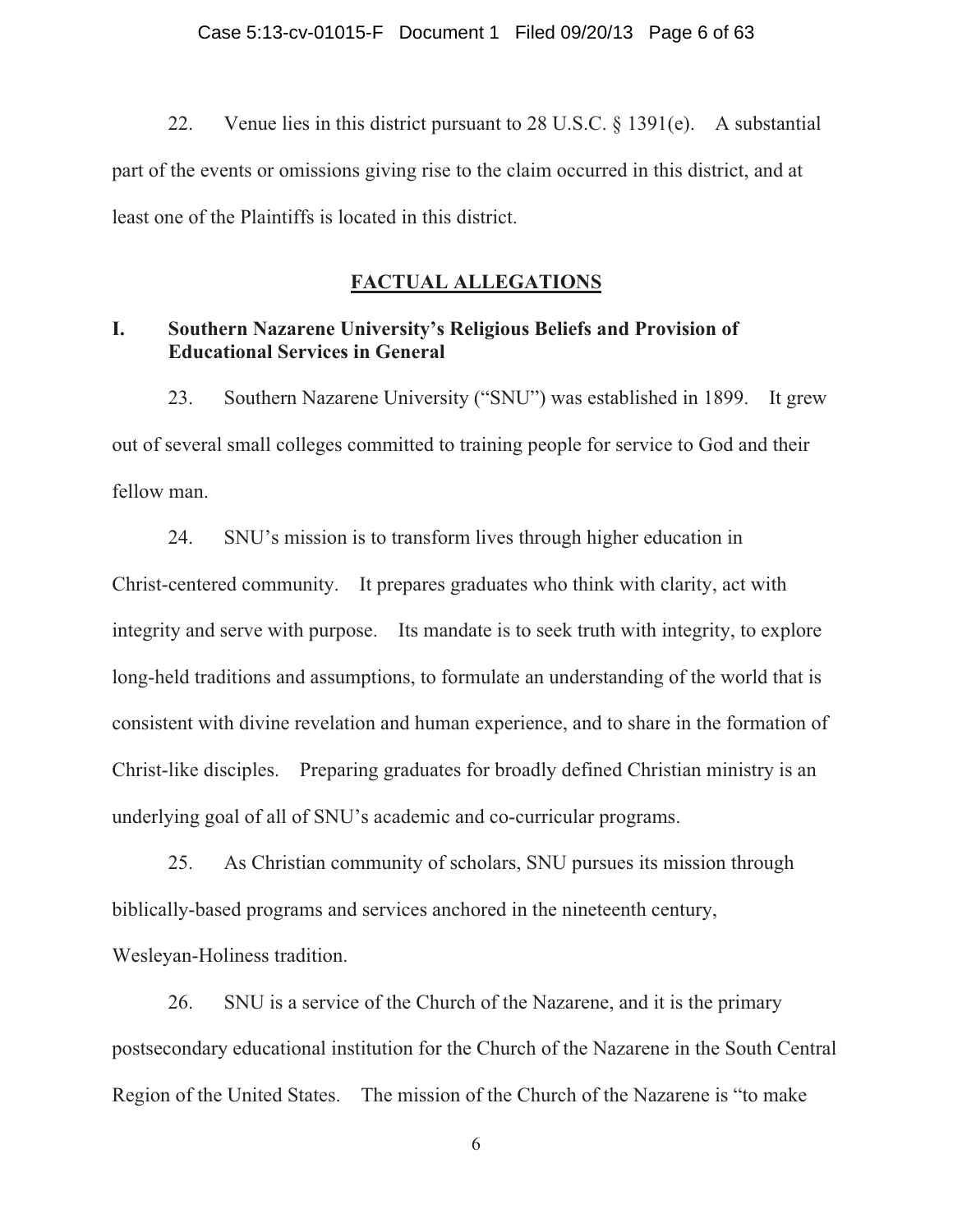#### Case 5:13-cv-01015-F Document 1 Filed 09/20/13 Page 7 of 63

Christlike disciples in the nations." SNU believes that it is the Church at work in higher education. SNU derives its mission and core values from the heart of the church and believes that a deep and vital relationship with the Church of the Nazarene is essential to its mission and a nonnegotiable starting point in all it does. While governance and support come primarily from the South Central Region, the University serves and partners with the work of the Church around the world.

27. Members of SNU's Board of Trustees, which governs the University, are elected by the districts which comprise the South Central Region of the Church of the Nazarene.

28. SNU draws its faculty, staff, and administration from among those who profess and demonstrate a strong commitment to the Christian faith, actively participate in a local church, and are committed to a philosophy of Christian higher education consistent with the Wesleyan tradition.

29. Although SNU does not require a profession of faith as a prerequisite for student admission, all students are expected to live by the standards of historic Christian morality, as expressed in the University's Lifestyle Covenant.

30. SNU's current enrollment is approximately 2,100.

31. SNU has approximately 505 employees, of which approximately 315 are full-time.

**II. The Religious Beliefs of Southern Nazarene University Regarding Abortion**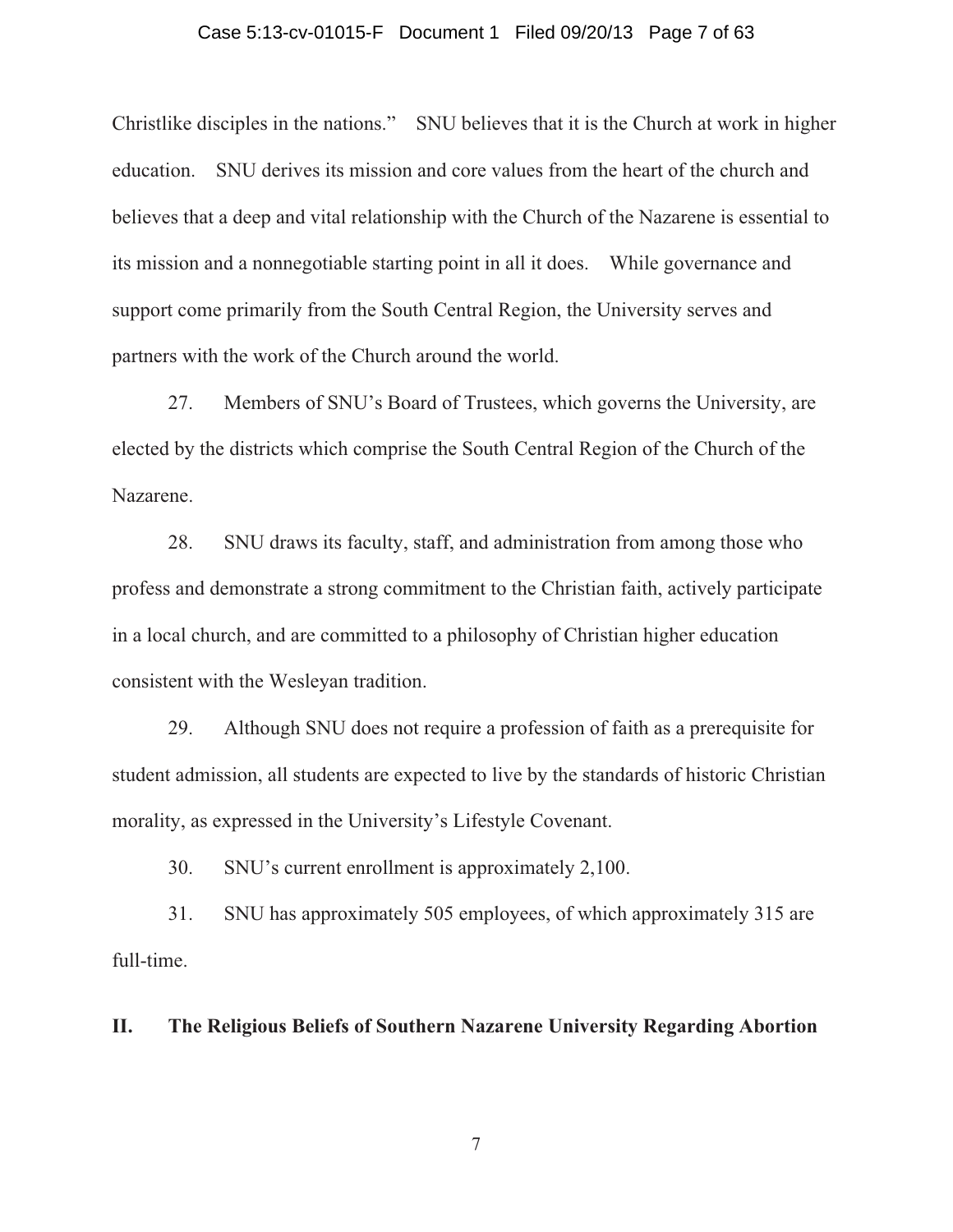32. The Church of the Nazarene believes in the sanctity of human life and

opposes abortion, embryo-destroying stem cell research, euthanasia, and the withholding

of reasonable medical care from the handicapped or the elderly.

## 33. The *Manual of the Church of the Nazarene* states as follows:

The Church of the Nazarene affirms the sanctity of human life as established by God the Creator and believes that such sanctity extends to the child not yet born. Life is a gift from God. All human life, including life developing in the womb, is created by God in His image and is, therefore, to be nurtured, supported, and protected. From the moment of conception, a child is a human being with all of the developing characteristics of human life, and this life is dependent on the mother for its continued development. Therefore, we believe that human life must be respected and protected from the moment of conception. We oppose induced abortion by any means, when used for either personal convenience or population control. We oppose laws that allow abortion. Realizing that there are rare, but real medical conditions wherein the mother or the unborn child, or both, could not survive the pregnancy, termination of the pregnancy should only be made after sound medical and Christian counseling. (Genesis 2:7, 9:6; Exodus 20:13, 21:12-16, 22-25; Leviticus 18:21; Job 31:15; Psalms 22:9, 139:3-16; Isaiah 44:2, 24, 49:5; Jeremiah 1:5; Luke 1:15, 23-25, 36-45; Acts 17:25; Romans 12:1-2; 1 Corinthians 6:16, 7:1 ff.; 1 Thessalonians 4:3-6.)

34. On its website, the Church of the Nazarene declares as follows:

Since the inception of the practice of medical abortion, the Church of the Nazarene has expressed both its sorrow and its strongest condemnation of the practice of aborting the unborn for the sake of convenience, ending unwanted pregnancies, or population control. As a denomination, our resolve has been strong in our struggle against this moral blight on the conscience of America.

35. Southern Nazarene University unreservedly shares the Church of the

Nazarene's religious views regarding abortion, believing that the procurement of,

participation in, facilitation of, or payment for abortion (including abortion-causing drugs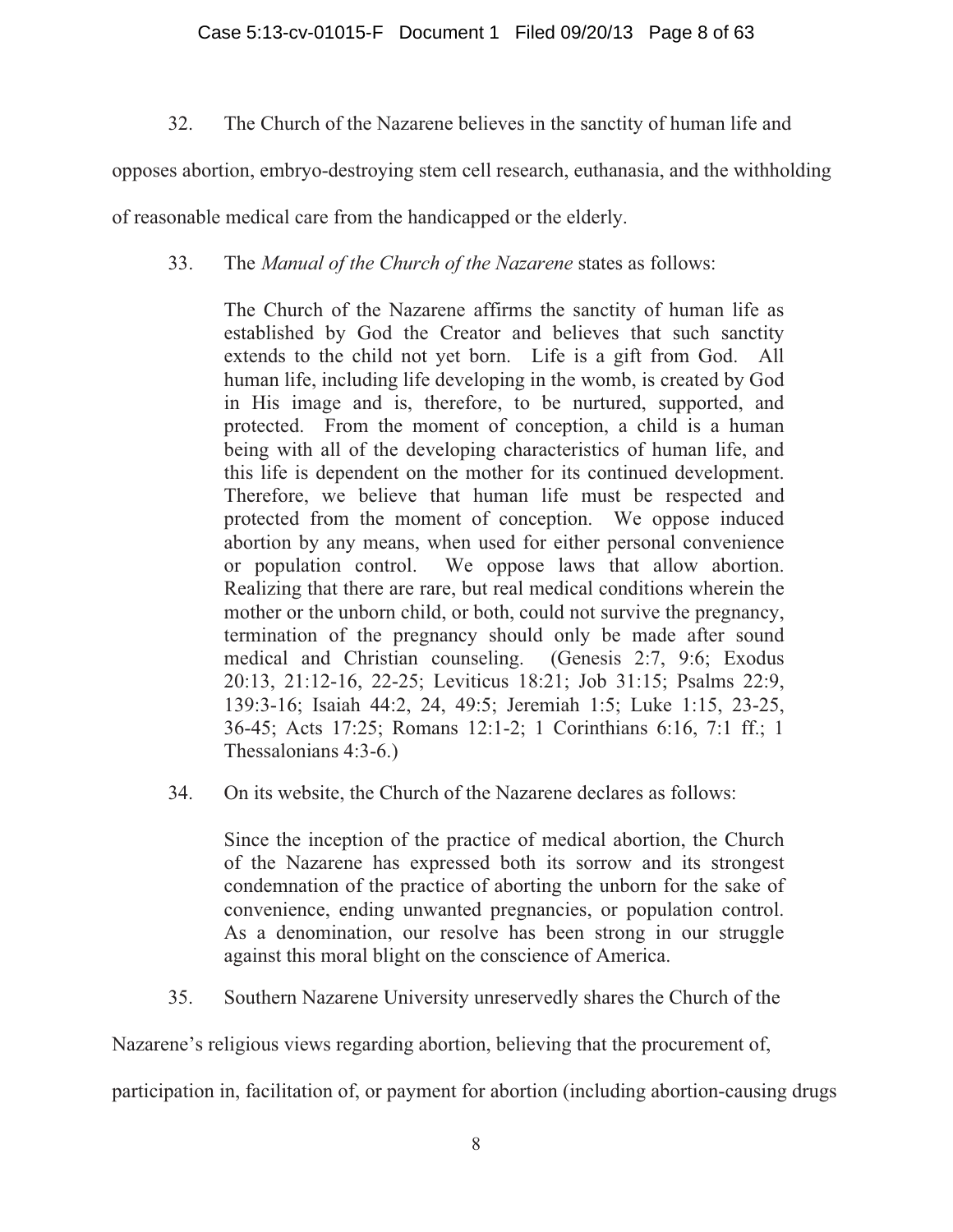#### Case 5:13-cv-01015-F Document 1 Filed 09/20/13 Page 9 of 63

and devices like Plan B and ella) violates the Sixth Commandment and is inconsistent with the dignity conferred by God on creatures made in His image.

#### **IV. Southern Nazarene University's Group Health Insurance Plans**

36. To fulfill its religious commitments and duties in the Christ-centered educational context, Southern Nazarene University promotes the spiritual and physical well-being and health of its employees. This includes the provision of generous health insurance for its employees and their dependents.

37. Approximately 253 SNU employees are enrolled in health insurance plans sponsored by the University. Approximately 249 dependents of employees are covered. The plans thus cover approximately 502 individuals.

38. SNU offers coverage through BlueCross BlueShield of Oklahoma. SNU offers beneficiaries two choices: "Blue Choice PPO – SNU Choice" and "Blue Choice PPO – SNU Premier."

39. SNU's health plan is partially self-insured. The university has contracted with an outside insurance company to pay all claims over \$100,000.

40. The plan year for SNU's employee health insurance coverage begins on July 1 of each year.

41. SNU's employee health plans do not possess "grandfathered" status. In 2011, SNU offered for the first time two different plans, one with a \$1000 deductible and one with a \$2500 deductible. In addition, SNU changed from a two-tiered plan (either employee only or employee plus family) to a three-tiered plan (employee only, employee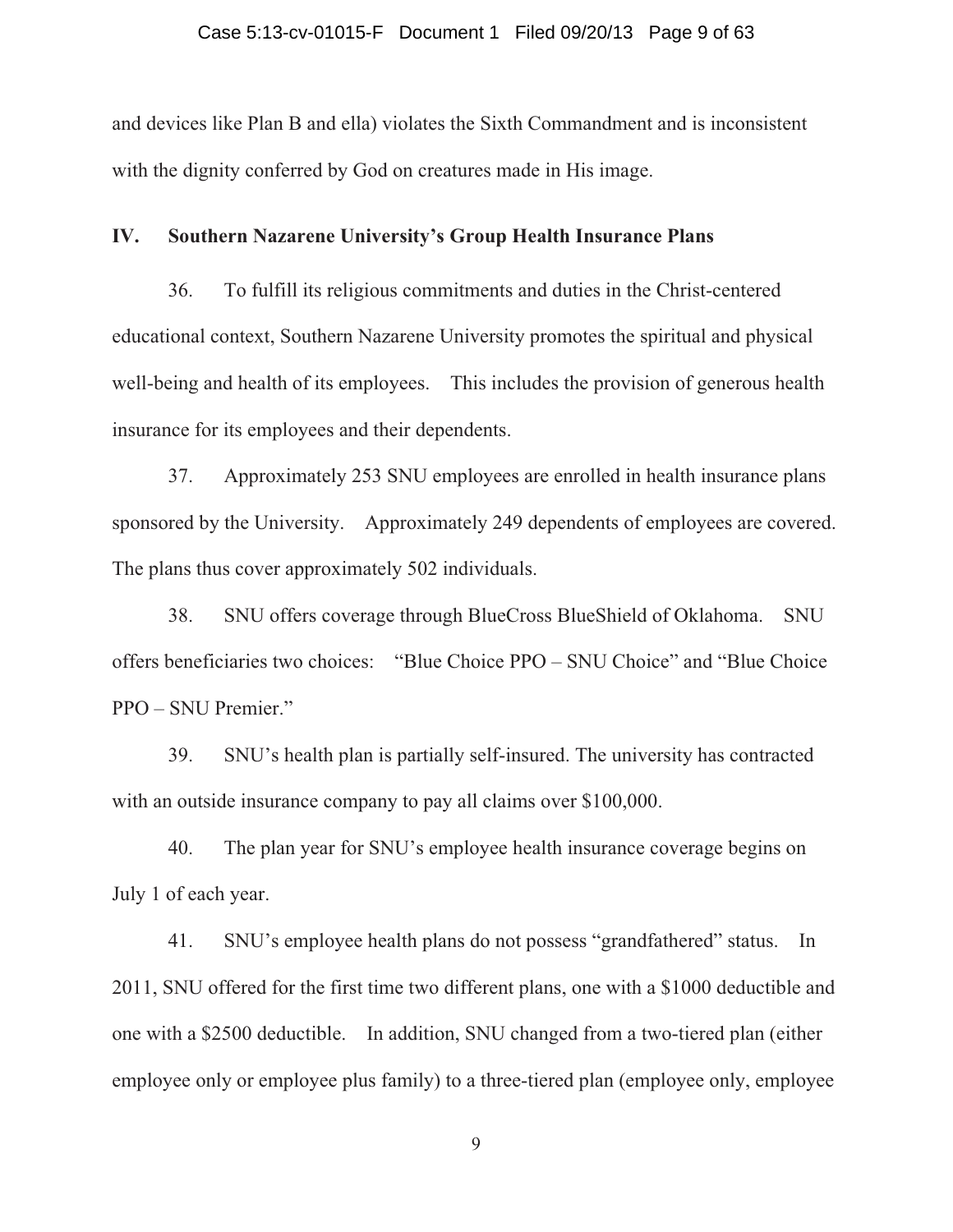## Case 5:13-cv-01015-F Document 1 Filed 09/20/13 Page 10 of 63

plus one dependent, or employee plus two or more dependents). The monthly employee contribution depends upon which "tier" the employee chooses and upon whether the employee chooses the "SNU Choice" (which has a \$2500 in-network deductible) or "SNU Premier" (which has a \$1000 in-network deductible) plan. The "Benefit Highlights" documents produced by BlueCross BlueShield of Oklahoma for both the SNU Choice and SNU Premier plans declare, "[t]his benefit summary is a Non-Grandfathered health plan."

42. SNU's employee health plans cover a variety of contraceptive methods that are not abortifacient. However, consistent with its religious commitments, SNU's contract for employee health coverage states that all drugs and devices which act after fertilization has occurred are excluded.

43. All SNU students enrolled in nine hours or more of classroom instruction are required to have health insurance. SNU offers a health plan to those students who do not have health insurance coverage of their own.

44. The student plan specifically excludes "Reproductive/Infertility Services including but not limited to: birth control, family planning; fertility tests; infertility (male or female), including any services or supplies rendered for the purpose or with the intent of inducing conception. Examples of fertilization procedures are: ovulation induction procedures, in vitro fertilization, embryo transplant or similar procedures that augment or enhance the Covered Person's reproductive ability; premarital examinations; impotence, organic or otherwise; tubal ligation; vasectomy; elective abortion; sexual reassignment surgery."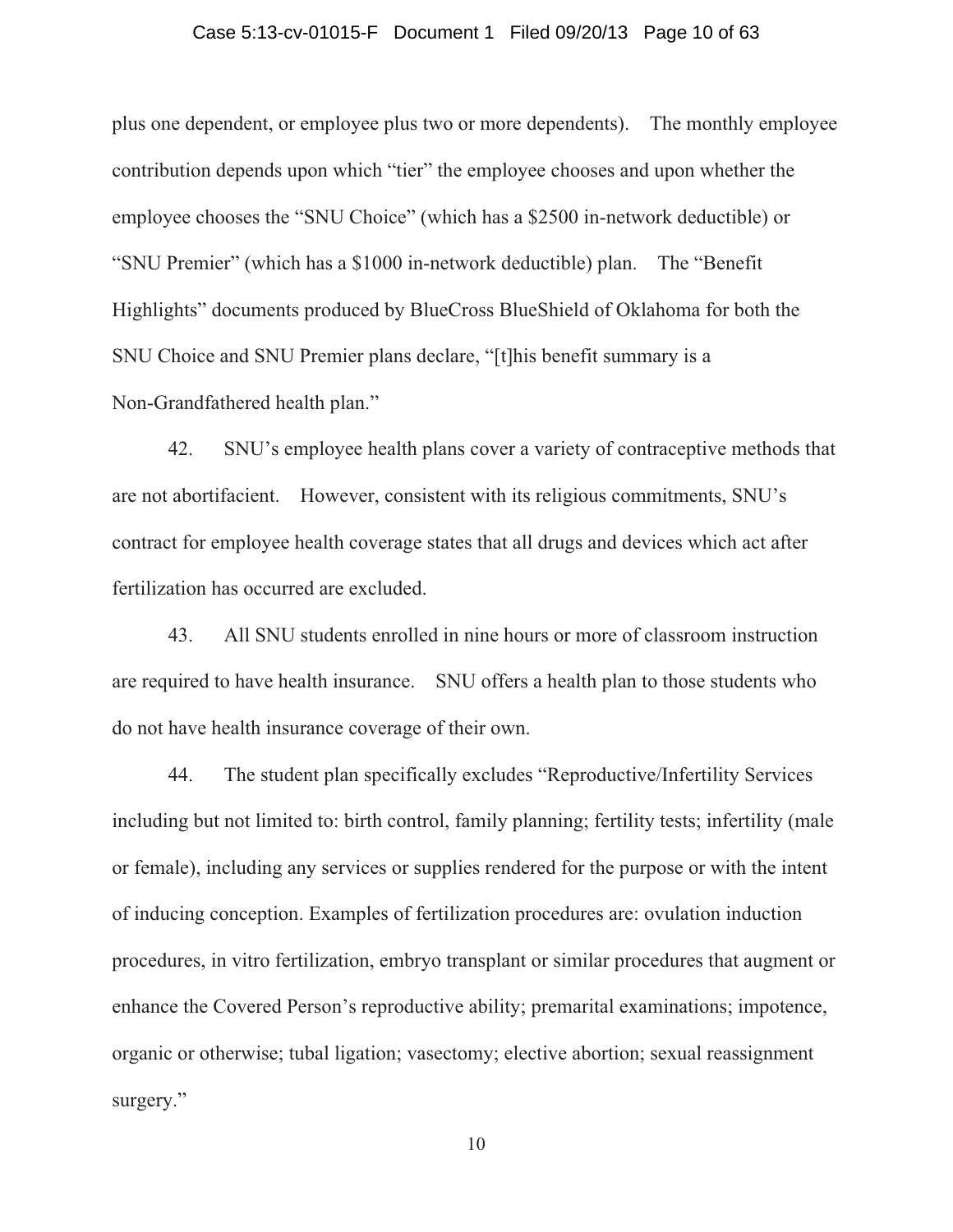45. The next student plan year begins on August 21, 2014.

## **V. Oklahoma Wesleyan University's Religious Beliefs and Provision of Educational Services in General**

46. Oklahoma Wesleyan University (OKWU) was established in 2001 by the Wesleyan Church. OKWU's predecessor, Bartlesville Wesleyan College, resulted from a series of mergers of other institutions, including Colorado Springs Bible College (founded in 1910), Pilgrim Bible College (founded in 1917), and Holiness Evangelistic Institute (founded in 1932 and later renamed Western Pilgrim College).

47. OKWU's mission is to model a way of thought, a way of life, and a way of faith. It is a place of serious study, honest questions, and critical engagement, all in the context of a liberal arts community.

48. OKWU's pursuit of its mission rests on four pillars: (1) the primacy of Jesus Christ as the incarnate Son of God, the Alpha and Omega, the Beginning and the End, who is the lens for all learning and the Lord of our daily lives; (2) the priority of Scripture as the inerrant and authoritative written Word of God that guides believers in all matters of faith, learning, and living; (3) the pursuit of Truth as an objective, attainable reality grounded in the person and example of Jesus Christ and anchored in the Bible; (4) the practice of Wisdom as the goal for all members of the university community, who work to promote healing and wholeness in a broken culture and hurting world. The four pillars are not mere words. They are lived out, on campus, by OKWU's students, faculty, and staff every day. They are reflected in everything from campus architecture to athletic team uniforms.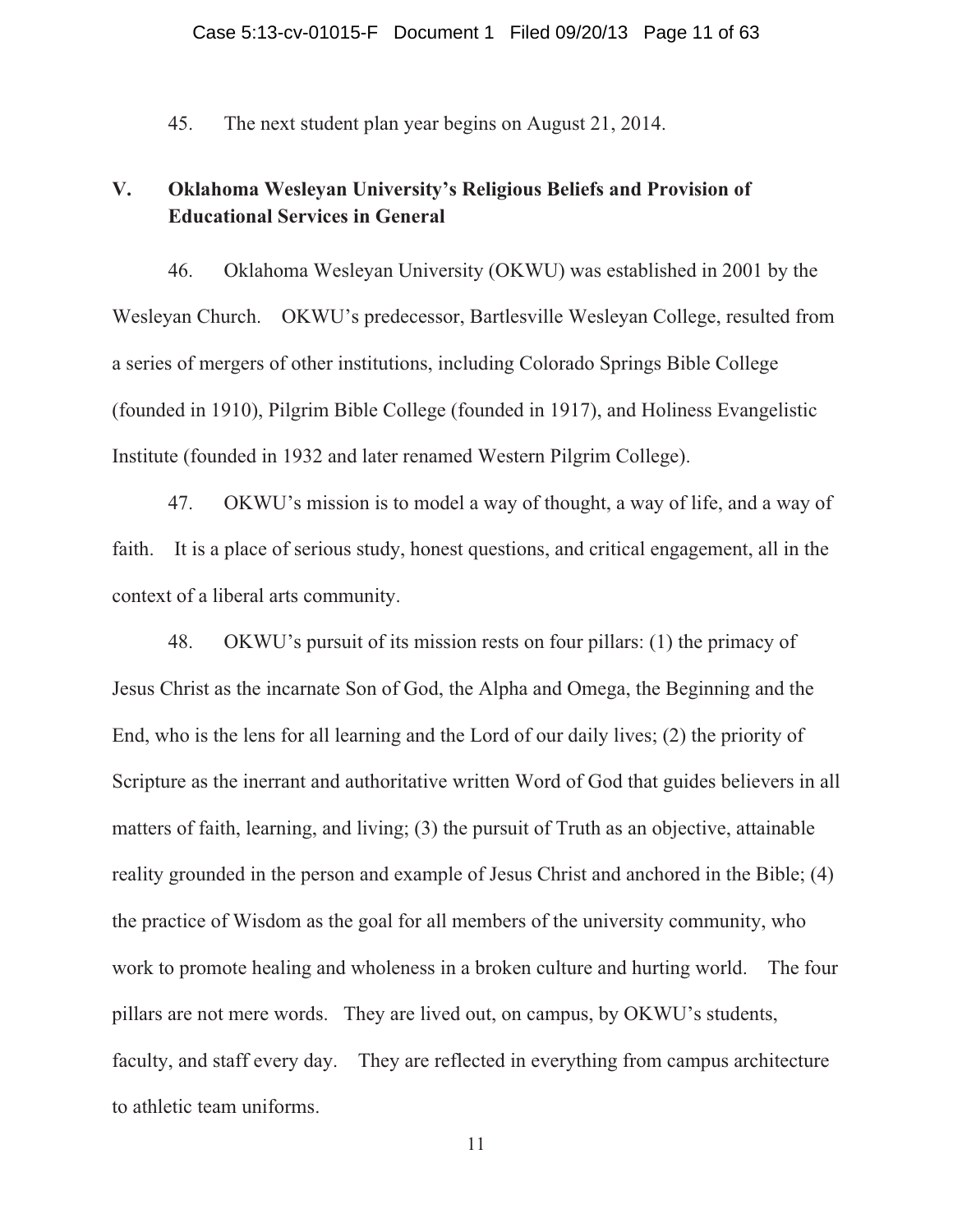## Case 5:13-cv-01015-F Document 1 Filed 09/20/13 Page 12 of 63

49. OKWU is an approved Wesleyan Church educational institution, and the Church's General Board elects its Board of Trustees.

50. The Wesleyan Church integrates the governance of its institutions of higher learning with the governance of the Church itself. The Church's General Conference systematizes the financial contributions of its congregations in support of the Church's educational institutions, defines certain broad patterns of governance, and then delegates all further power to the General Board of the Church. The General Board in turn adopts standards for educational institutions and then elects the boards of trustees of approved institutions.

51. OKWU draws its faculty, staff, and administration from among those in the Wesleyan Church. Administrators, faculty, and staff must express their commitment to the doctrines, personal lifestyle expectations, and religious practices that the Wesleyan Church has laid out in its Articles of Religion, Membership Commitments, and Elementary Principles.

52. Although OKWU does not require applicants for admission or students to be members of the Wesleyan Church, all students are asked to conform their conduct to those standards of the Articles of Religion, Membership Commitments, and Elementary Principles that relate to lifestyle and practices.

53. OKWU's current enrollment is approximately 1,220.

54. Oklahoma Wesleyan University has approximately 557 employees, and about 112 of them are full-time.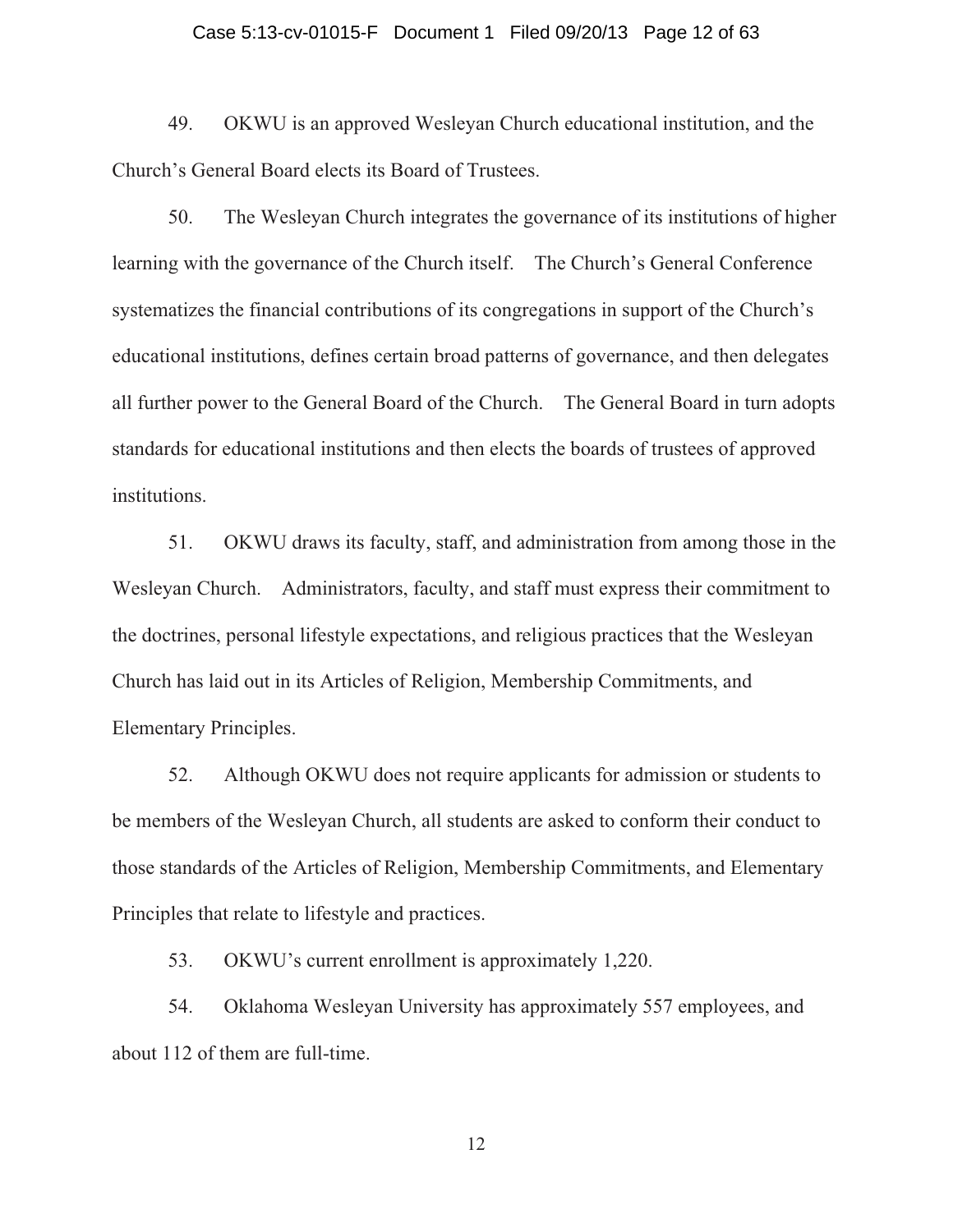## **VI. The Religious Beliefs of Oklahoma Wesleyan University Regarding Abortion**

## 55. The *Discipline of the Wesleyan Church* states:

The Wesleyan Church seeks to recognize and preserve the sanctity of human life from conception to natural death and, thus, is opposed to the use of induced abortion. However, it recognizes that there may be rare pregnancies where there are grave medical conditions threatening the life of the mother, which could raise a serious question about taking the life of the unborn child. In such a case, a decision should be made only after very prayerful consideration following medical and spiritual counseling. The Wesleyan Church encourages its members to become informed about the abortion issue and to become actively involved locally and nationally in the preparation and passage of appropriate legislation guaranteeing protection of life under law to unborn children.

We believe that abortion is the taking of human life; therefore, society brings grave danger to itself by permitting abortion on demand, and thus treating God-given life so lightly. We call our members to oppose this social evil with strong conviction and great vigor. However, we reject the use of violence as a means of bring about this needed change in society. Except in the case of risk to the life of the mother, The Wesleyan Church stands firm against the evil of abortion. We counsel our people to avoid this travesty personally, and call on our people to help enlighten a blind culture on this issue – both the personal evil of abortion by any individual among us and the worldwide social evil of abortion, which we believe must someday end. Until that day, we will instruct our people to avoid this sin personally, and call them to the work of enlightening a blind culture, as we once did with the sin of slavery.

56. Oklahoma Wesleyan University unreservedly shares the Wesleyan

Church's religious views regarding abortion, believing that the procurement,

participation in, facilitation of, or payment for abortion (including abortion-causing

drugs like Plan B and ella) violates the Sixth Commandment and is inconsistent with the

dignity conferred by God on creatures made in His image.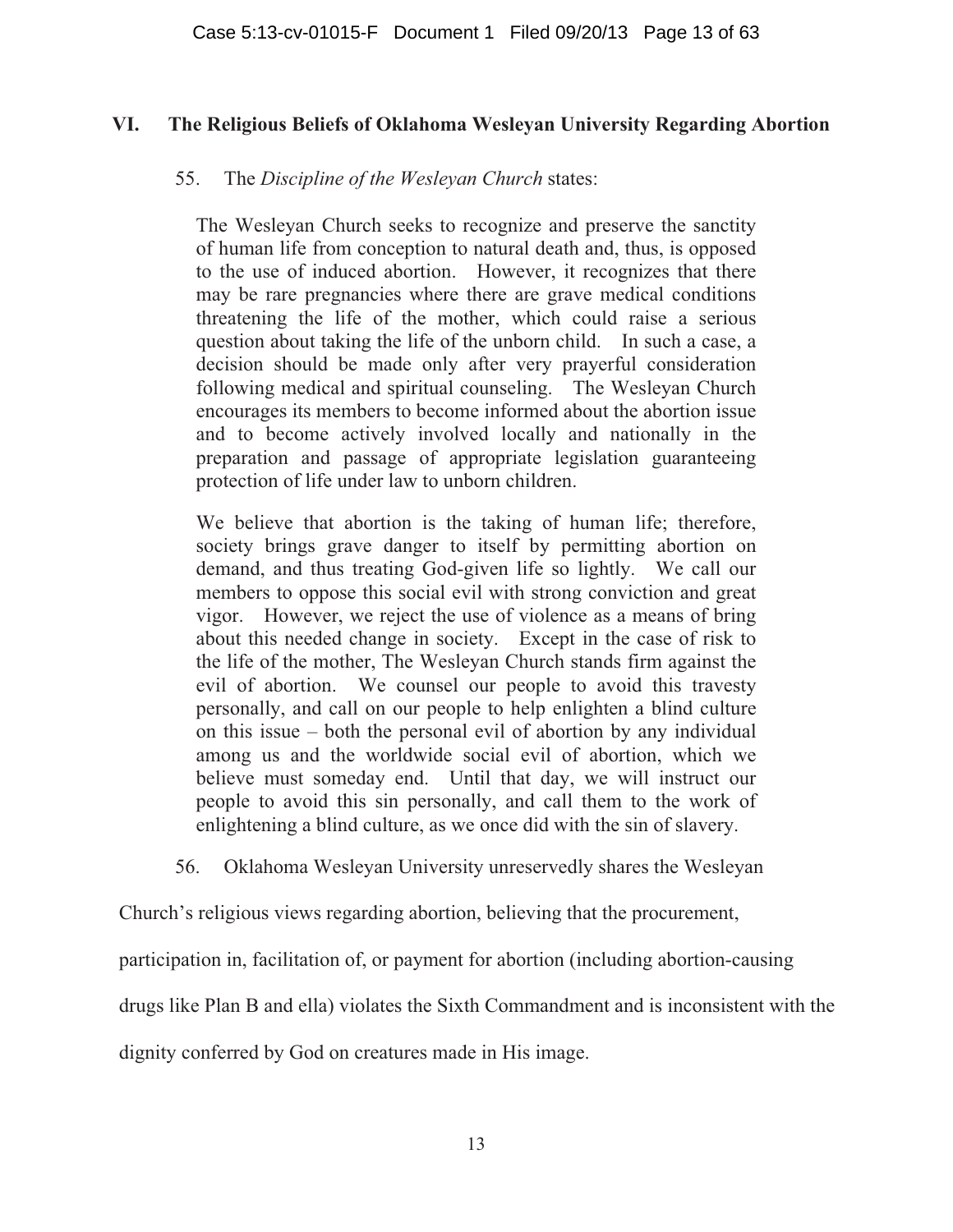57. The OKWU Student Handbook provides that "all human life must be respected and protected from its conception to its completion."

#### **VII. Oklahoma Wesleyan University's Group Health Insurance Plans**

58. To fulfill its religious commitments and duties in the Christ-centered educational context, Oklahoma Wesleyan University promotes the spiritual and physical well-being and health of its employees. This includes provision of generous health insurance for its employees.

59. OKWU provides two plans insured by Community Care of Oklahoma. One is an HMO benefit plan and the other is a PPO benefit plan.

60. Ninety-three employees are enrolled in the group health plans sponsored by OKWU. An additional 128 of these employees' dependents are covered, meaning that 221 individuals are covered by OKWU's group health plans.

61. Consistent with its religious commitments, the University's current contracts for employee health coverage exclude IUDs and emergency contraception. The plan does, however, cover a variety of contraceptive methods that are not abortifacient.

62. Oklahoma Wesleyan's employee health plan does not possess "grandfathered" status. Its employee plan lost grandfather status in July 2010, when it added a \$250 deductible. The PPO deductible also increased at that time from \$250 to \$1000. Additionally, in November 2010 OKWU began requiring employees to pay a portion of the premium attributable to their coverage; prior to that, OKWU paid the entire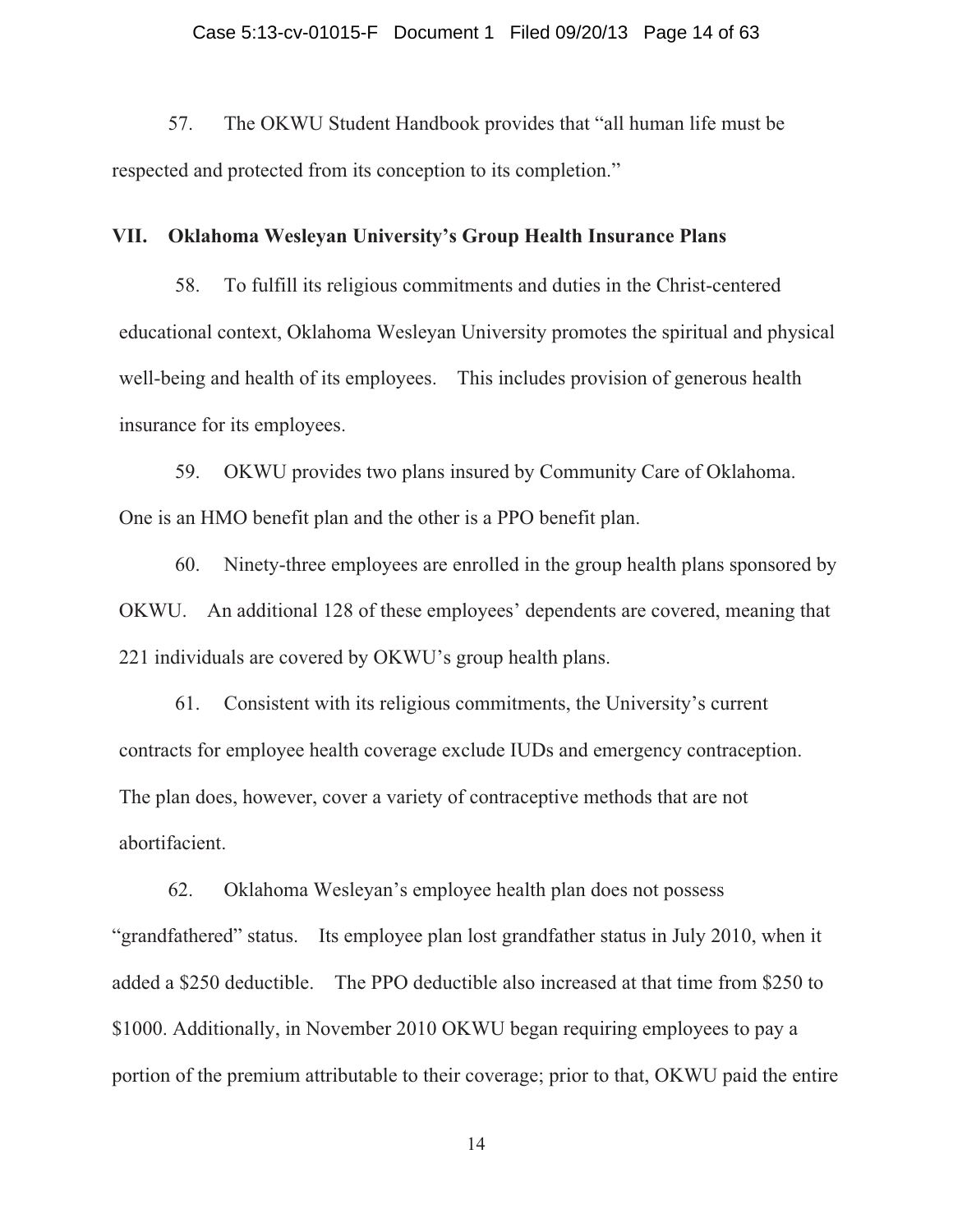premium. In October 2012, OKWU once again changed the formula through which it calculated the required employee contribution, moving to a set dollar amount for each tier of insurance.

63. The plan year for Oklahoma Wesleyan University's employee health insurance coverage begins on July 1 of each year.

## **VIII. Oklahoma Baptist University's Religious Beliefs and Provision of Educational Services in General**

64. Oklahoma Baptist University (OBU) was founded in 1910 by the Baptist General Convention of Oklahoma. The University's mission is to transform lives by equipping students to pursue academic excellence, integrate faith with all areas of knowledge, engage a diverse world, and live lives worthy of the high calling of God in Christ.

65. Founded on Christian principles and teachings, OBU is an institution whose primary purpose is to conduct educational programs in the traditional arts and sciences and in other disciplines to prepare students for effective leadership and service in various vocations.

66. It pursues its mission through: a strong liberal arts core curriculum that supports degree programs designed to prepare students for careers and graduate study; activities planned to stimulate spiritual, intellectual, social, cultural, and physical development; and an environment that reflects Christian principles and teachings.

67. Owned by the Baptist General Convention of Oklahoma and operated through a Board of Trustees elected by the Convention, OBU engages in educational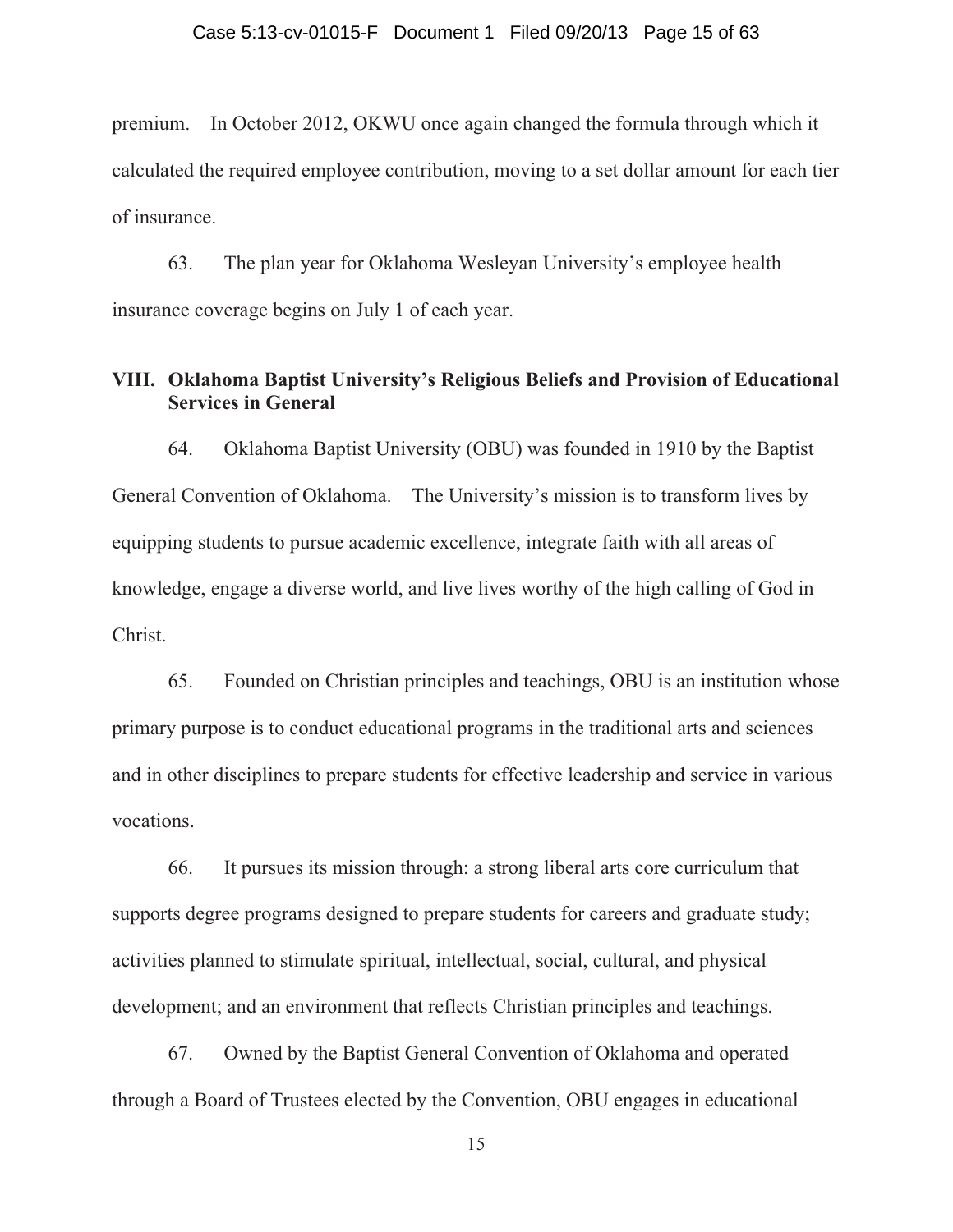## Case 5:13-cv-01015-F Document 1 Filed 09/20/13 Page 16 of 63

tasks in a manner consistent with the purpose of the Convention: to furnish the means by which the churches may carry out the Great Commission (Matthew 28:18-20).

68. As a Baptist institution of higher education, OBU reserves the right to recruit and hire faculty whose religious beliefs and behavior are compatible with the University's mission and the standards and expectations of the Baptist constituency that supports the University.

69. OBU regards the Baptist Faith and Message as the basic definition of the principles of Baptist belief and expects faculty members to be familiar with that document.

70. A student, by virtue of choosing to attend OBU, agrees to abide by the University's standards, which include (but are not limited to) its values, policies, rules, philosophy, Christian mission, and expectations.

71. OBU's current enrollment is approximately 1,900.

72. OBU has approximately 328 employees, of whom about 269 are full time.

#### **IX. The Religious Beliefs of Oklahoma Baptist University Regarding Abortion**

73. The Baptist Faith and Message of the Southern Baptist Convention declares that "[c]hildren, from the moment of conception, are a blessing and heritage from the Lord."

74. The Southern Baptist Convention has repeatedly expressed its opposition to abortion. For example, in June 1980, the Convention declared that "Southern Baptists have historically affirmed the biblical teaching of the sanctity of all human life" and that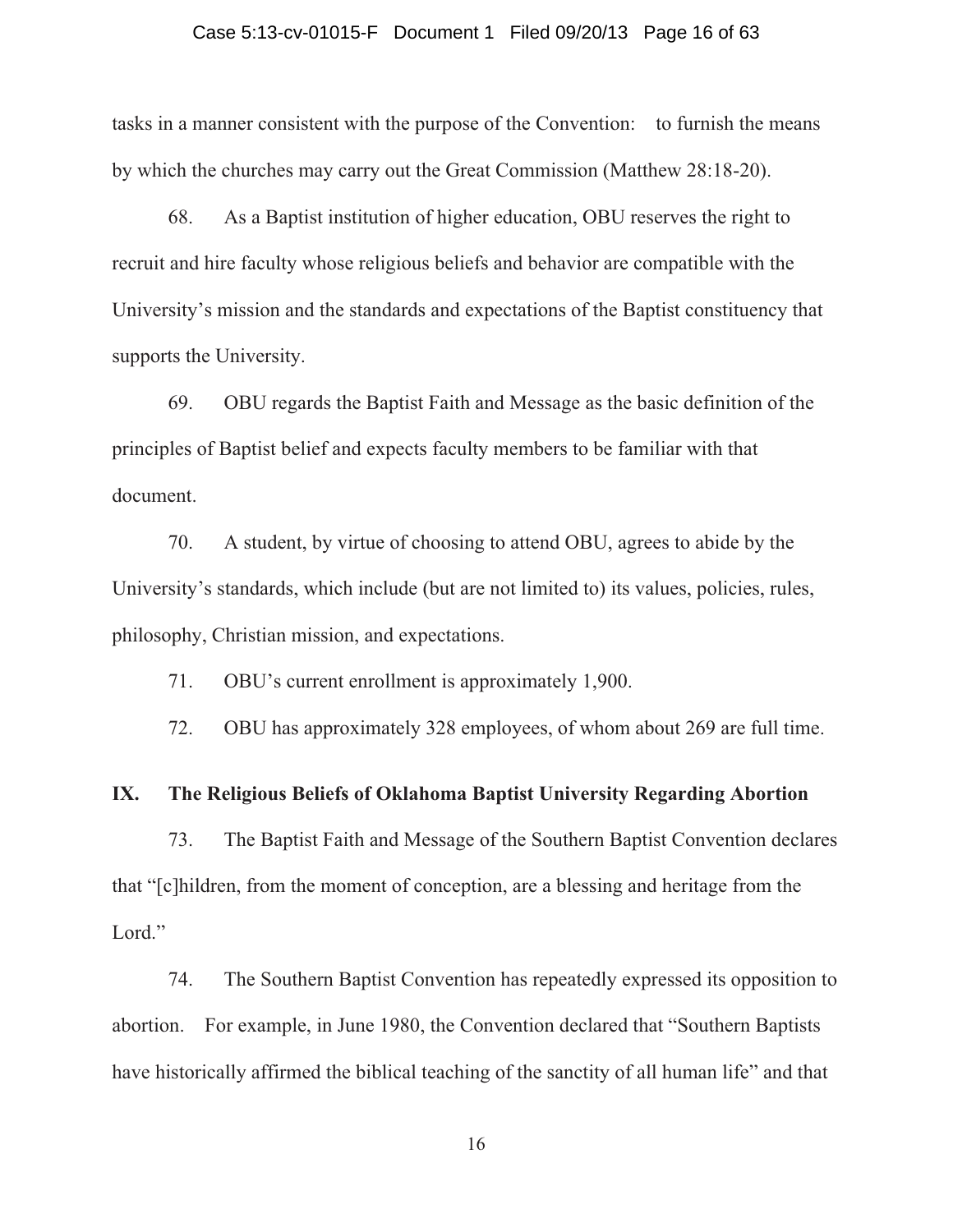## Case 5:13-cv-01015-F Document 1 Filed 09/20/13 Page 17 of 63

"[a]ll medical evidence indicates that abortion ends the life of a developing human being," and supported "appropriate legislation and/or a constitutional amendment prohibiting abortion except to save the life of the mother."

75. OBU shares the Convention's understanding of the Bible's teaching on the sanctity of human life from the moment of conception and the Convention's opposition to abortion.

## **X. Oklahoma Baptist University's Group Health Insurance Plans**

76. To fulfill its religious commitments and duties in the Christ-centered educational context, Oklahoma Baptist University promotes the spiritual and physical well-being and health of its employees and students. This includes provision of generous health insurance for its employees and the facilitation of student health insurance coverage.

77. OBU provides eligible employees a PPO health plan with the choice of two networks provided by Blue Cross Blue Shield of Oklahoma.

78. Approximately 279 employees are covered by the plans. Approximately 696 dependants of employees are covered by the plans, bringing total coverage to 975 individuals.

79. OBU's employee health plans do not possess "grandfathered" status. Prior to 2011, employees who sought coverage only for themselves individually were not required to make any contribution towards the monthly premium. Beginning in 2011, however, such employees were required to contribute at least \$50 per month. OBU paid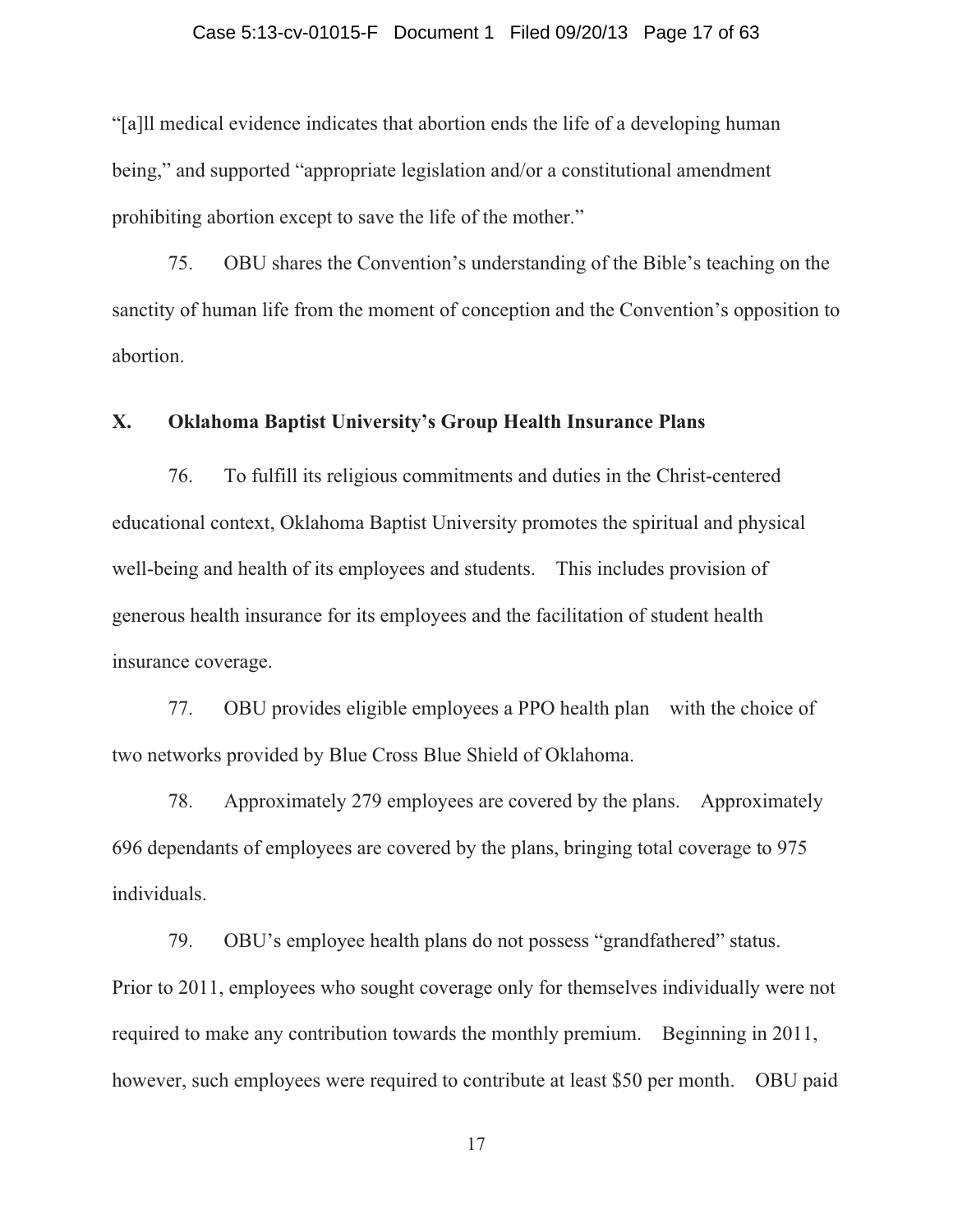#### Case 5:13-cv-01015-F Document 1 Filed 09/20/13 Page 18 of 63

80% of the cost of Employee Only premium for the Blue Cross Preferred Insurance Network. OBU paid 75% of the cost of Employee plus Family premium. In 2013, OBU is paying 75% of Employee Only and 73% of Employee plus Family premium.

80. Plan years for OBU's employee health plans begin on January 1 of each year.

81. Consistent with its religious beliefs regarding the sanctity of human life, OBU does not want its health insurance plans to cover or otherwise facilitate the use of abortifacient drugs and devices by plan beneficiaries.

82. In 2011, OBU discussed with its employee health insurance broker its moral objection to including coverage for abortion and abortifacients in its employee health insurance. The broker conveyed OBU's concerns to the plan insurer, Blue Cross Blue Shield (BCBS). BCBS did not exclude coverage of abortifacients from the OBU employee plan as a consequence of that communication.

83. In April and May 2013, OBU once again asked BCBS not to include coverage of Plan B, ella, and IUDs in its employee plan, invoking the Temporary Enforcement Safe Harbor. BCBS subsequently excluded those items from the 2013 employee plan.

84. All undergraduate and graduate students taking nine or more credit hours' worth of classes are eligible to enroll in a health plan facilitated by OBU.

85. The student health plan does not cover "birth control" or "family planning," among other things. For the next academic year, the plan for the first semester is in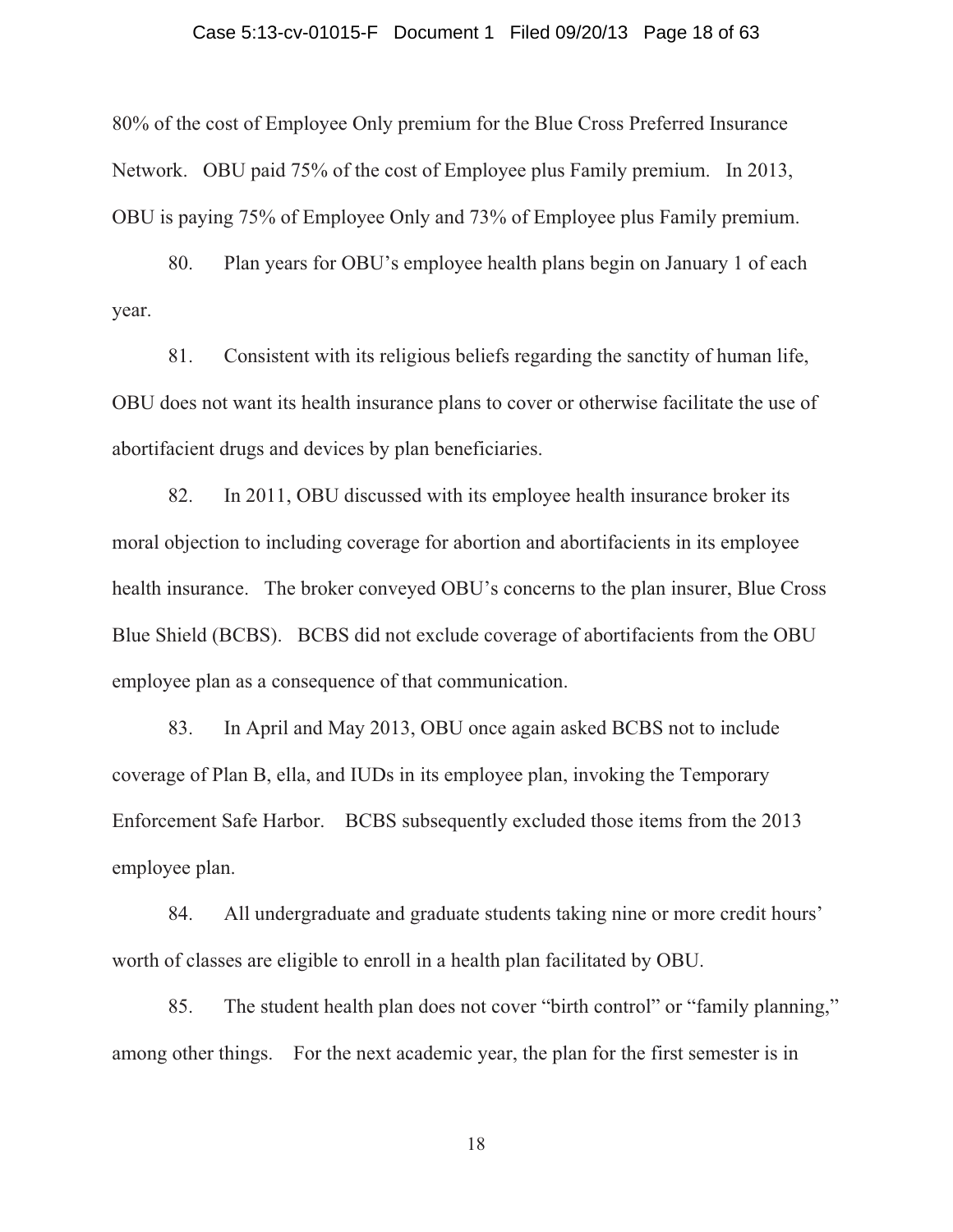effect from August 1, 2013 through December 31, 2013. The plan for the second semester is in effect from January 1, 2014 through May 31, 2014.

## **XI. Mid-America Christian University's Religious Beliefs and Provision of Educational Services in General**

86. Mid-America Christian University (MACU) was founded as the South Texas Bible Institute in Houston, Texas, in 1953. It later became Gulf Coast Bible College and moved to Oklahoma City, Oklahoma in 1985, when it became Mid-America Bible College. As the college grew and began offering its degrees internationally, a new institutional name was chosen to communicate the university's expanding mission. In 2003, the institution changed its name to Mid-America Christian University.

87. MACU's mission is to prepare students through a Wesleyan perspective to create, collaborate, and innovate to solve local and global problems for the glory of God through Jesus Christ and the good of society.

88. MACU's statement of its mission reflects its stable, historical philosophy of education in the enduring identity and heritage of the University. This mission guides all the purposes, goals, and activities of the University. The mission and purpose of MACU affirm the basic goal of equipping men and women for effective Christian ministry, proving that a person need not be a pastor or a missionary to have a ministry.

89. MACU has a Statement of Faith, through which it articulates its foundational doctrinal commitments.

90. Approximately 1,447 students are currently enrolled at MACU.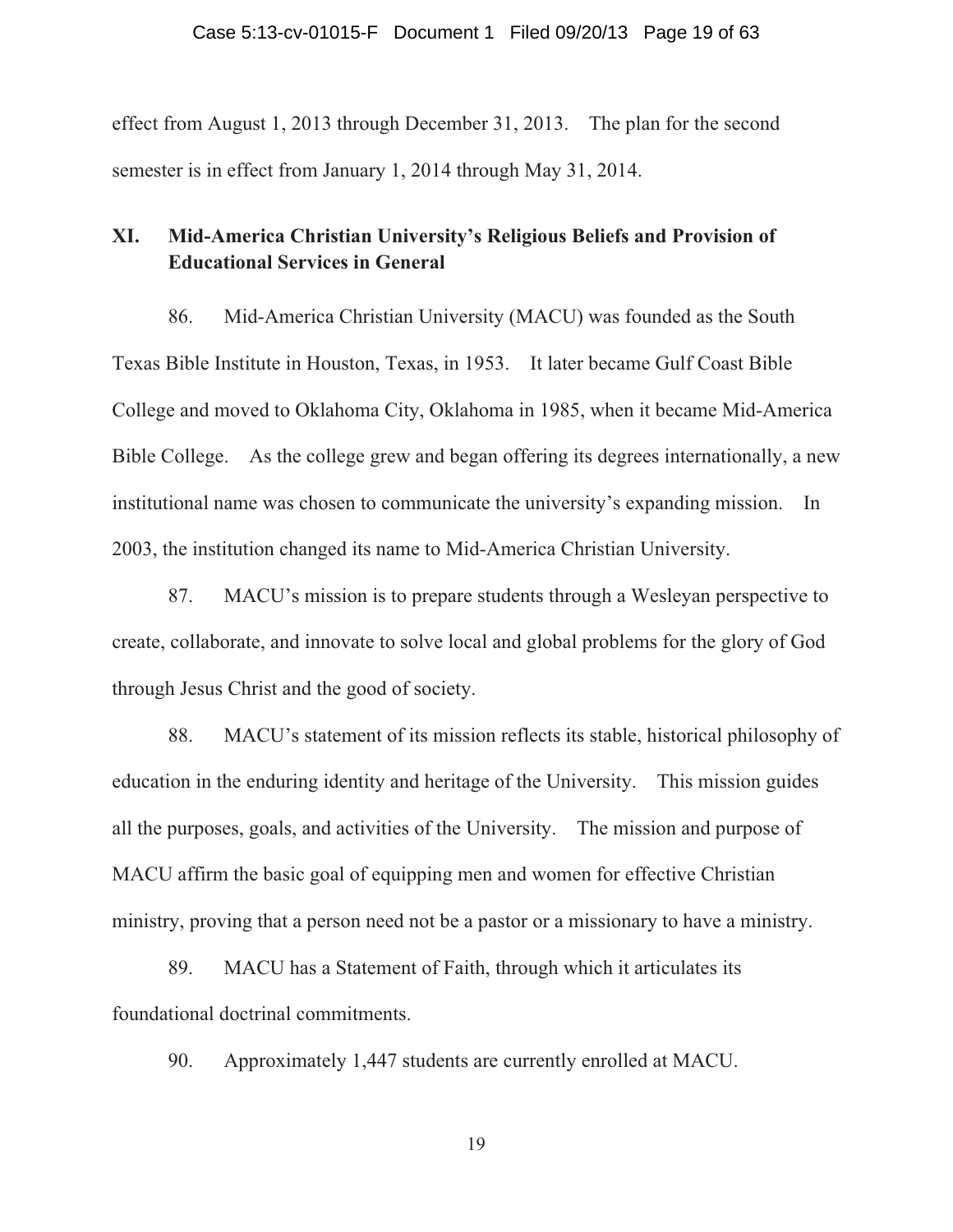## Case 5:13-cv-01015-F Document 1 Filed 09/20/13 Page 20 of 63

91. MACU has approximately 298 employees, of whom about 139 are full time.

## **XII. The Religious Beliefs of Mid-America Christian University Regarding Abortion**

92. MACU believes that each human being, from the moment of conception, bears the image of God and is entitled to special respect.

93. MACU believes that the use of drugs, devices, or procedures (and the utilization of related counseling) to terminate a pregnancy at any point after conception is morally impermissible in virtually all circumstances.

94. MACU cannot, as a matter of religious conscience, in any way facilitate or participate in the use of such drugs, devices, procedures, or services. Complying with the HHS Mandate, even under the "accommodation" proposed in February 2013 Notice of Proposed Rulemaking, would constitute a grave violation of MACU's religious duties and obligations.

## **XIII. Mid-America Christian University's Group Health Insurance Plans**

95. To fulfill its religious commitments and duties in the Christ-centered educational context, Mid-America Christian University promotes the spiritual and physical well-being and health of its employees. This includes provision of generous health insurance. It offers eligible employees a plan provided by GuideStone.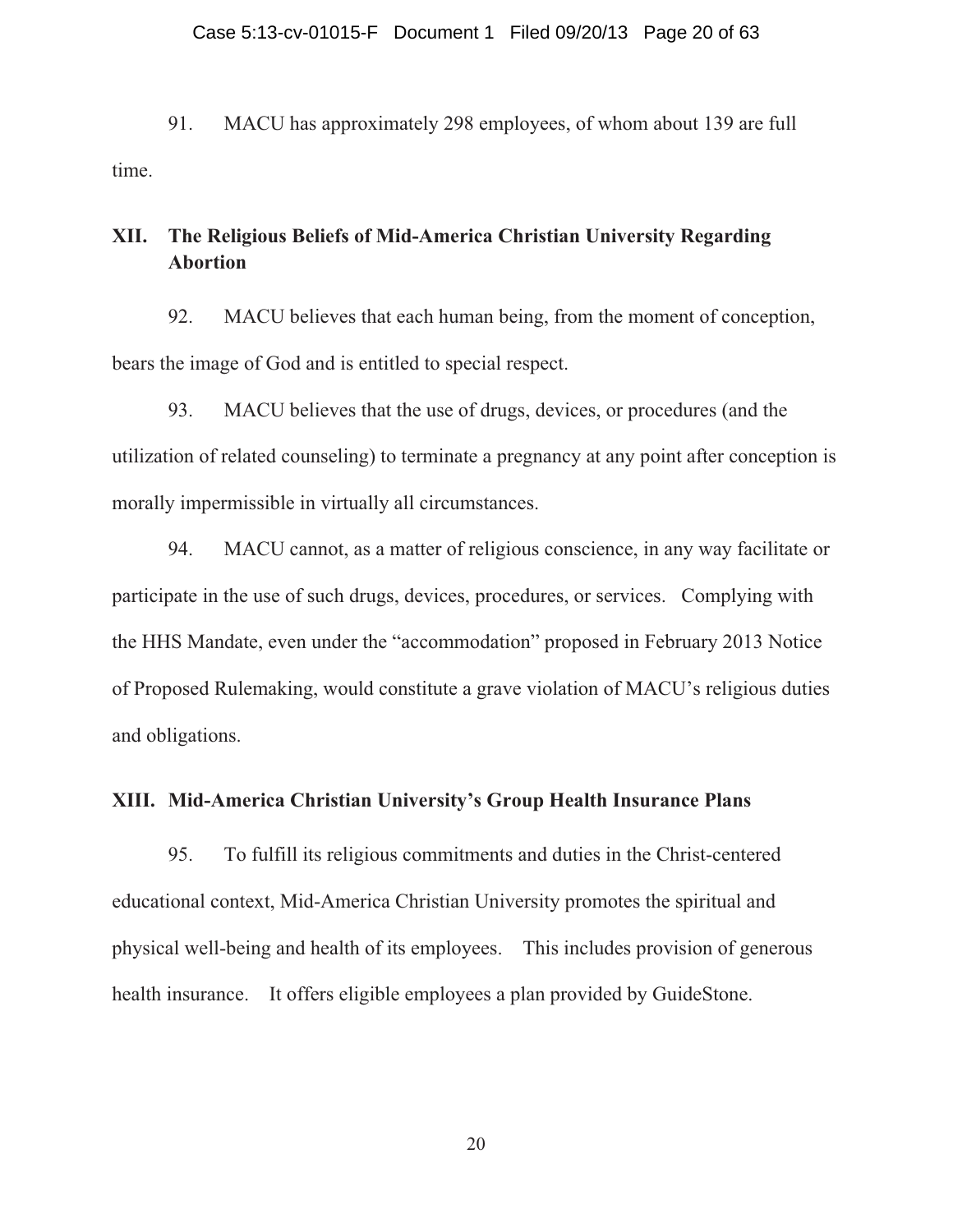## Case 5:13-cv-01015-F Document 1 Filed 09/20/13 Page 21 of 63

96. MACU's employee health plans cover approximately 100 employees.

The plan covers approximately 116 dependents of these employees. MACU offers two traditional PPO plans: Health Choice 1000 and Health Choice 2000.

97. MACU's employee health plans do not cover abortion, RU-486, ella, Plan B, or IUDs.

98. MACU's employee health plan does not possess grandfathered status. In January 2011, MACU moved from a plan insured by Aetna to one insured by GuideStone. Deductibles and co-payments increased, and a Health Reimbursement Account option was added.

99. The plan year for MACU's employee health plan begins on January 1.

#### **XIV. The ACA and Defendants' Mandate Thereunder**

100. In March 2010, Congress passed, and President Obama signed, the Patient Protection and Affordable Care Act, Pub. L. No. 111-148 (March 23, 2010), and the Health Care and Education Reconciliation Act, Pub. L. No. 11-152 (March 30, 2010), together known as the "Affordable Care Act" (ACA).

101. The ACA regulates the national health insurance market by directly regulating "group health plans" and "health insurance issuers."

102. One ACA provision requires that any "group health plan" or "health insurance issuer offering group or individual health insurance coverage" provide coverage for certain preventive care services. 42 U.S.C. § 300gg-13(a).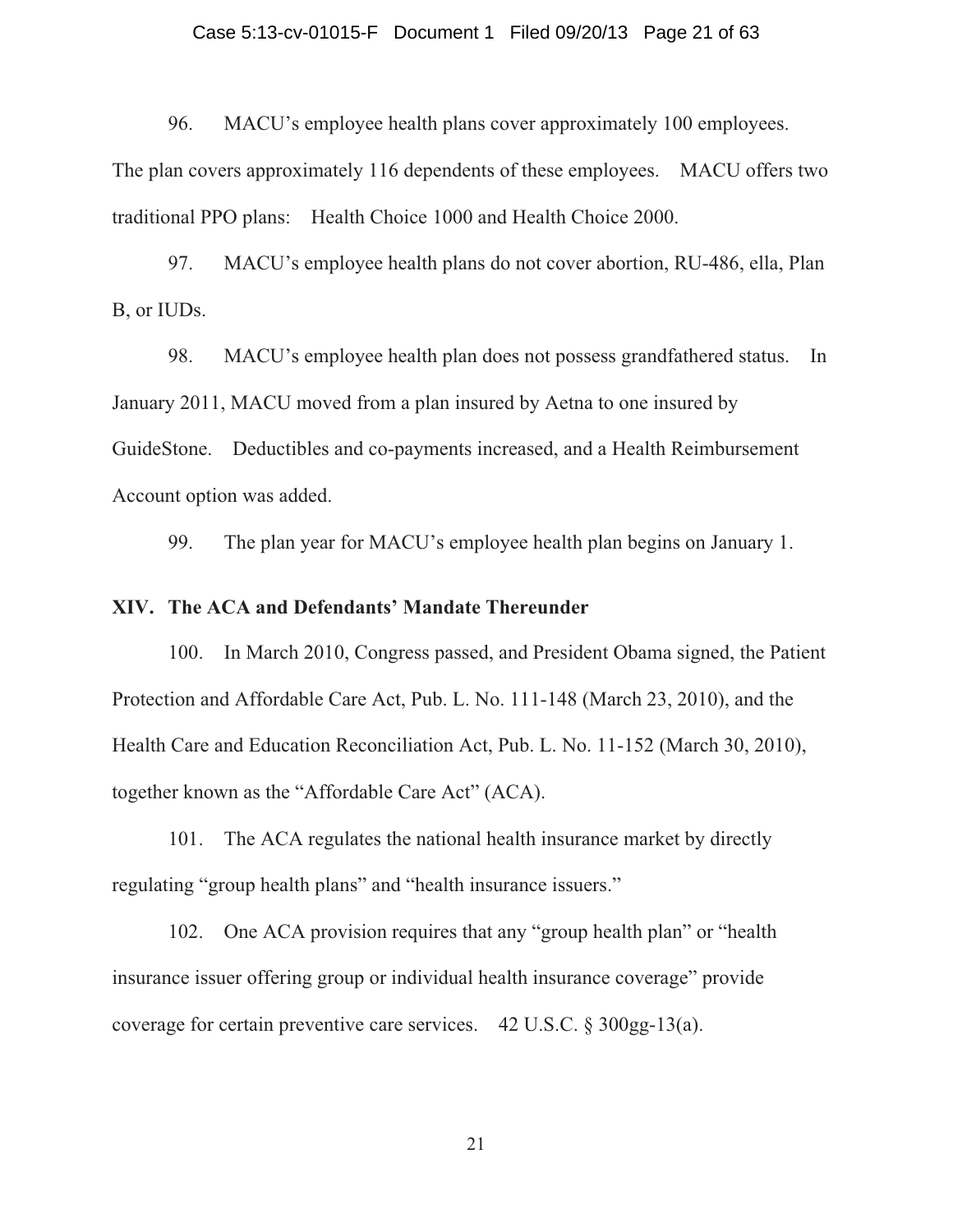## Case 5:13-cv-01015-F Document 1 Filed 09/20/13 Page 22 of 63

103. These services include screenings, medications, and counseling given an "A" or "B" rating by the United States Preventive Services Task Force; immunizations recommended by the Advisory Committee on Immunization Practices of the Centers for Disease Control and Prevention; and "preventive care and screenings" specific to infants, children, adolescents, and women that are subsequently "provided for in comprehensive guidelines supported by the Health Resources and Services Administration," an HHS sub-agency. 42 U.S.C. § 300gg-13(a)(1)-(4).

104. These services must be covered without "any cost sharing." 42 U.S.C. § 300gg-13(a).

#### The Interim Final Rule

105. On July 19, 2010, HHS published an interim final rule regarding the ACA's requirement that certain preventive services be covered without cost sharing. 75 Fed. Reg. 41726, 41728 (2010).

106. HHS issued the interim final rule without a prior notice of rulemaking or opportunity for public comment. Defendants determined for themselves that "it would be impracticable and contrary to the public interest to delay putting the provisions . . . in place until a full public notice and comment process was completed." 75 Fed. Reg. at 41730.

107. Although Defendants suggested in the Interim Final Rule that they would solicit public comments after implementation, they stressed that "provisions of the Affordable Care Act protect significant rights" and therefore it was expedient that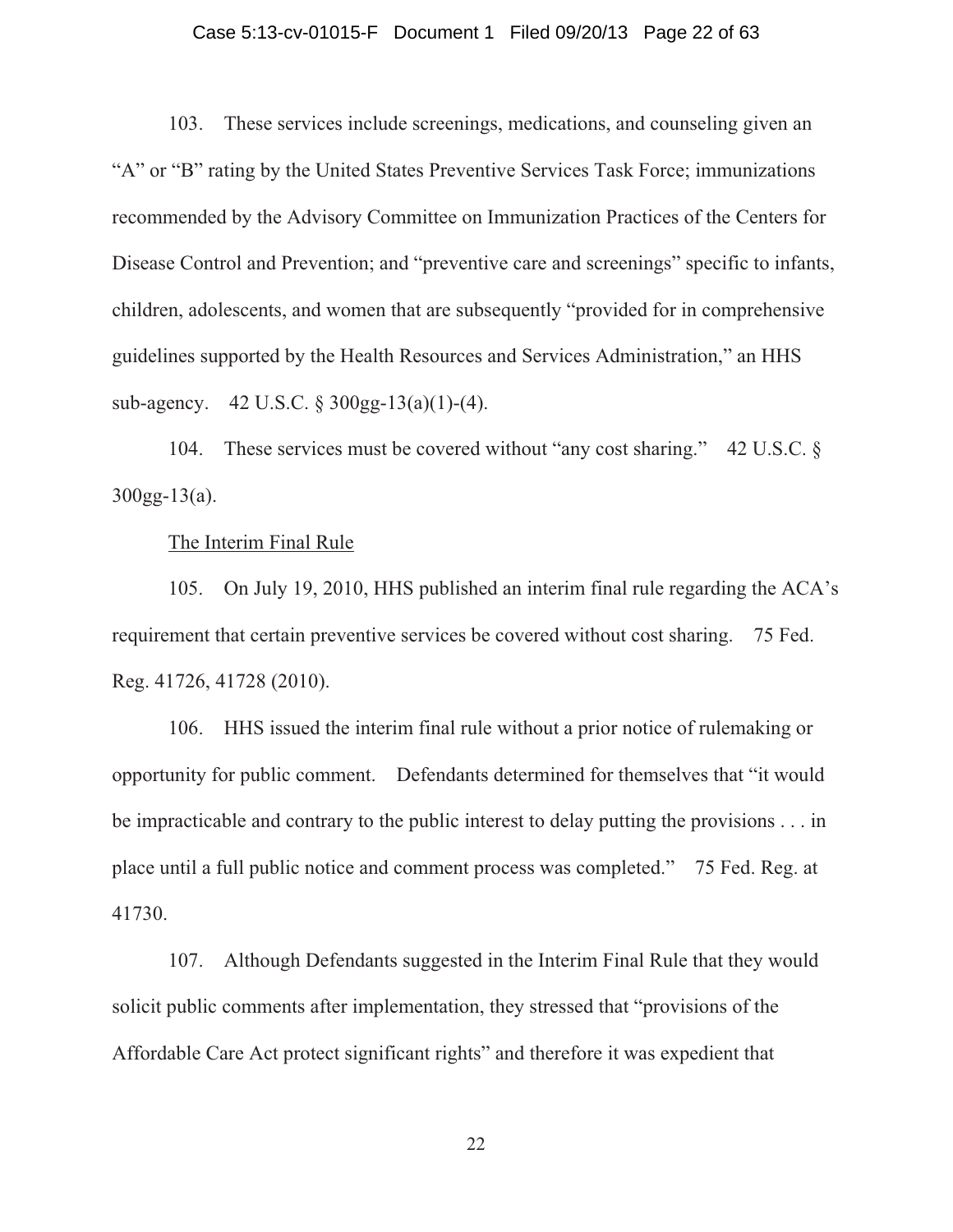## Case 5:13-cv-01015-F Document 1 Filed 09/20/13 Page 23 of 63

"participants, beneficiaries, insureds, plan sponsors, and issuers have certainty about their rights and responsibilities." *Id*.

108. Defendants stated they would later "provide the public with an opportunity for comment, but without delaying the effective date of the regulations," demonstrating their intent to impose the regulations regardless of the legal flaws or general opposition that might be manifest in public comments. *Id*.

109. In addition to reiterating the ACA's preventive services coverage requirements, the Interim Final Rule provided further guidance concerning the Act's restriction on cost sharing.

110. The Interim Final Rule makes clear that "cost sharing" refers to "out-of-pocket" expenses for plan participants and beneficiaries. 75 Fed. Reg. at 41730.

111. The Interim Final Rule acknowledges that, without cost sharing, expenses "previously paid out-of-pocket" would "now be covered by group health plans and issuers" and that those expenses would, in turn, result in "higher average premiums for all enrollees." *Id.*; *see also id*. at 41737 ("Such a transfer of costs could be expected to lead to an increase in premiums.")

112. In other words, the prohibition on cost-sharing was simply a way "to distribute the cost of preventive services more equitably across the broad insured population." 75 Fed. Reg. at 41730.

113. After the Interim Final Rule was issued, numerous commenters warned against the potential conscience implications of requiring religious individuals and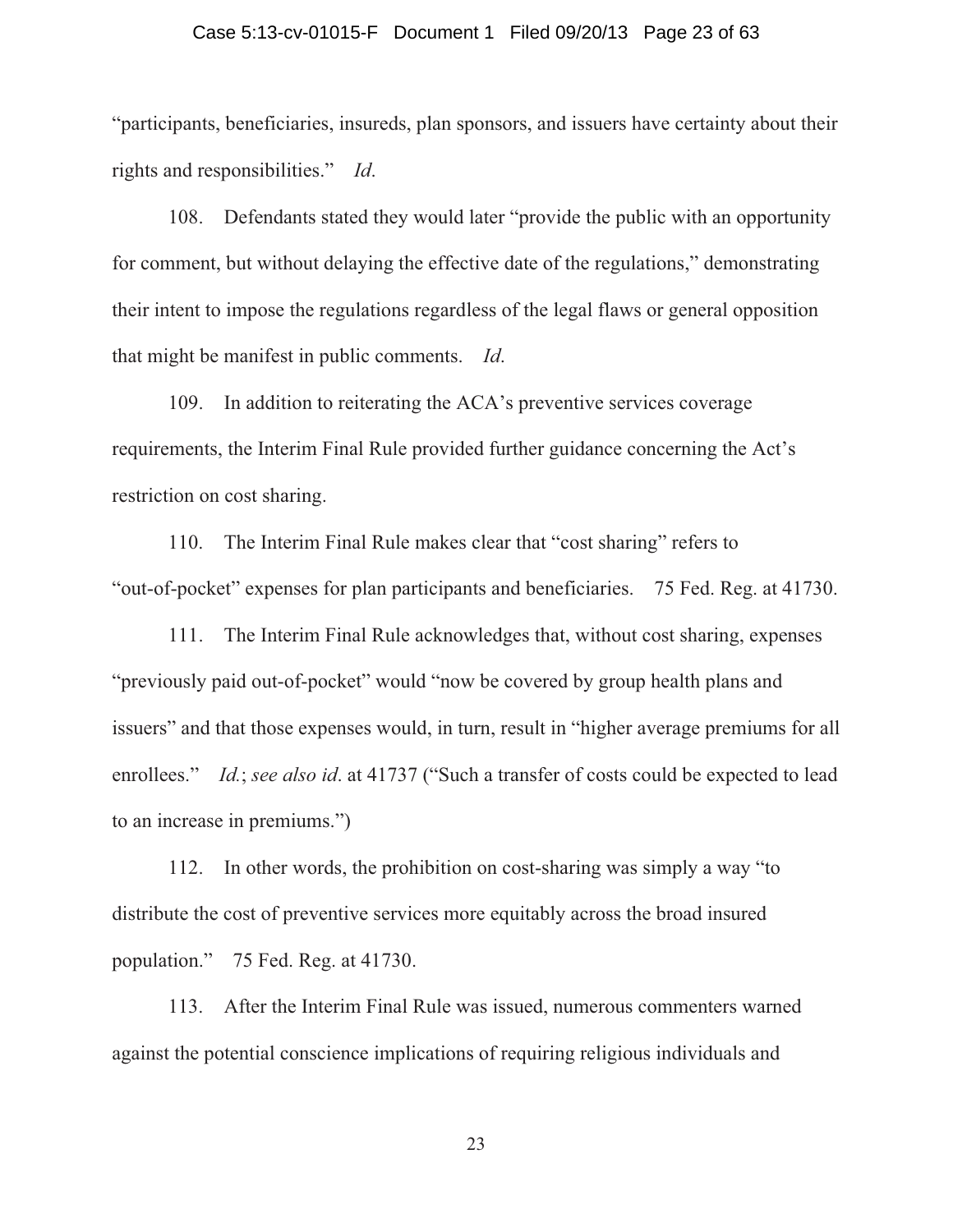## Case 5:13-cv-01015-F Document 1 Filed 09/20/13 Page 24 of 63

organizations to include certain kinds of services—specifically contraception, sterilization, and abortion services—in their health care plans.

114. HHS directed a private health policy organization, the Institute of Medicine (IOM), to make recommendations regarding which drugs, procedures, and services all health plans should cover as preventive care for women.

115. In developing its guidelines, IOM invited a select number of groups to make presentations on the preventive care that should be included in health plans by force of law. These were the Guttmacher Institute, the American Congress of Obstetricians and Gynecologists (ACOG), John Santelli, the National Women's Law Center, National Women's Health Network, Planned Parenthood Federation of America, and Sara Rosenbaum.

116. No religious groups or other groups that opposed government-mandated coverage of contraception, sterilization, abortion, and related education and counseling were among the invited presenters.

117. On July 19, 2011, the IOM published its preventive care guidelines for women, including a recommendation that preventive services include "[a]ll Food and Drug Administration approved contraceptive methods [and] sterilization procedures" and related "patient education and counseling for women with reproductive capacity." Institute of Medicine, *Clinical Preventive Services for Women: Closing the Gaps*, at 102-10 and Recommendation 5.5 (July 19, 2011).

118. FDA-approved contraceptive methods include birth-control pills; prescription contraceptive devices such as IUDs; Plan B (also known as the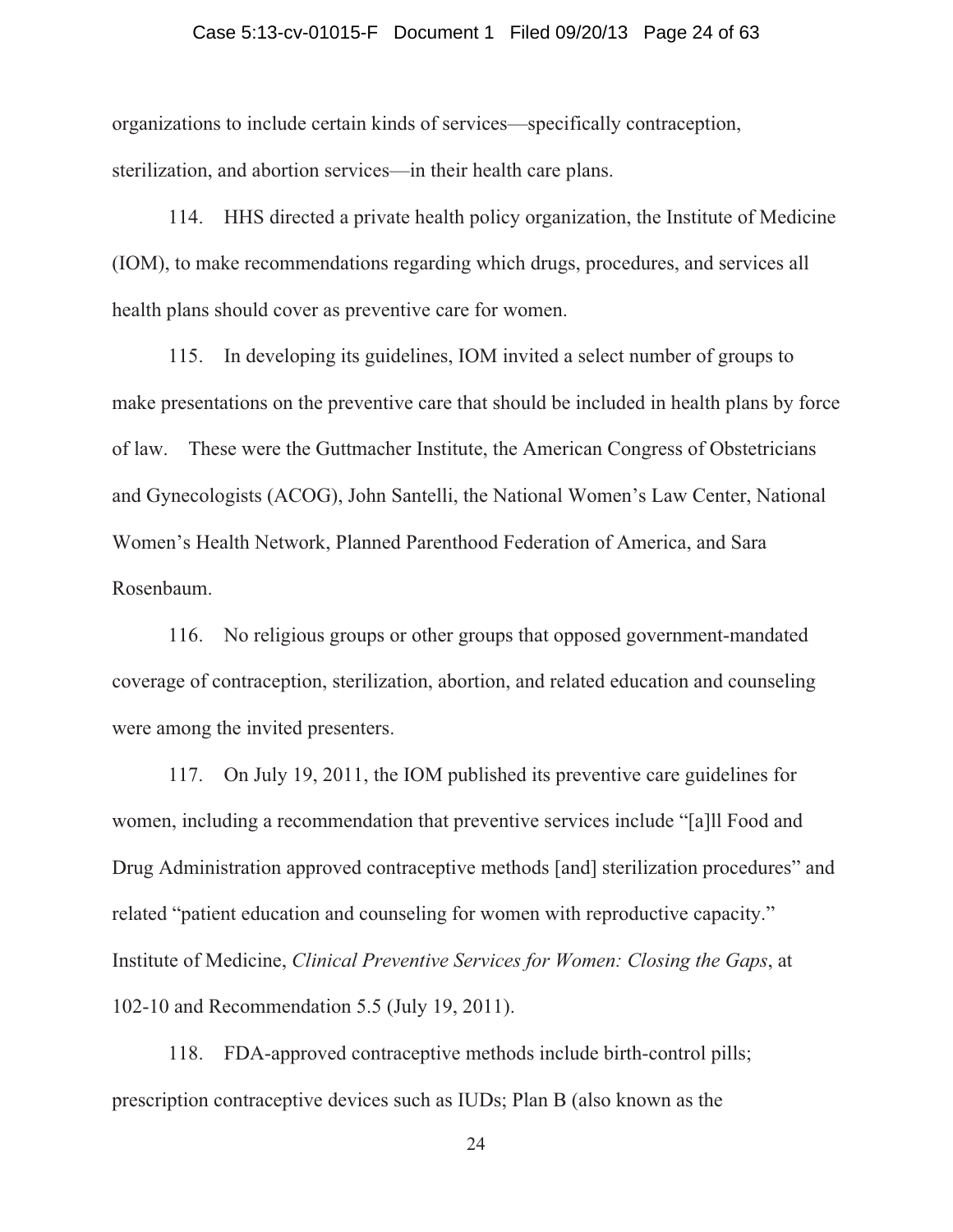## Case 5:13-cv-01015-F Document 1 Filed 09/20/13 Page 25 of 63

"morning-after pill") and its chemical cognates; ulipristal (also known as "ella" or the "week-after pill"); and other drugs, devices, and procedures.

119. Some of these drugs and devices—including "emergency contraceptives" such as Plan B and ella and certain IUDs—are known abortifacients, in that they can cause the death of an embryo by preventing it from implanting in the wall of the uterus.

120. Indeed, the FDA's own Birth Control Guide states that Plan B and its cognates, ella, and IUDs can work by "preventing attachment (implantation) to the womb (uterus)." FDA, Office of Women's Health, Birth Control Guide at 16-18, *available as* Addendum to Brief of Appellants at 50, *Hobby Lobby Stores Inc. v. Sebelius*, No. 12-6294, ECF Doc. No. 010189999834 (10th Cir. filed Feb. 11, 2013).

121. The manufacturers of some of the drugs, methods, and devices in the category of "FDA-approved contraceptive methods" indicate that they can function to cause the demise of an early embryo.

122. The requirement for related "education and counseling" accompanying abortifacients, sterilization and contraception necessarily covers education and counseling given in favor of such items, even though it might also include other education and counseling. Moreover, it is inherent in a medical provider's decision to prescribe one of these items that she is taking the position that use of the item is in the patient's best interests, and therefore her education and counseling related to the item will be in favor of its proper usage.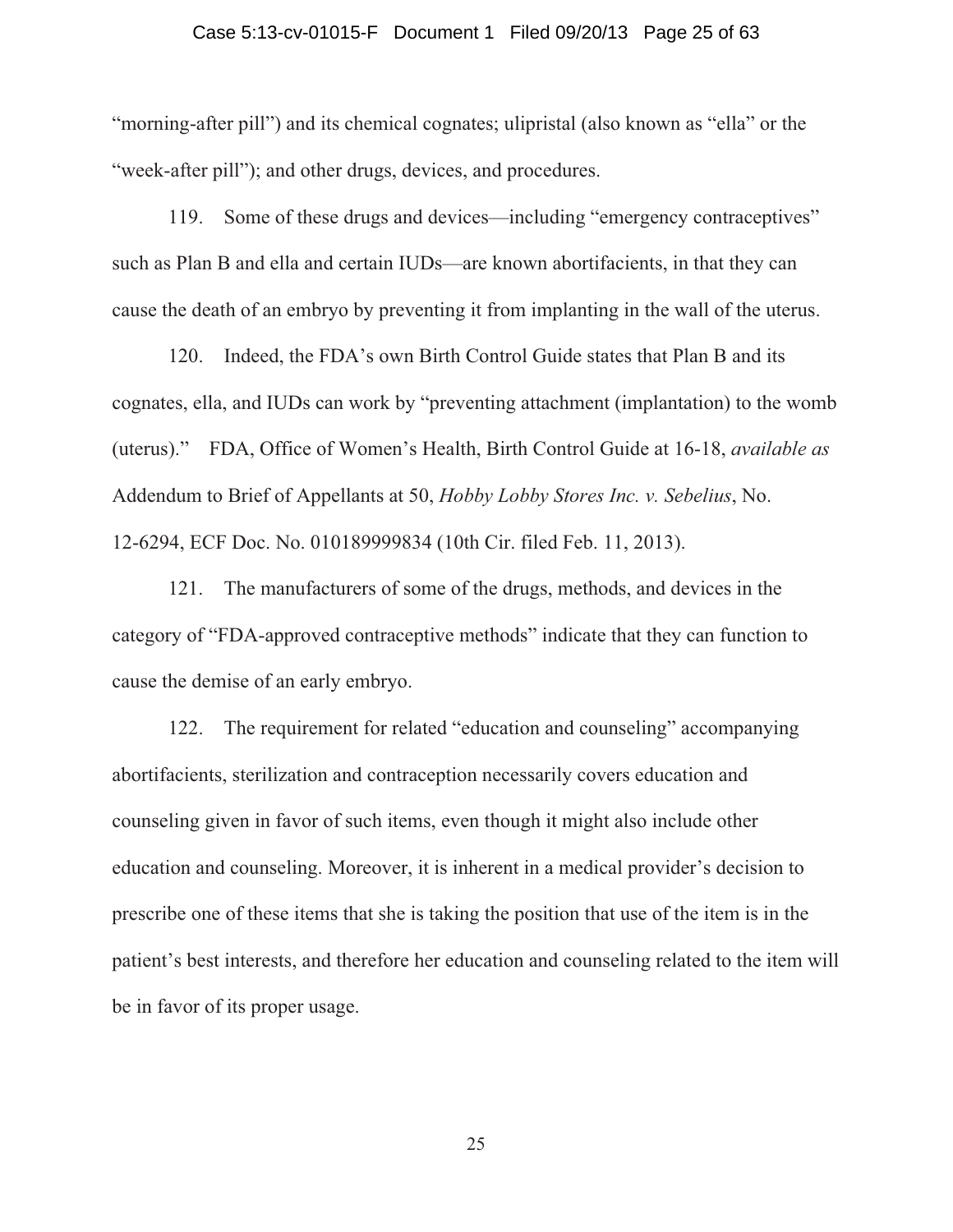## Case 5:13-cv-01015-F Document 1 Filed 09/20/13 Page 26 of 63

123. On August 1, 2011, a mere 13 days after IOM published its recommendations, HRSA issued guidelines adopting them in full. *See* http://www.hrsa.gov/womensguidelines.

124. Insurance plans starting after August 1, 2012 were subject to the Mandate.

125. Any non-exempt employer providing a health insurance plan that omits any abortifacients, contraception, sterilization, or education and counseling for the same, is subject (because of the Mandate) to heavy fines approximating \$100 per employee per day. Such employers are also vulnerable to lawsuits by the Secretary of Labor and by plan participants.

126. A large employer entity cannot freely avoid the Mandate by simply refusing to provide health insurance to its employees, because the ACA imposes monetary penalties on entities that would so refuse.

127. The annual penalty for failing to provide health insurance coverage is \$2000 times the number of the employer's employees, minus 30.

#### The Religious Employer Exemption

128. On the very same day HRSA rubber-stamped the IOM's recommendations, HHS promulgated an additional interim final rule regarding the preventive services mandate. 76 Fed. Reg. 46621 (published Aug. 3, 2011).

129. This Second Interim Final Rule granted HRSA "*discretion* to exempt certain religious employers from the Guidelines where contraceptive services are concerned." 76 Fed. Reg. 46621, 46623 (emphasis added). The term "religious employer" was restrictively defined as one that (1) has as its purpose the "inculcation of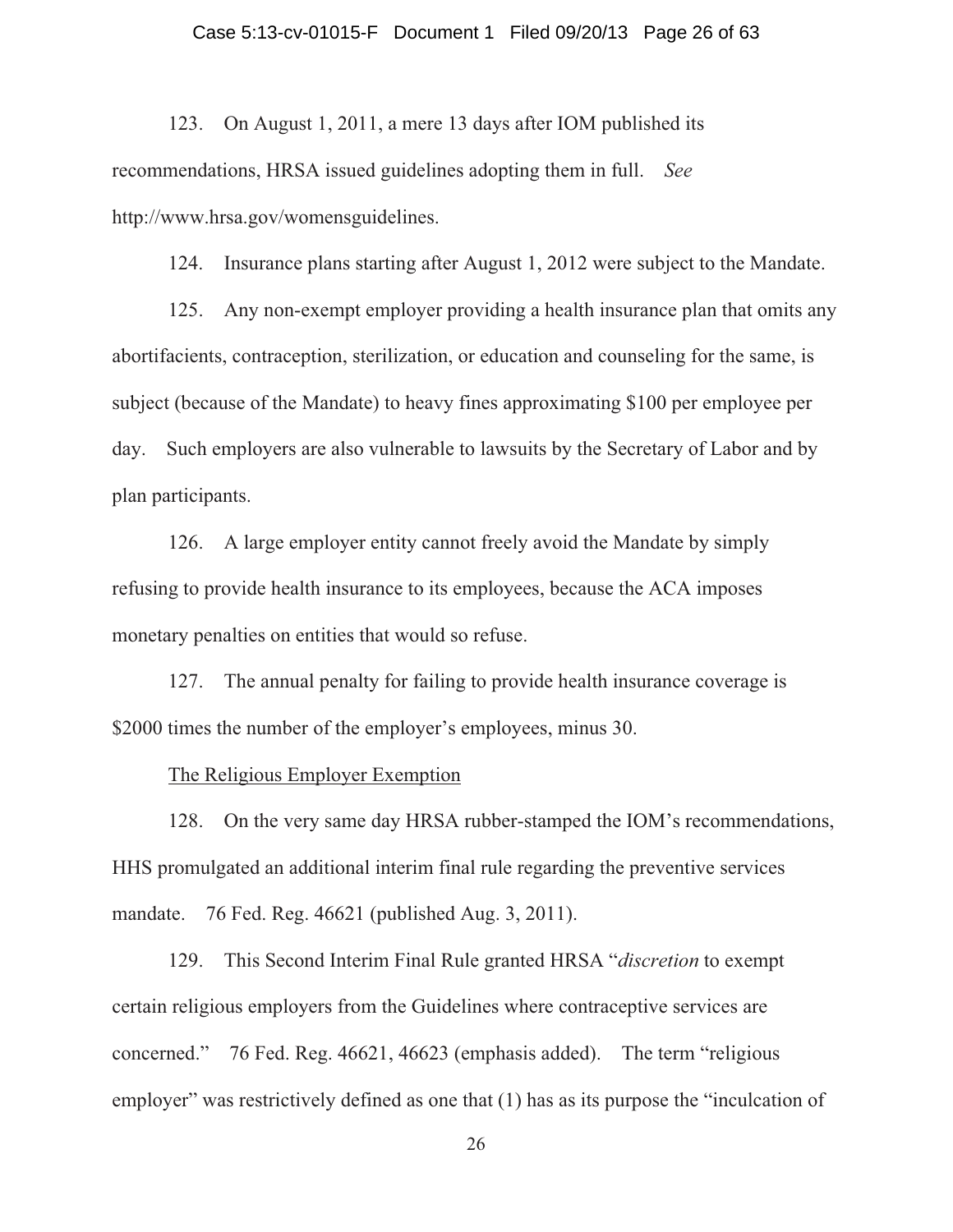## Case 5:13-cv-01015-F Document 1 Filed 09/20/13 Page 27 of 63

religious values"; (2) "primarily employs persons who share the religious tenets of the organization"; (3) "serves primarily persons who share the religious tenets of the organization"; and (4) "is a nonprofit organization as described in section 6033(a)(1) and section  $6033(a)(3)(A)(i)$  or (iii) of the Internal Revenue Code of 1986, as amended." 76 Fed. Reg. at 46626 (emphasis added).

130. The statutory citations in the fourth prong of this test refer to "churches, their integrated auxiliaries, and conventions or associations of churches" and the "exclusively religious activities of any religious order." 26 U.S.C. § 6033(a)(3).

131. The "religious employer" exemption was thus extremely narrow, limited to churches, their integrated auxiliaries, and religious orders, but only if (1) their purpose is to inculcate faith and (2) they hire and serve primarily people of their own faith tradition.

132. HRSA exercised its discretion to grant an exemption for religious employers via a footnote on its website listing the Women's Preventive Services Guidelines. The footnote states that "guidelines concerning contraceptive methods and counseling described above do not apply to women who are participants or beneficiaries in group health plans sponsored by religious employers." *See* http://www.hrsa.gov/womensguidelines.

133. Although religious organizations like the Universities share the same religious beliefs and concerns as objecting churches, their integrated auxiliaries, and objecting religious orders, HHS deliberately ignored the regulation's impact on their religious liberty, stating that the exemption sought only "to provide for a religious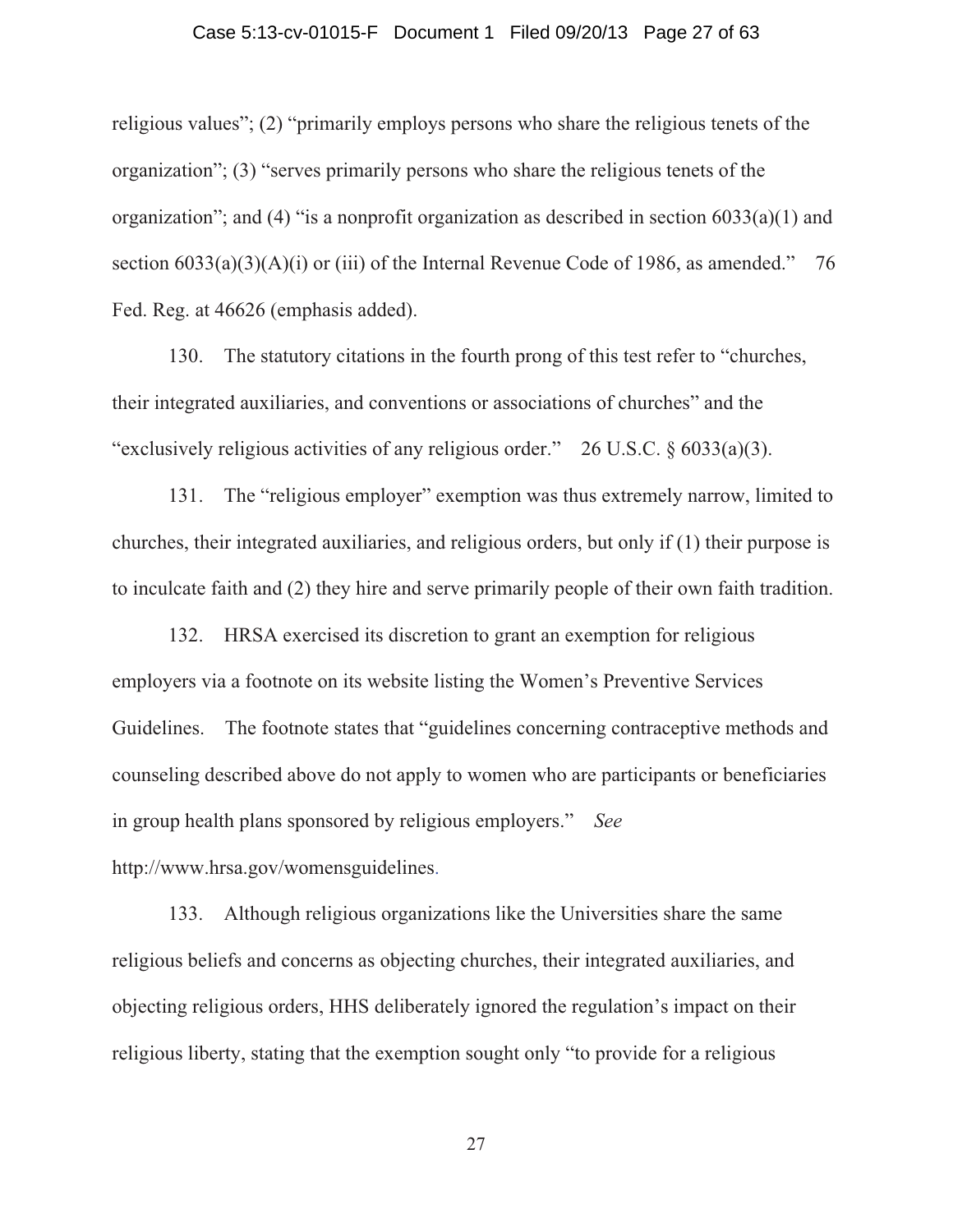## Case 5:13-cv-01015-F Document 1 Filed 09/20/13 Page 28 of 63

accommodation that respects the unique relationship between a house of worship and its employees in ministerial positions." 76 Fed. Reg. 46621, 46623.

134. Therefore, the vast majority of organizations with conscientious objections to providing contraceptive or abortifacient services were excluded from the "religious employer" exemption.

135. Like the original Interim Final Rule, the Second Interim Final Rule was made effective immediately, without prior notice or an opportunity for public comment.

136. Defendants acknowledged that "while a general notice of proposed rulemaking and an opportunity for public comment is generally required before promulgation of regulations," they had "good cause" to conclude that public comment was "impracticable, unnecessary, or contrary to the public interest" in this instance. 76 Fed. Reg. at 46624.

137. Upon information and belief, after the Second Interim Final Rule was put into effect, over 100,000 comments were submitted opposing the narrow scope of the "religious employer" exemption and protesting the contraception mandate's gross infringement on the rights of religious individuals and organizations.

138. HHS did not take into account the concerns of religious organizations in the comments submitted before the Second Interim Rule was issued. HHS was unresponsive to numerous and well-grounded assertions that the Mandate violated statutory and constitutional protections of rights of conscience.

The Temporary Enforcement Safe Harbor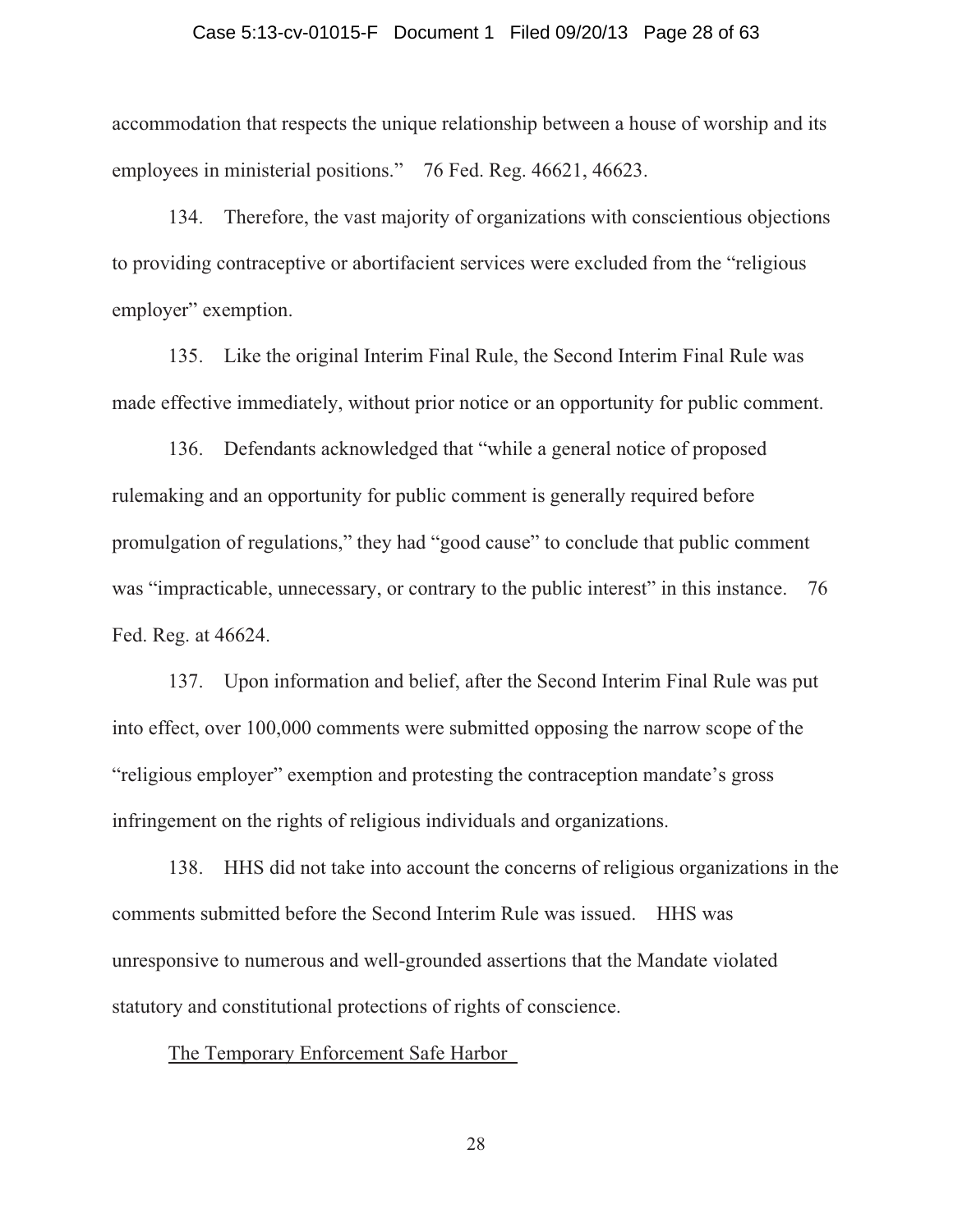## Case 5:13-cv-01015-F Document 1 Filed 09/20/13 Page 29 of 63

139. The public outcry for a broader religious employer exemption continued for many months. On January 20, 2012, HHS issued a press release acknowledging "the important concerns some have raised about religious liberty" and stating that religious objectors would be "provided an additional year . . . to comply with the new law." *See* Jan. 20, 2012 Statement by U.S. Department of Health and Human Services Secretary Kathleen Sebelius, *available at* 

http://www.hhs.gov/news/press/2012pres/01/20120120a.html.

140. On February 10, 2012, HHS formally announced a "temporary enforcement safe harbor" for non-exempt nonprofit religious organizations that objected to covering contraceptive and abortifacient services.

141. HHS declared that it would not take any enforcement action against an eligible organization during the safe harbor period, which would extend until the first plan year beginning after August 1, 2013.

142. HHS also indicated it would develop and propose changes to the regulations in an effort to accommodate the religious liberty objections of non-exempt, nonprofit religious organizations following the expiration of the safe harbor.

143. Despite the safe harbor and HHS's accompanying promises, on February 10, 2012, HHS announced a final rule "finalizing, without change," the contraception and abortifacient mandate and narrow religious employer exemption. 77 Fed. Reg. 8725-01 (published Feb. 15, 2012).

## The Advance Notice of Proposed Rulemaking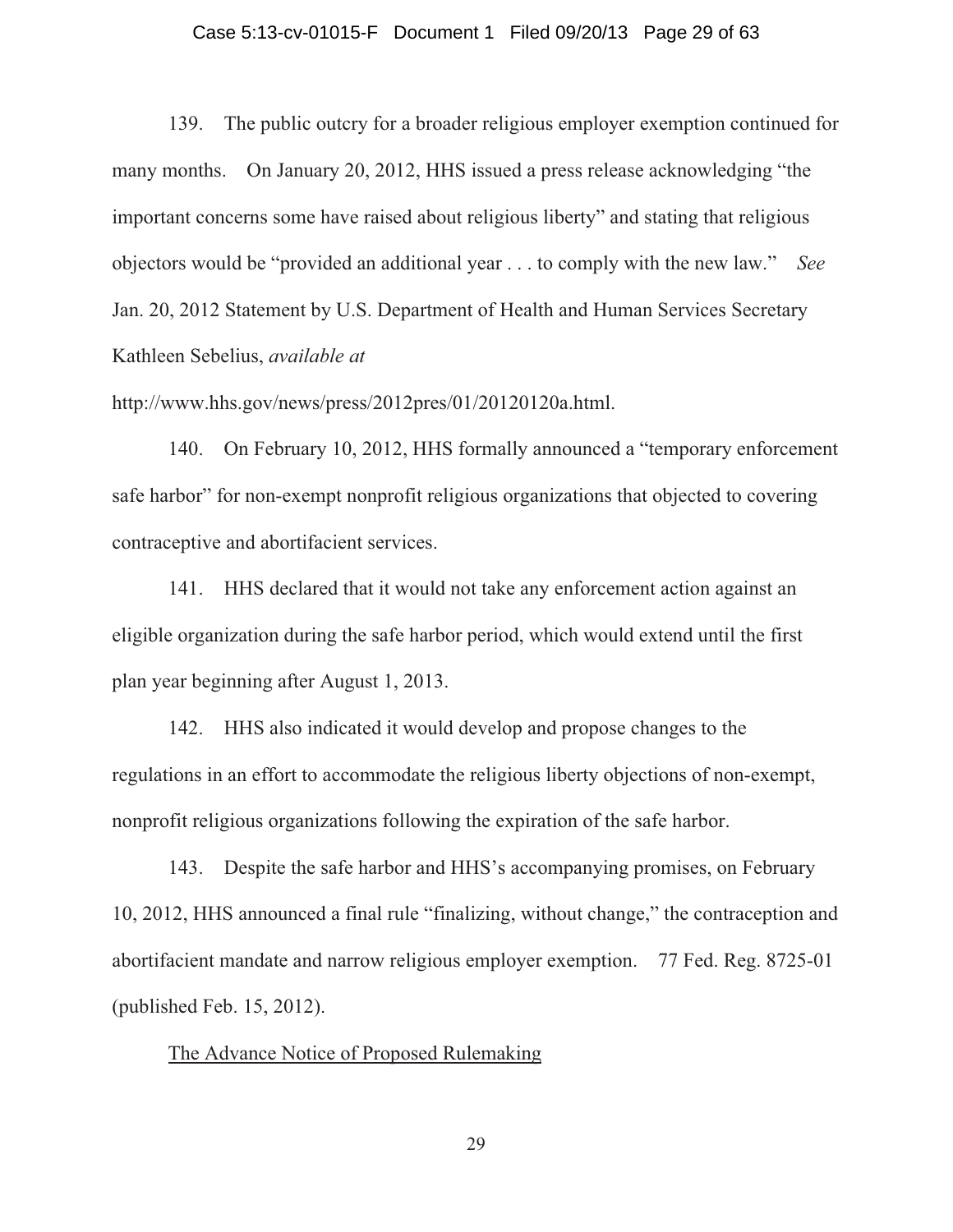## Case 5:13-cv-01015-F Document 1 Filed 09/20/13 Page 30 of 63

144. On March 21, 2012, HHS issued an Advance Notice of Proposed

Rulemaking (ANPRM), presenting "questions and ideas" to "help shape" a discussion of how to "maintain the provision of contraceptive coverage without cost sharing," while accommodating the religious beliefs of non-exempt religious organizations. 77 Fed. Reg. 16501, 16503 (2012).

145. The ANPRM conceded that forcing religious organizations to "contract, *arrange*, or pay for" the objectionable contraceptive and abortifacient servicers would infringe their "religious liberty interests." *Id*. (emphasis added).

146. The ANPRM proposed, in vague terms, that the "health insurance issuers" for objecting religious employers could be required to "assume the responsibility for the provision of contraceptive coverage without cost sharing." *Id*.

147. For the first time, and contrary to the earlier definition of "cost sharing," Defendants suggested in the ANPRM that insurers and third party administrators could be prohibited from passing along their costs to the objecting religious organizations via increased premiums. *See id*.

148. "[A]pproximately 200,000 comments" were submitted in response to the ANPRM, 78 Fed. Reg. 8456, 8459, largely restating previous comments that the government's proposals would not resolve conscientious objections, because the objecting religious organizations, by providing a health care plan in the first instance, would still be coerced to arrange for and facilitate access to morally objectionable services.

#### The Notice of Proposed Rulemaking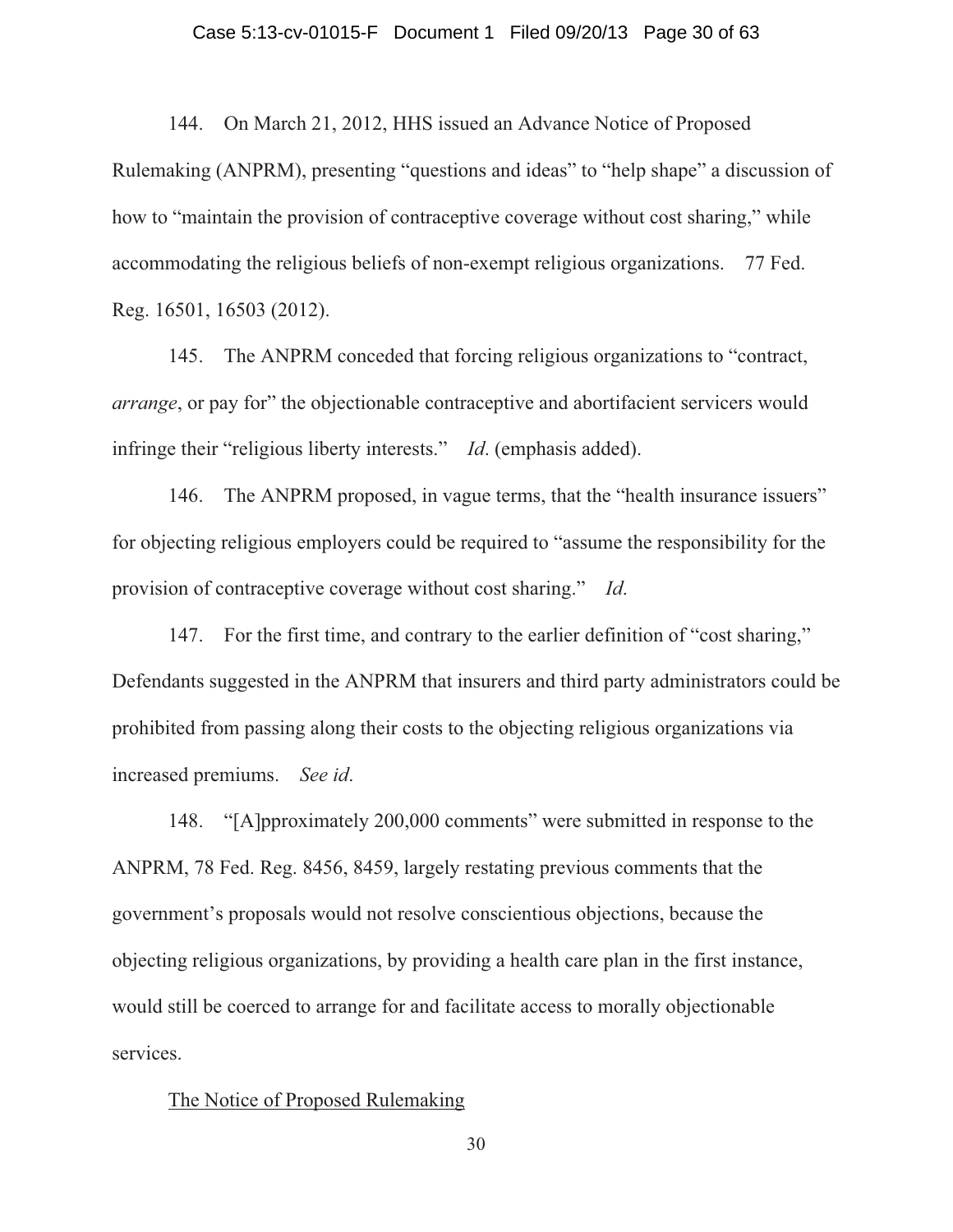## Case 5:13-cv-01015-F Document 1 Filed 09/20/13 Page 31 of 63

149. On February 1, 2013, HHS issued a Notice of Proposed Rulemaking (NPRM) purportedly addressing the comments submitted in response to the ANPRM. 78 Fed. Reg. 8456 (published Feb. 6, 2013).

150. The NPRM proposed two changes to the then-existing regulations. 78 Fed. Reg. 8456, 8458-59.

151. First, it proposed revising the religious employer exemption by eliminating the requirements that religious employers have the purpose of inculcating religious values and primarily employ and serve only persons of their same faith. 78 Fed. Reg. at 8461.

152. Under the NPRM's proposal, a "religious employer" would be one "that is organized and operates as a nonprofit entity and is referred to in section  $6033(a)(3)(A)(i)$ or (iii) of the [Internal Revenue] Code." 78 Fed. Reg. at 8461.

153. HHS emphasized, however, that this proposal "would not expand the universe of employer plans that would qualify for the exemption beyond that which was intended in the 2012 final rules." 78 Fed. Reg. 8456, 8461.

154. In other words, religious organizations like the Universities that are not churches, integrated auxiliaries, or religious orders would continue to be denied the protection of the exemption.

155. Second, the NPRM followed up on HHS's earlier-stated intention to "accommodate" non-exempt, nonprofit religious organizations by making them "designate" their insurers and third party administrators to provide plan participants and beneficiaries with free access to contraceptive and abortifacient drugs and services.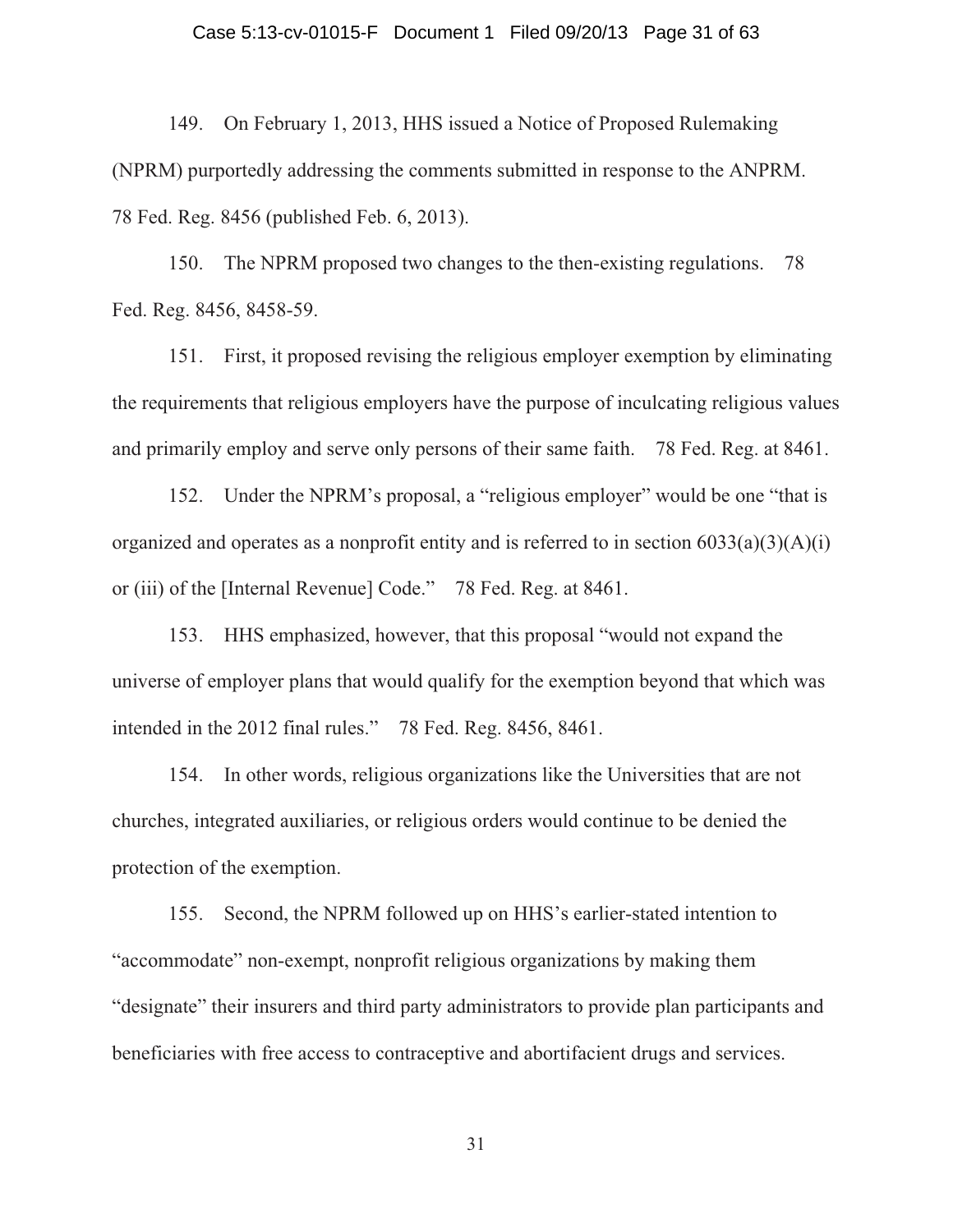#### Case 5:13-cv-01015-F Document 1 Filed 09/20/13 Page 32 of 63

156. The proposed "accommodation" did not resolve the concerns of religious organizations like the Universities because it continued to force them to deliberately provide health insurance that would trigger access to abortion-inducing drugs and related education and counseling.

157. "[O]ver 400,000 comments" were submitted in response to the NPRM, 78 Fed. Reg. 39870, 39871, with religious organizations again overwhelmingly decrying the proposed "accommodation" as a gross violation of their religious liberty because it would conscript their health care plans as the main cog in the government's scheme for expanding access to contraceptive and abortifacient services.

158. The Universities submitted comments on the NPRM, stating essentially the same objections stated in this complaint.

159. On April 8, 2013, the very day that the notice-and-comment period ended,

Defendant Secretary Sebelius answered questions about the contraceptive and

abortifacient services requirement in a presentation at Harvard University.

160. In her remarks, Secretary Sebelius stated:

We have just completed the open comment period for the so-called accommodation, and by August 1st of this year, every employer will be covered by the law with one exception. Churches and church dioceses as employers are exempted from this benefit. But Catholic hospitals, Catholic universities, other religious entities *will be providing coverage*  to their employees starting August 1st. . . . [A]s of August 1st, 2013, every employee who doesn't work directly for a church or a diocese *will be included* in the benefit package.

*See* The Forum at Harvard School of Public Health, A Conversation with Kathleen Sebelius, U.S. Secretary of Health and Human Services, Apr. 8, 2013, *available at*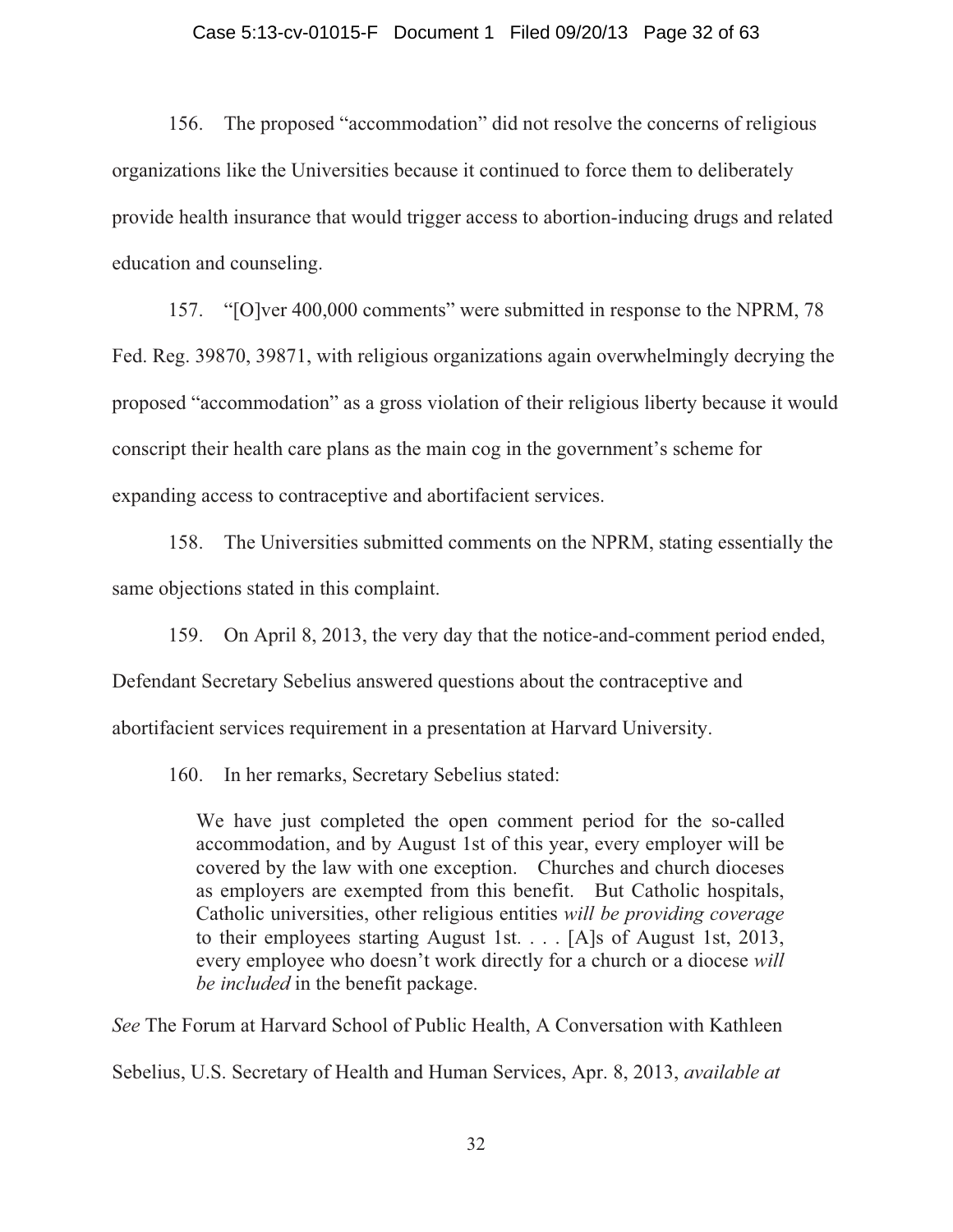## Case 5:13-cv-01015-F Document 1 Filed 09/20/13 Page 33 of 63

http://theforum.sph.harvard.edu/events/conversation-kathleen-sebelius (Episode 9 at 2:25) (emphasis added).

161. Given the timing of these remarks, it is clear that Defendants gave no consideration to the comments submitted in response to the NPRM's proposed "accommodation."

162. Moreover, Secretary Sebelius' remarks belie the utterly unpersuasive assertion that objecting employers are not "providing coverage for" morally objectionable items in the health insurance plans they provide employees.

The Final Mandate

163. On June 28, 2013, Defendants issued a final rule (the "Final Mandate"), which ignores the objections repeatedly raised by religious organizations and others and continues to co-opt objecting employers into the government's scheme of expanding free access to contraceptive and abortifacient services. 78 Fed. Reg. 39870 (2013). Defendants declared that the Final Mandate would be effective August 1, 2013, only one month after it was issued.

164. Under the Final Mandate, the discretionary "religious employer" exemption, which is still implemented via footnote on the HRSA website, *see* http://www.hrsa.gov/womensguidelines, remains limited to churches, integrated auxiliaries, and religious orders "organized and operate[d]" as nonprofit entities and "referred to in section  $6033(a)(3)(A)(i)$  or (iii) of the [Internal Revenue] Code." 78 Fed. Reg. at 39874.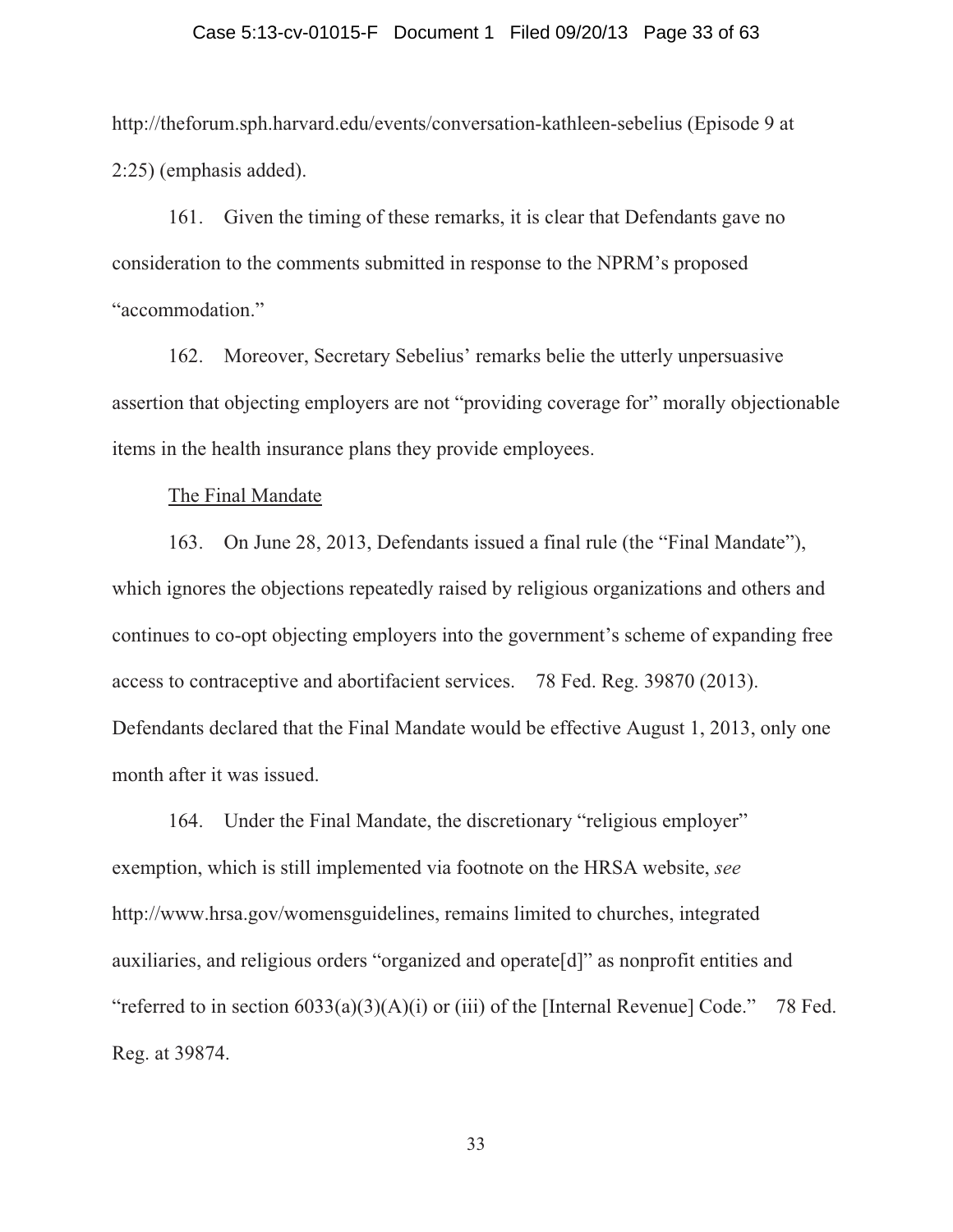## Case 5:13-cv-01015-F Document 1 Filed 09/20/13 Page 34 of 63

165. Defendants attempt to justify the extraordinarily narrow religious exemption as follows: "The Departments believe that the simplified and clarified definition of religious employer continues to respect the religious interests of houses of worship and their integrated auxiliaries in a way that does not undermine the governmental interests furthered by the contraceptive coverage requirement. Houses of worship and their integrated auxiliaries that object to contraceptive coverage on religious grounds are more likely than other employers to employ people of the same faith who share the same objection, and who would therefore be less likely than other people to use contraceptive services even if such services were covered under their plan." 78 Fed. Reg. at 39874.

166. All other organizations, including the Universities, are denied the exemption's protection.

167. The Universities do not fall within the scope of this narrow religious exemption. They are not churches, the integrated auxiliaries of a church, or conventions or associations of churches, nor do they perform the exclusively religious activities of a religious order.

168. The Final Mandate declares that the rules concerning contraceptive and abortifacient services will "apply to student health insurance coverage arranged by an eligible organization that is an institution of higher education in a manner comparable to that in which they apply to group health insurance coverage provided in connection with a group health plan established or maintained by an eligible organization that is an employer." 78 Fed. Reg. at 39897.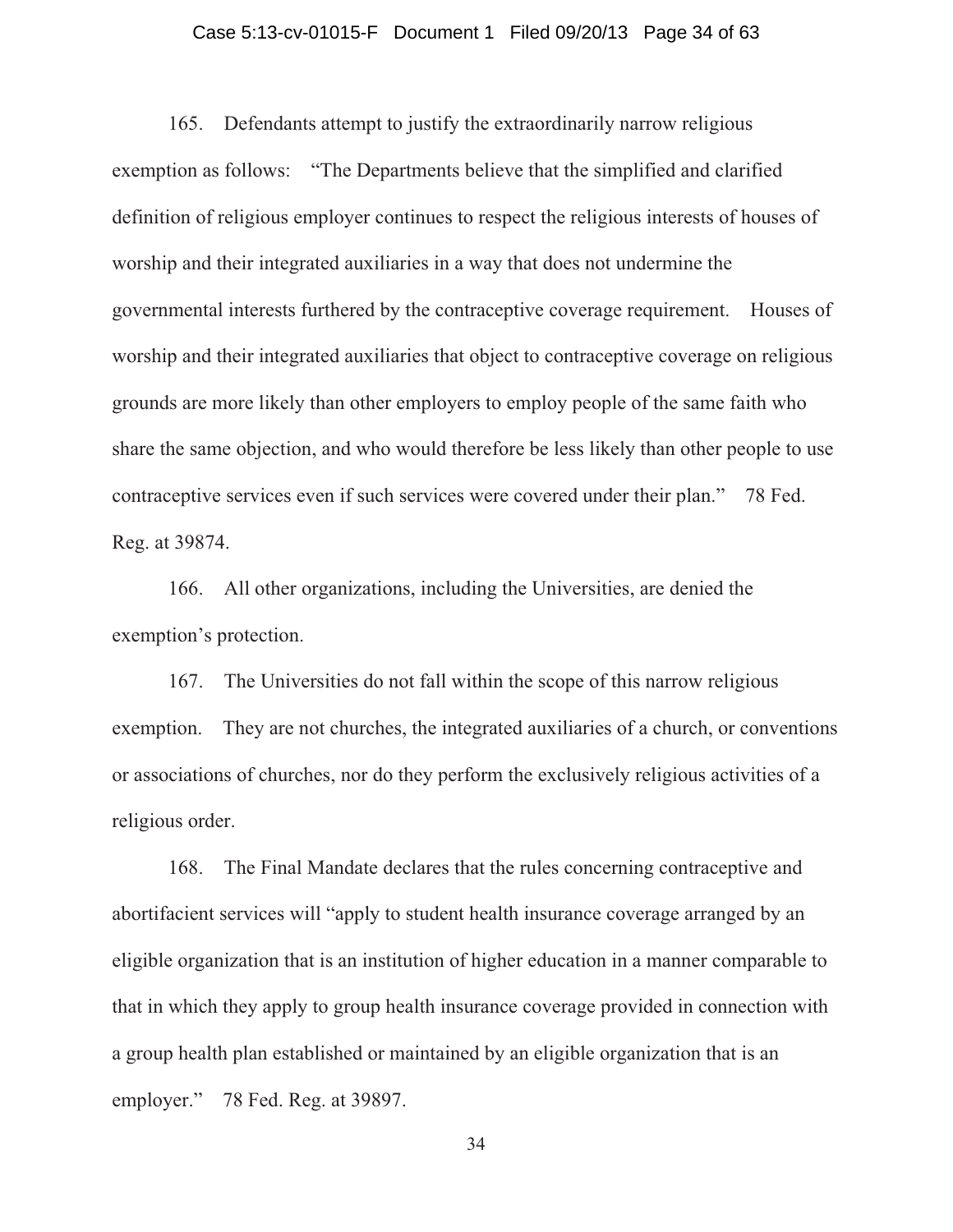#### Case 5:13-cv-01015-F Document 1 Filed 09/20/13 Page 35 of 63

169. The Final Mandate creates a separate "accommodation" for certain non-exempt religious organizations. 78 Fed. Reg. at 39874.

170. An organization is eligible for the accommodation if it (1) "[o]pposes providing coverage for some or all of the contraceptive services required"; (2) "is organized and operates as a nonprofit entity"; (3) "holds itself out as a religious organization"; and (4) "self-certifies that it satisfies the first three criteria." 78 Fed. Reg. at 39874.

171. The Universities are eligible for the so-called accommodation.

172. The self-certification must be executed "prior to the beginning of the first plan year to which an accommodation is to apply." 78 Fed. Reg. at 39875.

173. The Final Rule also extends the current Temporary Enforcement Safe Harbor through the end of 2013, only six months after the issuance of the Final Rule. 78 Fed. Reg. at 39889.

174. Thus, an eligible organization would need to execute the self-certification prior to its first plan year that begins on or after January 1, 2014, and deliver it to the organization's insurer. If the organization has a self-insured plan, like SNU, it would deliver the executed self-certification to the plan's third party administrator. 78 Fed. Reg. at 39875.

175. If it elects to invoke the accommodation with respect to its employee plan, SNU would be required to execute the self-certification and deliver it to its plan's third party administrator before July 1, 2014.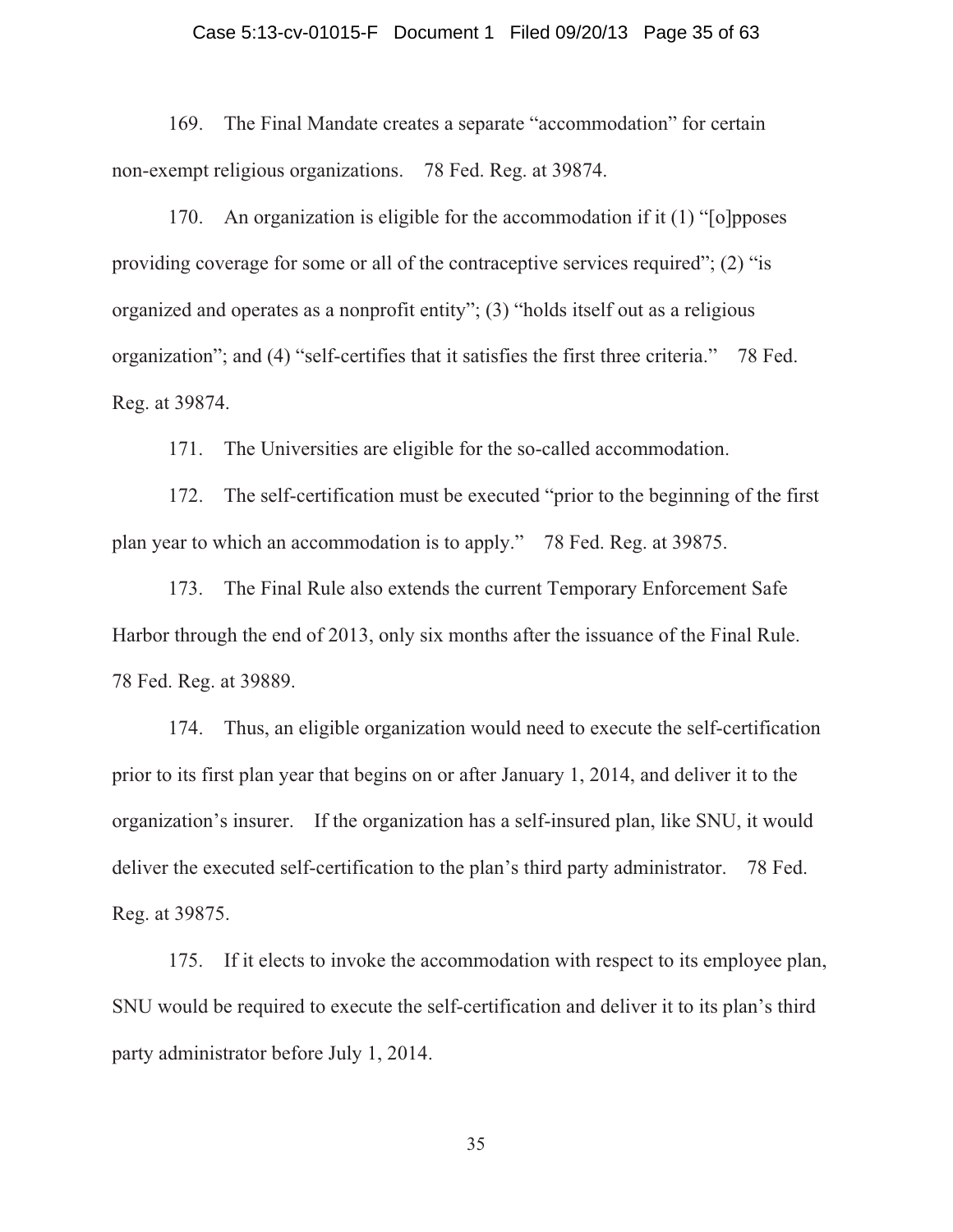## Case 5:13-cv-01015-F Document 1 Filed 09/20/13 Page 36 of 63

176. By delivering its self-certification to its third-party administrator, SNU would trigger the third-party administrator's provision of or arrangement for payments for the morally objectionable abortifacients. 78 Fed. Reg. 39892-39893. These payments constitute coverage of the items to which SNU objects. *See, e.g., id.* at 39872 ("the regulations provide women with access to contraceptive coverage"), and receive treatment as coverage under consumer protection requirements of the Public Health Service Act and ERISA. *Id.* at 39876. This coverage will not be contained in any insurance policy separate from SNU's plan. *See id*.

177. If it elects to invoke the accommodation with respect to its employee plan, Oklahoma Baptist, Mid-America Christian, and Oklahoma Wesleyan would be required to execute the self-certification and deliver it to their plans' issuers before January 1, 2014 (for OBU and MACU) and before July 1, 2014 (for OKWU).

178. By delivering their self-certifications to their insurers, OBU, MACU, and OKWU would trigger their insurers' obligation to make "separate payments for contraceptive services directly for plan participants and beneficiaries." 78 Fed. Reg. at 39875-76. These payments constitute coverage of the items to which these three schools object. *See, e.g., id.* at 39872 ("the regulations provide women with access to contraceptive coverage"), and receive treatment as coverage under consumer protection requirements of the Public Health Service Act and ERISA. *Id.* at 39876. This coverage will not be contained in any insurance policy separate from these schools' plans. *See id*.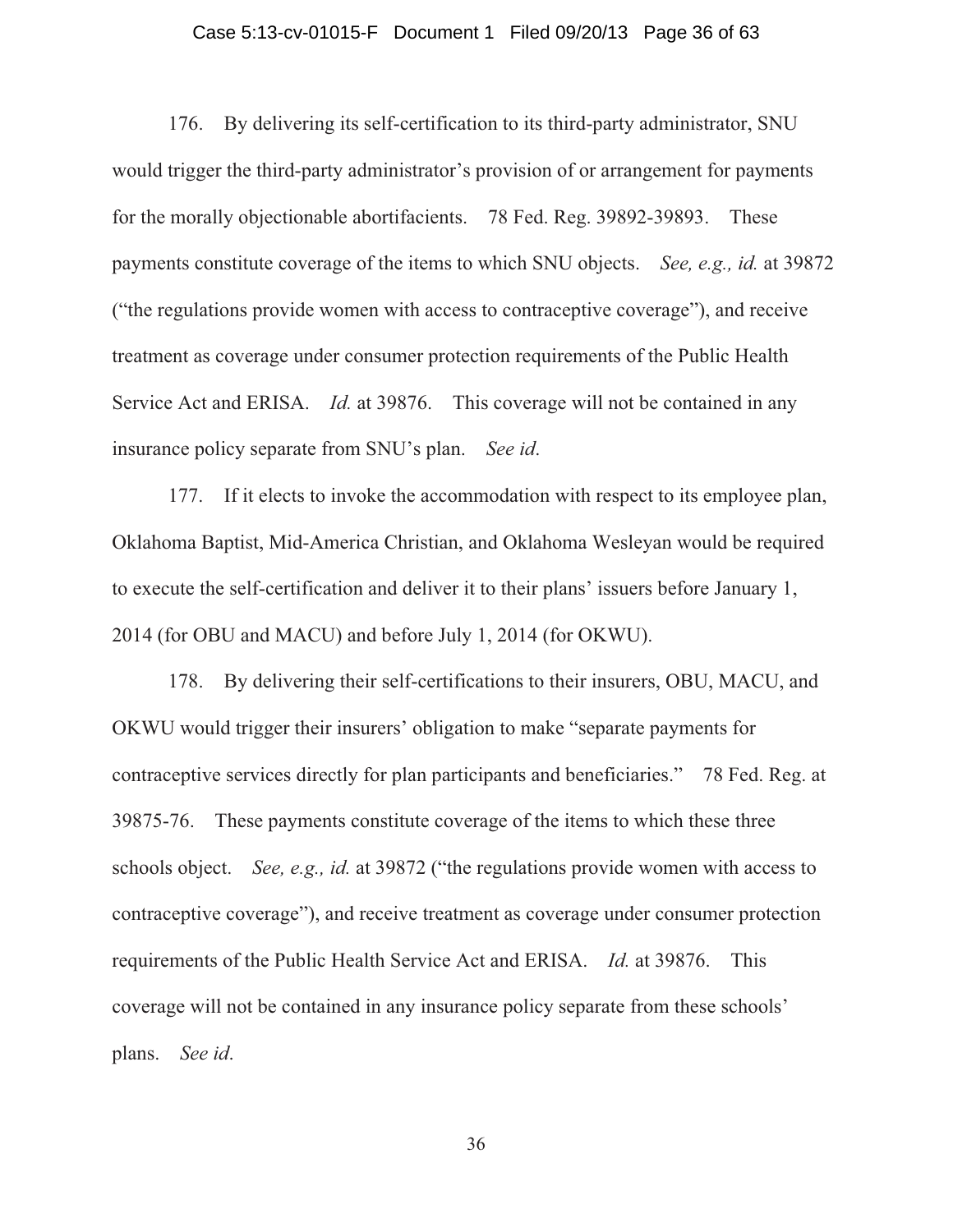## Case 5:13-cv-01015-F Document 1 Filed 09/20/13 Page 37 of 63

179. By issuing their self-certifications, the Universities would be identifying their participating employees and students to the insurer or third-party administrator for the distinct purpose of enabling the government's scheme to facilitate free access to abortifacient services.

180. The insurer's obligation to make direct payments for abortifacient services would continue only "for so long as the participant or beneficiary remains enrolled in the plan." 78 Fed. Reg. at 39876.

181. Therefore, OBU, MACU, and OKWU would have to coordinate with their insurers whenever they added or removed employees and beneficiaries from their healthcare plans and, as a direct and unavoidable result, from the abortifacient services payment scheme.

182. The three schools' insurers are required to notify plan participants and beneficiaries of the abortifacient payment benefit "contemporaneous with (to the extent possible) but separate from any application materials distributed in connection with enrollment" in a group health plan. 78 Fed. Reg. at 39876.

183. This would also require OBU, MACU, and OKWU to coordinate the notices with their insurers.

184. Their insurers would be required to provide the abortifacient benefits "in a manner consistent" with the provision of other covered services. 78 Fed. Reg. at 39876-77.

185. Thus, any payment or coverage disputes presumably would be resolved under the terms of the three schools' existing plan documents.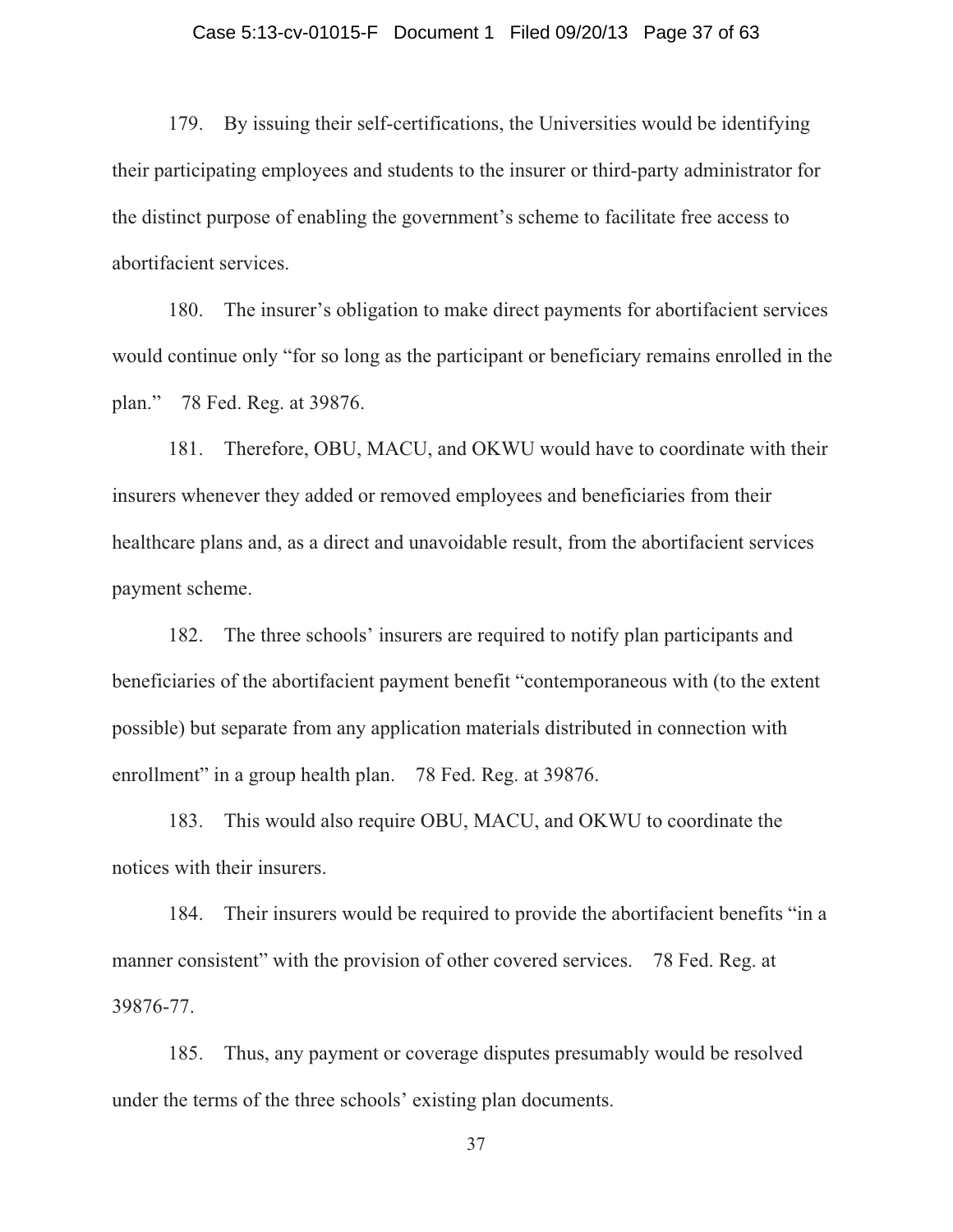## Case 5:13-cv-01015-F Document 1 Filed 09/20/13 Page 38 of 63

186. Thus, even under the accommodation, the Universities and every other non-exempt objecting religious organization would continue to play a central role in facilitating free access to abortifacient services.

187. Defendants state that they "continue to believe, and have evidence to support," that providing payments for contraceptive services will be "cost neutral for issuers," because "[s]everal studies have estimated that the costs of providing contraceptive coverage are balanced by cost savings from lower pregnancy-related costs and from improvements in women's health." 78 Fed. Reg. at 39877.

188. On information and belief, the studies Defendants rely upon to support this claim are severely flawed.

189. Nevertheless, even if the payments, over time, eventually resulted in cost savings in other areas, it is undisputed that it would cost money at the outset to make the payments. *See, e.g.,* 78 Fed. Reg. at 39877-78 (addressing ways insurers can cover up-front costs).

190. Moreover, if the cost savings that allegedly will arise make insuring an employer's employees cheaper, the savings would have to be passed on to employers through reduced premiums, not retained by insurance issuers.

191. HHS suggests that, to maintain cost neutrality, issuers may simply ignore this fact and "set the premium for an eligible organization's large group policy as if no payments for contraceptive services had been provided to plan participants." 78 Fed. Reg. 39877.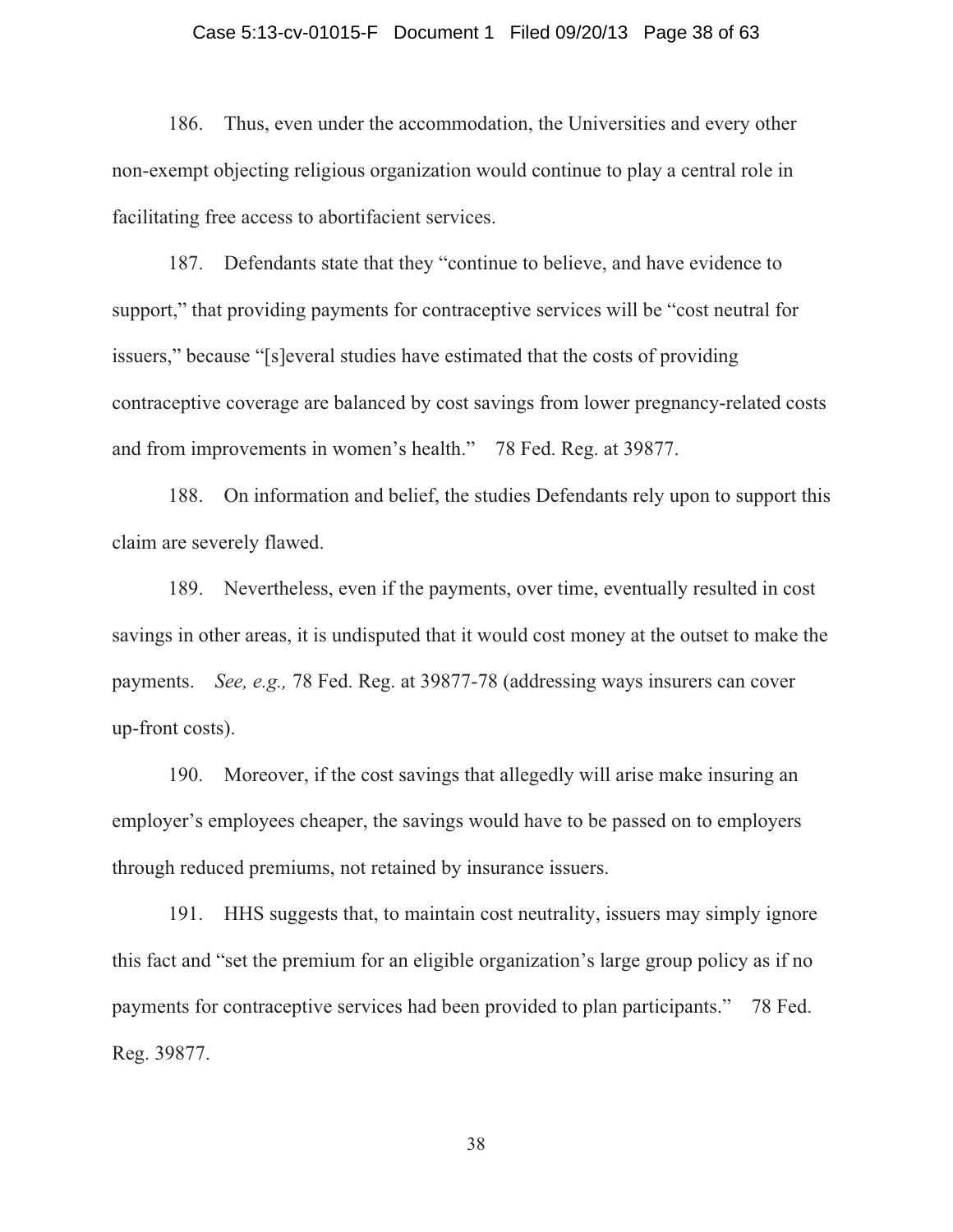## Case 5:13-cv-01015-F Document 1 Filed 09/20/13 Page 39 of 63

192. This encourages issuers to artificially inflate the eligible organization's premiums.

193. Under this methodology—assuming it is even legal—the eligible organization would still bear the cost of the required payments for contraceptive and abortifacient services in violation of its conscience, as if the accommodation had never been made.

194. Defendants have suggested that "[a]nother option" would be to "treat the cost of payments for contraceptive services . . . as an administrative cost that is spread across the issuer's entire risk pool, excluding plans established or maintained by eligible organizations." 78 Fed. Reg. at 39878.

195. There is no legal authority for forcing third parties to pay for services provided to the employees of eligible organizations under the accommodation.

196. Furthermore, under the Affordable Care Act, Defendants lack authority in the first place to coerce insurers to make separate payments for contraceptive and abortifacient services for an eligible organization's plan participants and beneficiaries.

197. Thus, the accommodation fails to protect objecting religious organizations for lack of statutory authority.

198. For all these reasons, the accommodation does nothing to relieve non-exempt religious organizations with insured plans from being co-opted as the central cog in the government's scheme to force the free provision of contraceptive and abortifacient services even when the organizations object to facilitating those services.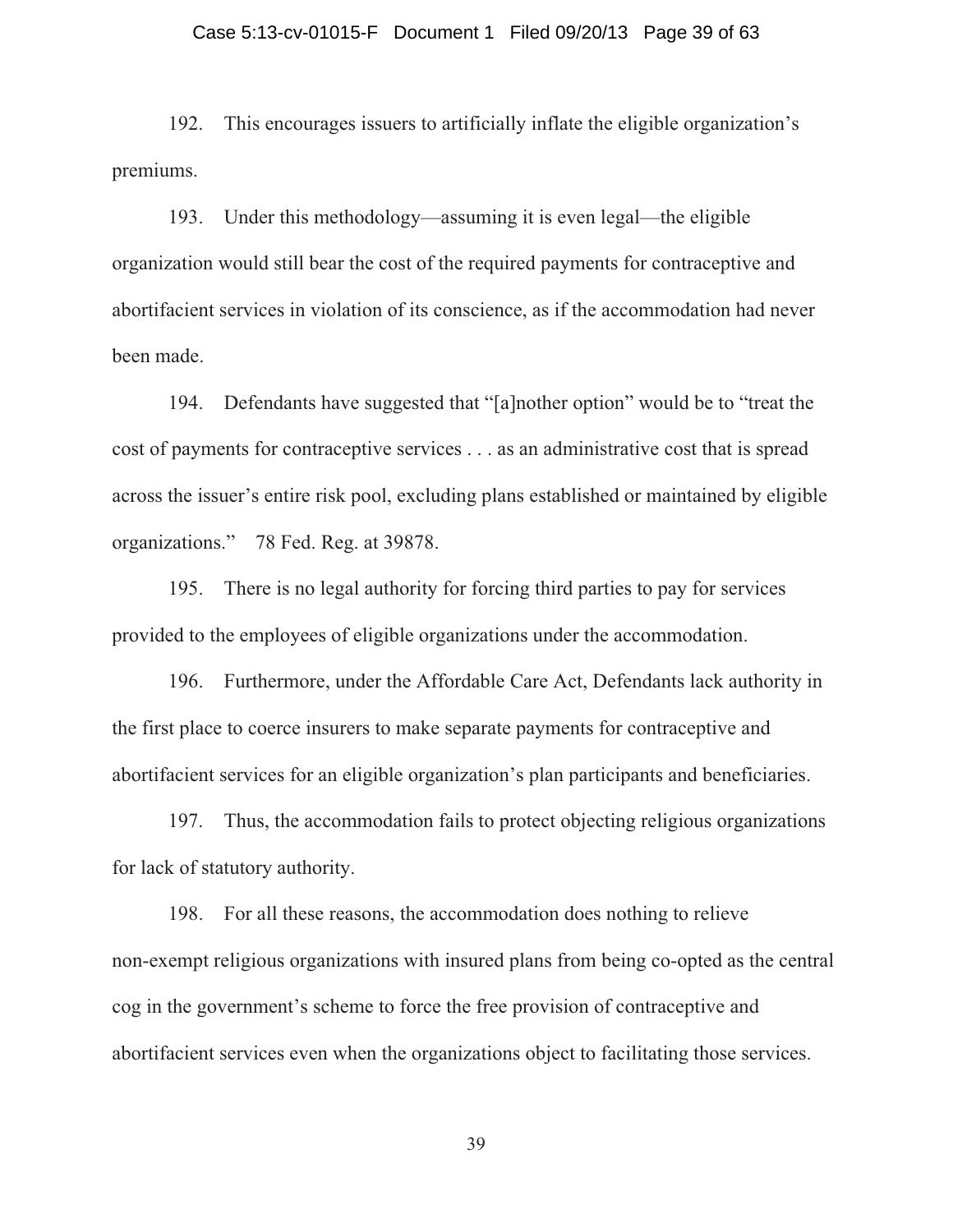## Case 5:13-cv-01015-F Document 1 Filed 09/20/13 Page 40 of 63

199. In sum, the accommodation is nothing more than a shell game that attempts to disguise the religious organization's role as the central cog in the government's scheme for expanding access to contraceptive and abortifacient services.

200. Despite the accommodation's convoluted machinations, a religious organization's decision to offer health insurance (which the ACA's employer mandate requires) and its self-certification continue to serve as the sole triggers for creating access to free abortifacient services to its employees and plan beneficiaries from the same insurer they are paying for their insurance plan.

201. The Universities cannot participate in or facilitate the government's scheme in this manner without violating their religious convictions.

#### The Final Mandate and Plaintiffs' Health Insurance Plans

202. The plan year for SNU's and OKWU's next employee health plans both begin on July 1, 2014; OBU's and MACU's plans both begin on January 1, 2014. As a result, the Universities now – or will soon – face a choice. They can transgress their religious commitments by including abortifacients in their plan or by triggering their insurance issuer or third-party administrator to provide the exact same services by providing the self-certification. Or they can transgress their religious duty to provide for the well-being of their employees and their families by dropping their employee health insurance plan altogether in order to avoid being complicit in the provision of abortifacients, thereby incurring crippling annual fines.

203. Although the government has recently announced that it will postpone implementing the annual fine of \$2000 per employee (minus 30) for organizations that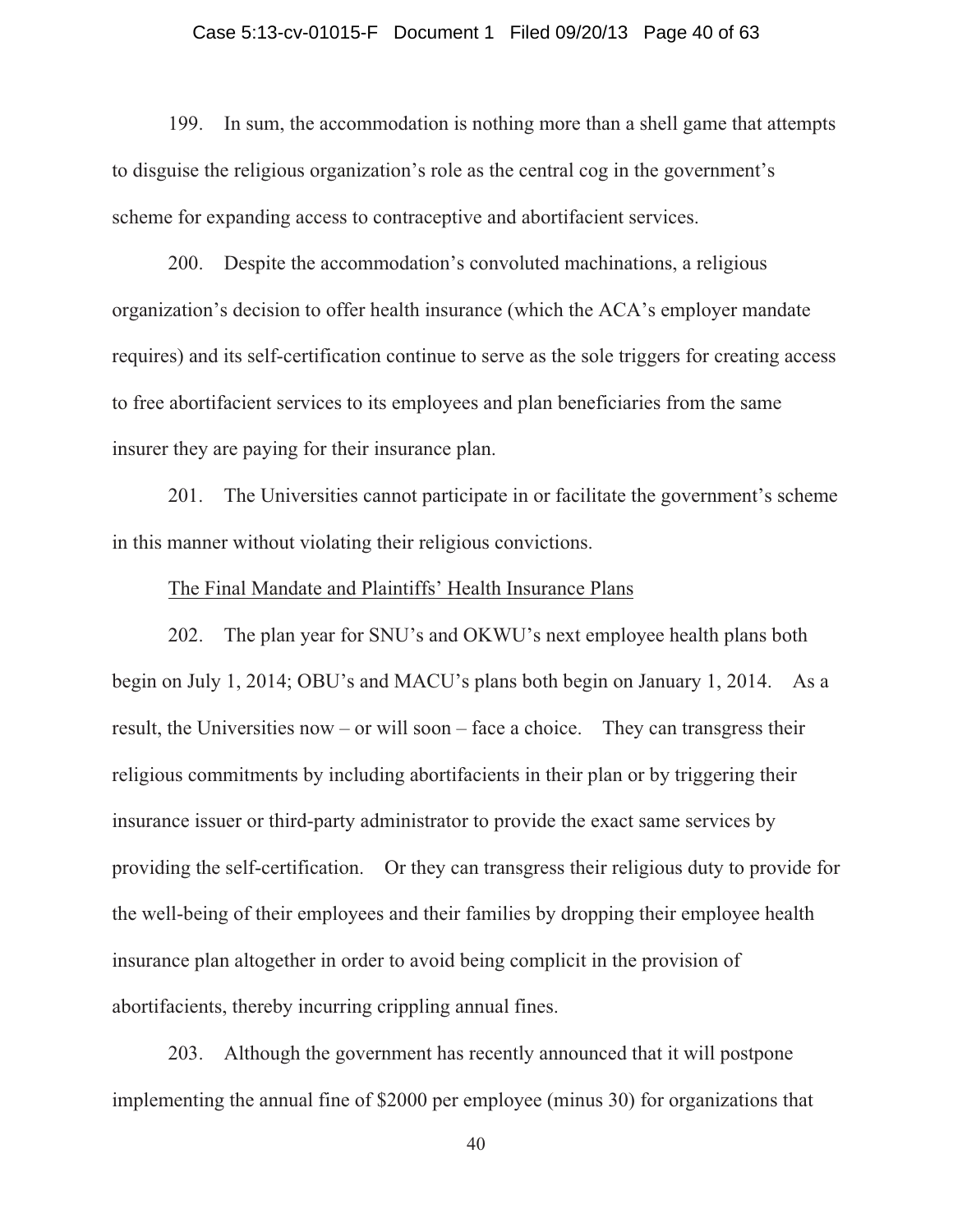## Case 5:13-cv-01015-F Document 1 Filed 09/20/13 Page 41 of 63

drop their insurance altogether, the postponement is only for one year, until 2015. This postponement does not delay the daily fines under 26 U.S.C. § 4980D or lawsuits under 29 U.S.C. § 1132.

204. The plan year for SNU's next student plan begins on August 20, 2014; OBU begins on January 1, 2014. As a result, the Universities will face a choice in the period leading up to those dates. They can transgress their religious commitments by including abortifacients in their plans or by triggering their insurance issuers to provide the exact same services by providing their self-certifications. Or they can transgress their religious duty to provide for the well-being of their students by dropping their student health insurance plans altogether in order to avoid being complicit in the provision of abortifacients.

205. The Universities' religious convictions forbid them from participating in any way in the government's scheme to provide free access to abortifacient services through their health care plans.

206. Dropping their insurance plans would place the Universities at a severe competitive disadvantage in their efforts to recruit and retain employees and students.

207. The Final Mandate forces the Universities to deliberately provide health insurance that would facilitate free access to emergency contraceptives, including Plan B and ella, regardless of the ability of insured persons to obtain these drugs from other sources.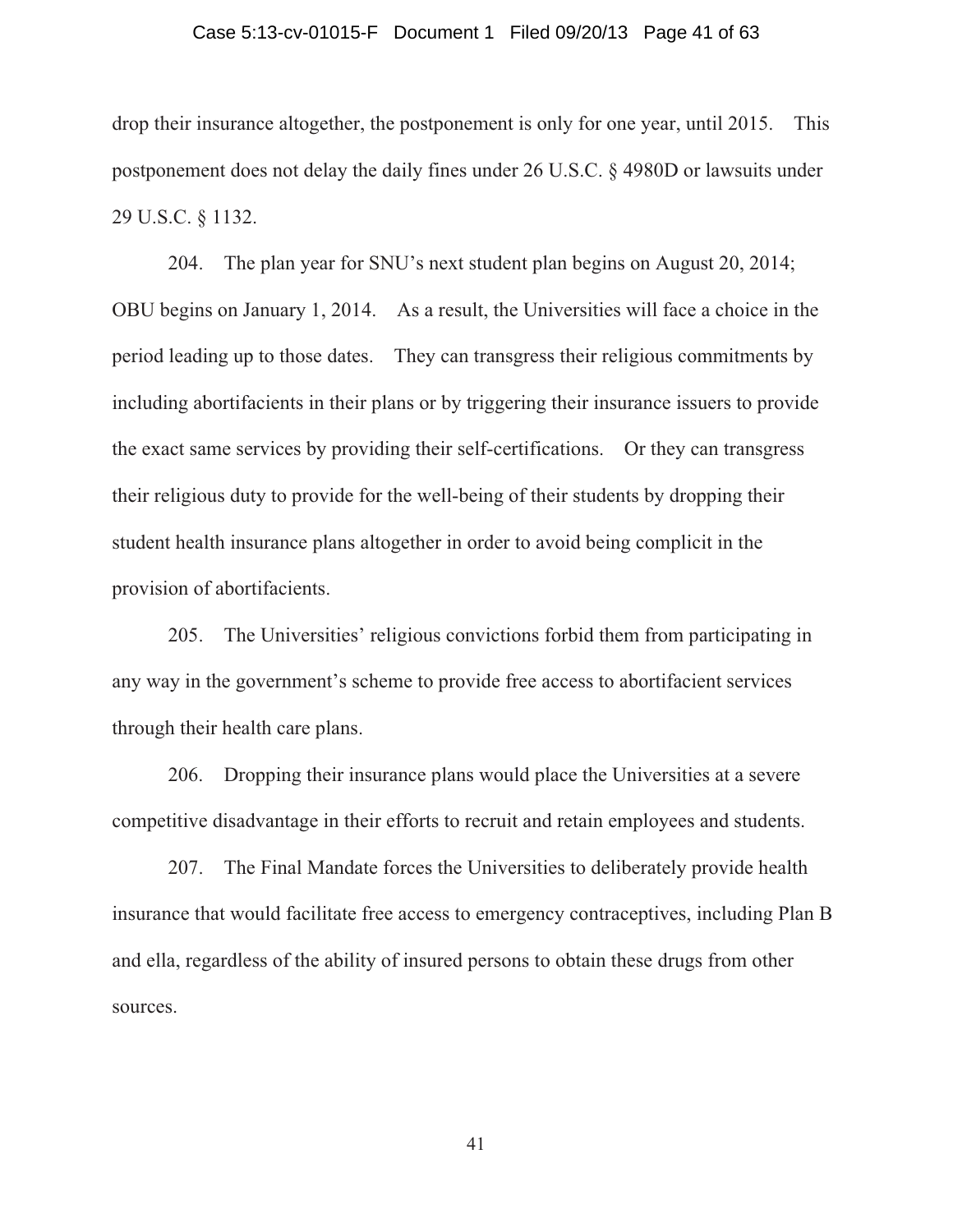## Case 5:13-cv-01015-F Document 1 Filed 09/20/13 Page 42 of 63

208. The Final Mandate forces the Universities to facilitate government-dictated education and counseling concerning abortion that directly conflicts with their religious beliefs and teachings.

209. Facilitating this government-dictated speech directly undermines the express speech and messages concerning the sanctity of life that the Universities seek to convey.

210. The Mandate therefore imposes a variety of substantial burdens on the religious beliefs and exercise of each of the Plaintiffs.

## The Governmental Interests Allegedly Underlying the Mandate and the Availability of Other Means of Pursuing Those Interests

211. Coercing Plaintiffs to facilitate access to morally objectionable contraceptives and abortifacients advances no compelling governmental interest.

212. The required drugs, devices, and related services to which Plaintiffs object are already widely available at non-prohibitive costs.

213. Upon information and belief, Plan B is widely available for between \$30 and \$65. Upon information and belief, ella is widely available for approximately \$55.

214. There are numerous alternative mechanisms through which the government could provide access to the objectionable drugs and services without conscripting objecting organizations and their insurance plans in violation of their religious beliefs.

215. For example, it could pay for the objectionable services through its existing network of family planning services funded under Title X, through direct government payments, or through tax deductions, refunds, or credits.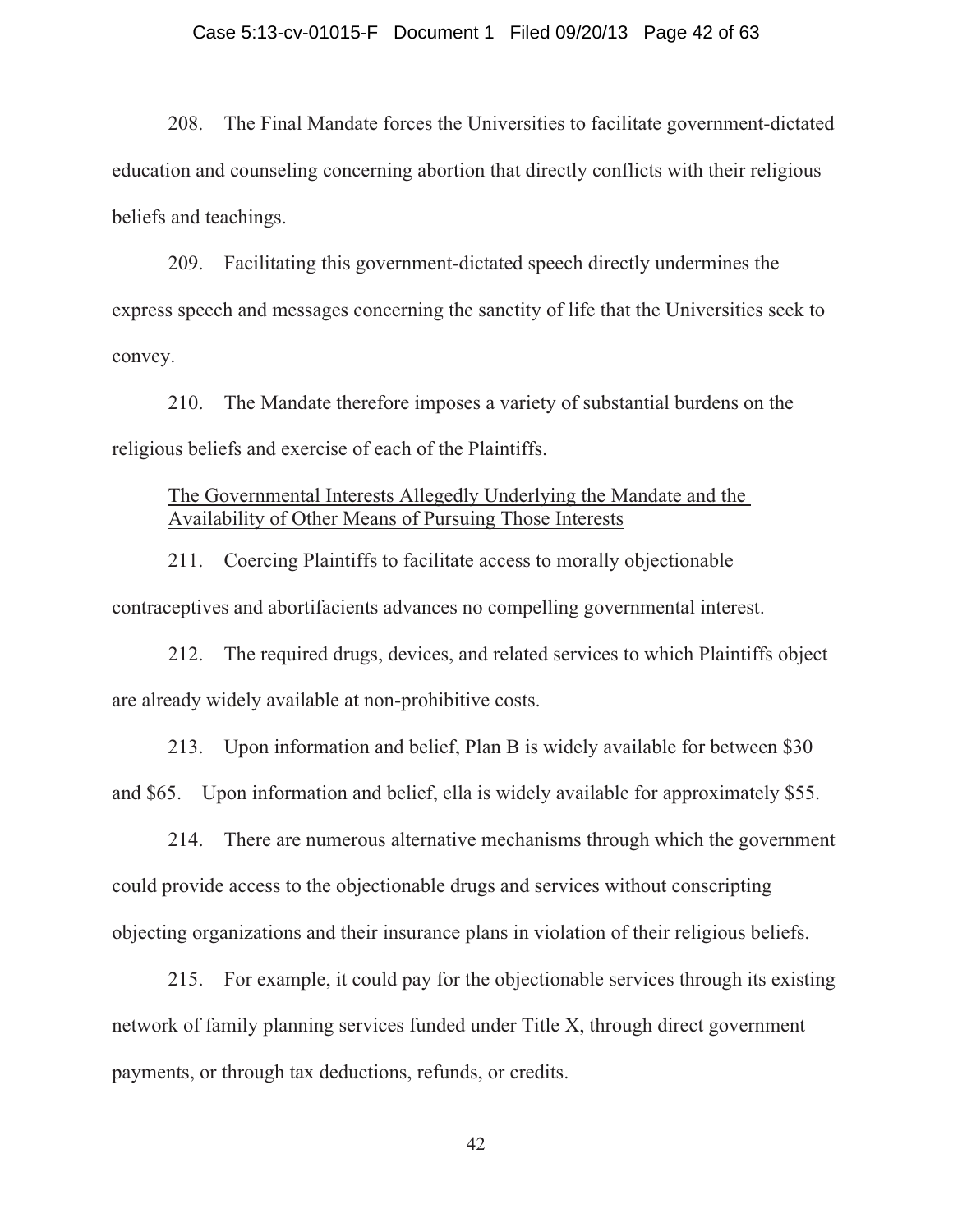## Case 5:13-cv-01015-F Document 1 Filed 09/20/13 Page 43 of 63

216. The government could simply exempt all conscientiously objecting organizations, just as it has already exempted the small subset of nonprofit religious employers that are referred to in Section  $6033(a)(3)(A)(i)$  or (iii) of the Internal Revenue Code.

217. In one form or another, the government also provides exemptions for grandfathered plans, 42 U.S.C. § 18011; 75 Fed. Reg. 41,726, 41,731 (2010), small employers with fewer than 50 employees, 26 U.S.C.  $\S$  4980H(c)(2)(A), and certain religious denominations, 26 U.S.C.  $\S$  5000A(d)(2)(a)(i) and (ii) (individual mandate does not apply to members of "recognized religious sect or division" that conscientiously objects to acceptance of public or private insurance funds). 26 U.S.C. § 5000A(d)(2)(b)(ii) (individual mandate does not apply to members of "health care sharing ministry" that meets certain criteria).

218. These broad exemptions further demonstrate the Universities could be exempted from the Mandate without measurably undermining any sufficiently important governmental interest allegedly served by the Mandate.

219. Employers who do not make modifications to their insurance plans that deprive the plans of "grandfathered" status may continue to use those grandfathered plans indefinitely.

220. Indeed, HHS itself has predicted that a majority of large employers, employing more than 50 million Americans, will continue to use grandfathered plans until at least 2014, and that a third of medium-sized employers with between 50 and 100 employees may do likewise. 75 Fed. Reg. 34538 (June 17, 2010); *see also*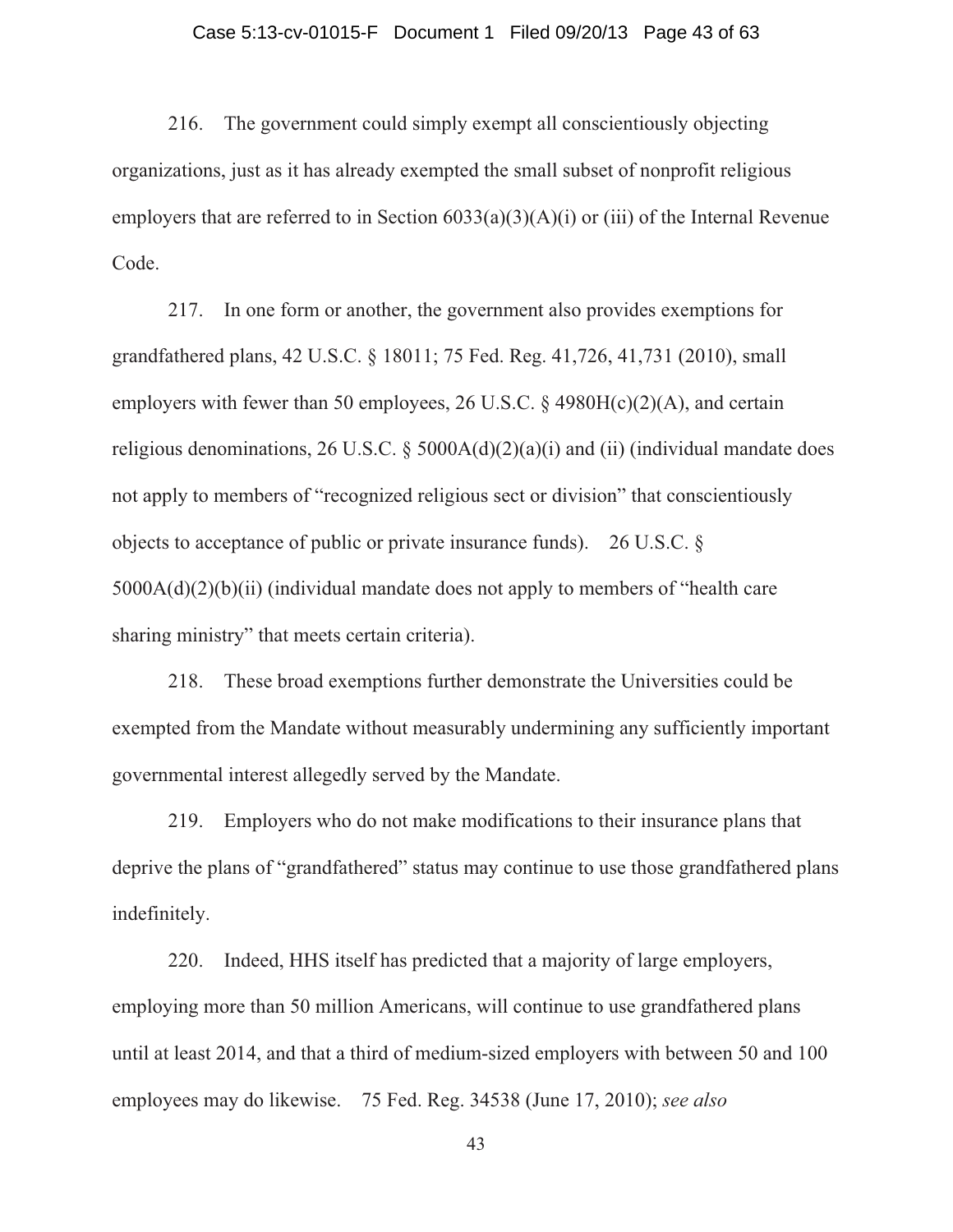## Case 5:13-cv-01015-F Document 1 Filed 09/20/13 Page 44 of 63

http://web.archive.org/web/20130620171510/http://www.healthcare.gov/news/factsheets/ 2010/06/keeping-the-health-plan-you-have-grandfathered.html (archived version); https://www.cms.gov/CCIIO/Resources/Files/

Factsheet grandfather amendment.html (noting that amendment to regulations "will result in a small increase in the number of plans retaining their grandfathered status relative to the estimates made in the grandfathering regulation").

221. In the ACA Congress chose to impose a variety of requirements on grandfathered health plans, but decided that this Mandate was not important enough to impose to the benefit of tens of millions of women. Congress did not even think contraception was important enough to codify as part of this Mandate—as far as Congress is concerned, the Mandate need not include contraception at all.

222. The Administration's recent postponement of the employer mandate (and its attendant penalties) also belies any claim that a compelling interest justifies coercing Plaintiffs to comply with the Final mandate, as employers may now simply decide not to provide their employee health plans without incurring fines under 26 U.S.C. § 4980H, at least for one additional year.

223. These broad exemptions also demonstrate that the Final Mandate is not a general law entitled to some measure of judicial deference.

224. The available evidence does not support Defendants' contention that making contraceptives, abortifacients, and related counseling available without cost sharing decreases the rate of unintended pregnancy or the adverse impacts on health and equality that allegedly flow from the unintended nature of a pregnancy.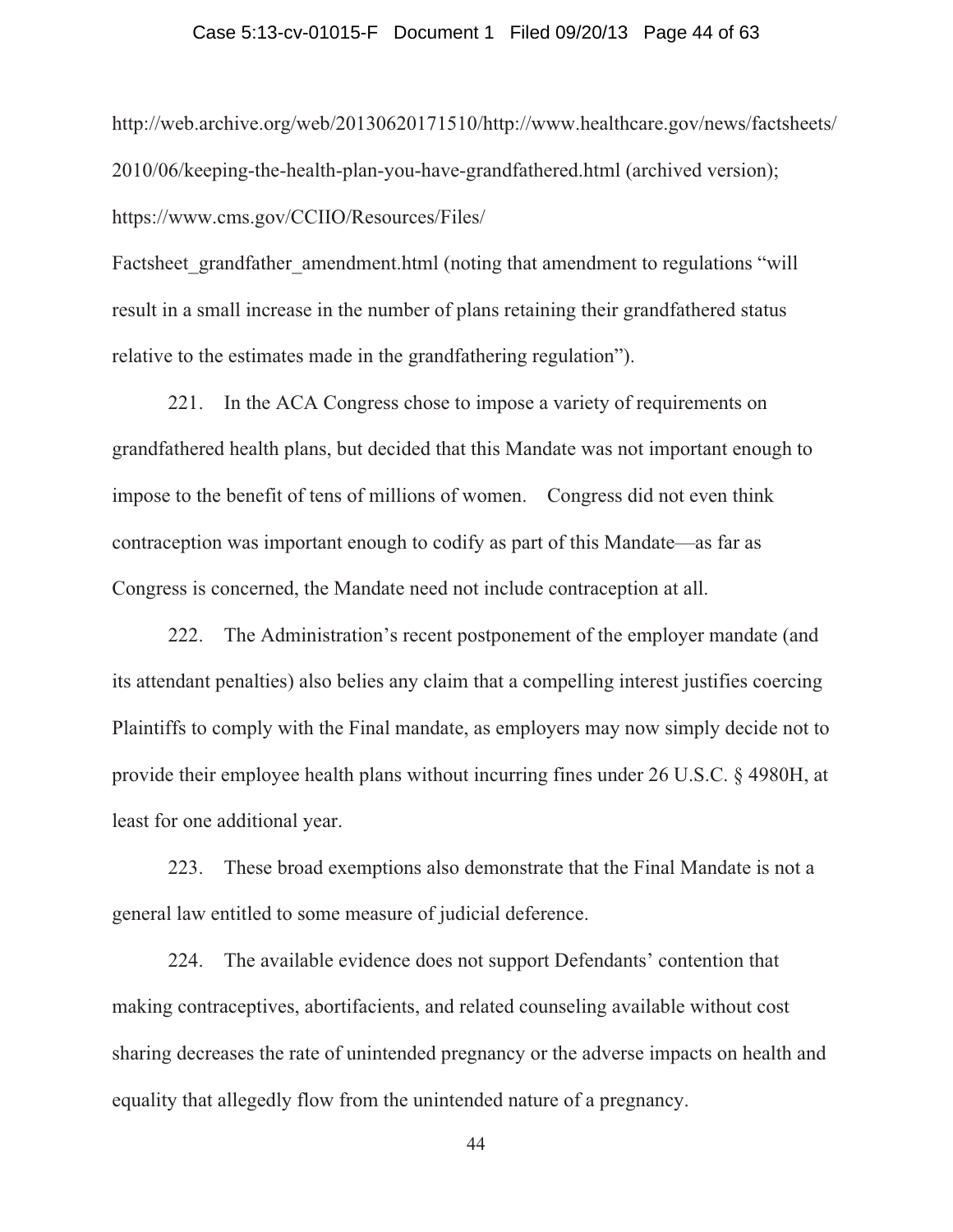## Case 5:13-cv-01015-F Document 1 Filed 09/20/13 Page 45 of 63

225. Defendants were willing to exempt various secular organizations and postpone the employer mandate, while adamantly refusing to provide anything but the narrowest of exemptions for religious organizations.

226. The Final Mandate was promulgated by government officials, and supported by non-governmental organizations, who strongly oppose religious teachings and beliefs regarding marriage, family, and life.

227. Defendant Sebelius, for example, has long been a staunch supporter of abortion rights and a vocal critic of religious teachings and beliefs regarding abortion and contraception.

228. On October 5, 2011, six days after the comment period for the original interim final rule ended, Defendant Sebelius gave a speech at a fundraiser for NARAL Pro-Choice America. She told the assembled crowd that "we are in a war."

229. She further criticized individuals and entities whose beliefs differed from those held by her and the others at the fundraiser, stating: "Wouldn't you think that people who want to reduce the number of abortions would champion the cause of widely available, widely affordable contraceptive services? Not so much."

230. On July 16, 2013, Secretary Sebelius further compared opponents of the Affordable Care Act generally to "people who opposed civil rights legislation in the 1960s," stating that upholding the Act requires the same action as was shown "in the fight against lynching and the fight for desegregation." *See* http://www.hhs.gov/secretary/ about/speeches/sp20130716.html.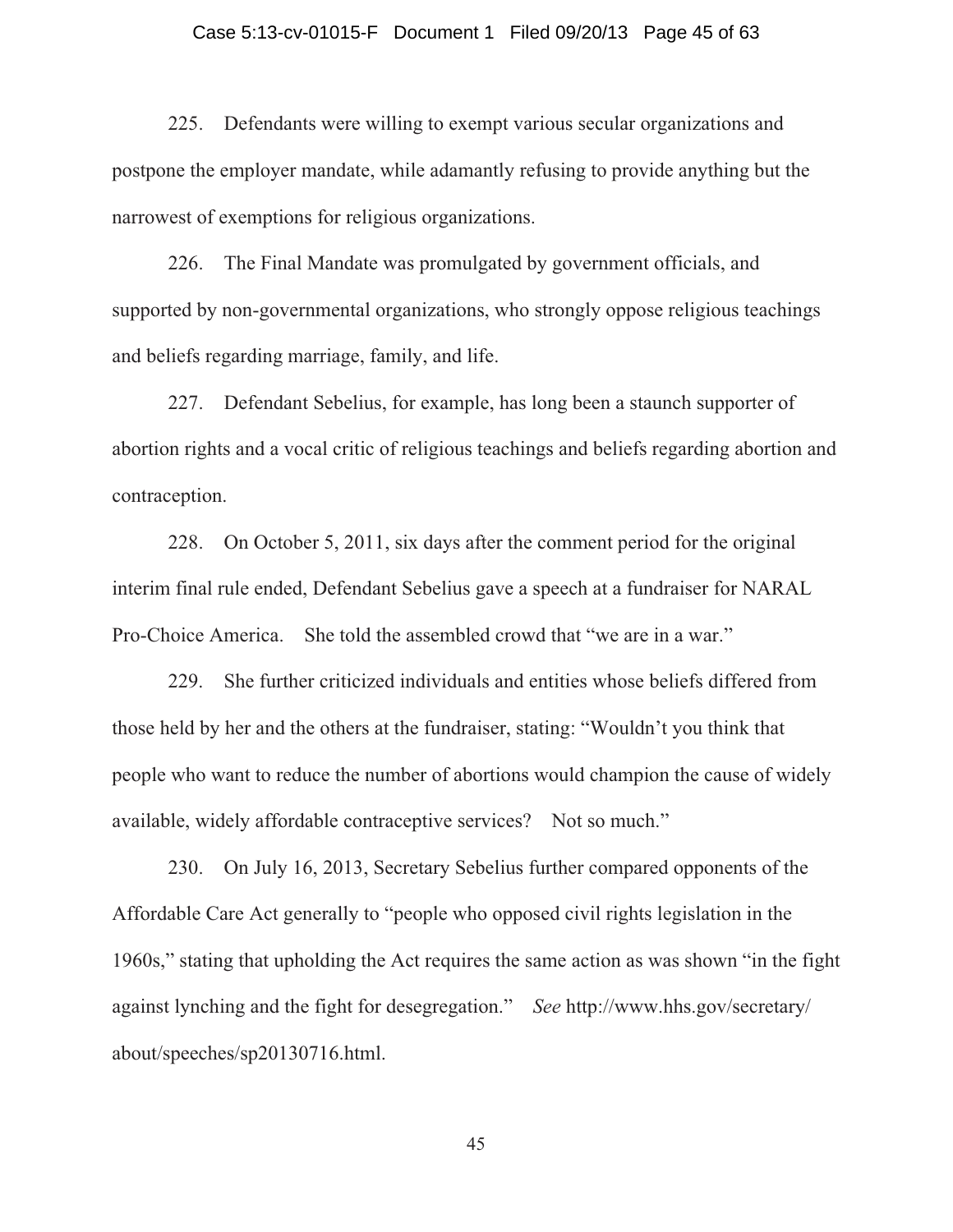231. Consequently, on information and belief, the Universities allege that the purpose of the Final Mandate, including the restrictively narrow scope of the religious employers exemption, is to discriminate against religious organizations that oppose contraception and abortion.

## **FIRST CLAIM FOR RELIEF Violation of the Religious Freedom Restoration Act 42 U.S.C. § 2000bb**

232. Plaintiffs reallege all matters set forth in paragraphs 1-231 and incorporate them herein.

233. The Universities' sincerely held religious beliefs prohibit them from providing, paying for, making accessible, or facilitating coverage or payments for abortion, abortifacients, embryo-harming pharmaceuticals, and related education and counseling, or providing or facilitating a plan that causes access to the same through an insurance company, third-party administrator, or any other third party.

234. When the Universities comply with the Ten Commandments' prohibition on murder and with other sincerely held religious beliefs, they exercise religion within the meaning of the Religious Freedom Restoration Act.

235. The Mandate imposes a substantial burden on the Universities' religious exercise and coerces them to change or violate their religious beliefs.

236. The Mandate chills the Universities' religious exercise within the meaning of RFRA and pressures them to abandon their religious convictions and religious practices.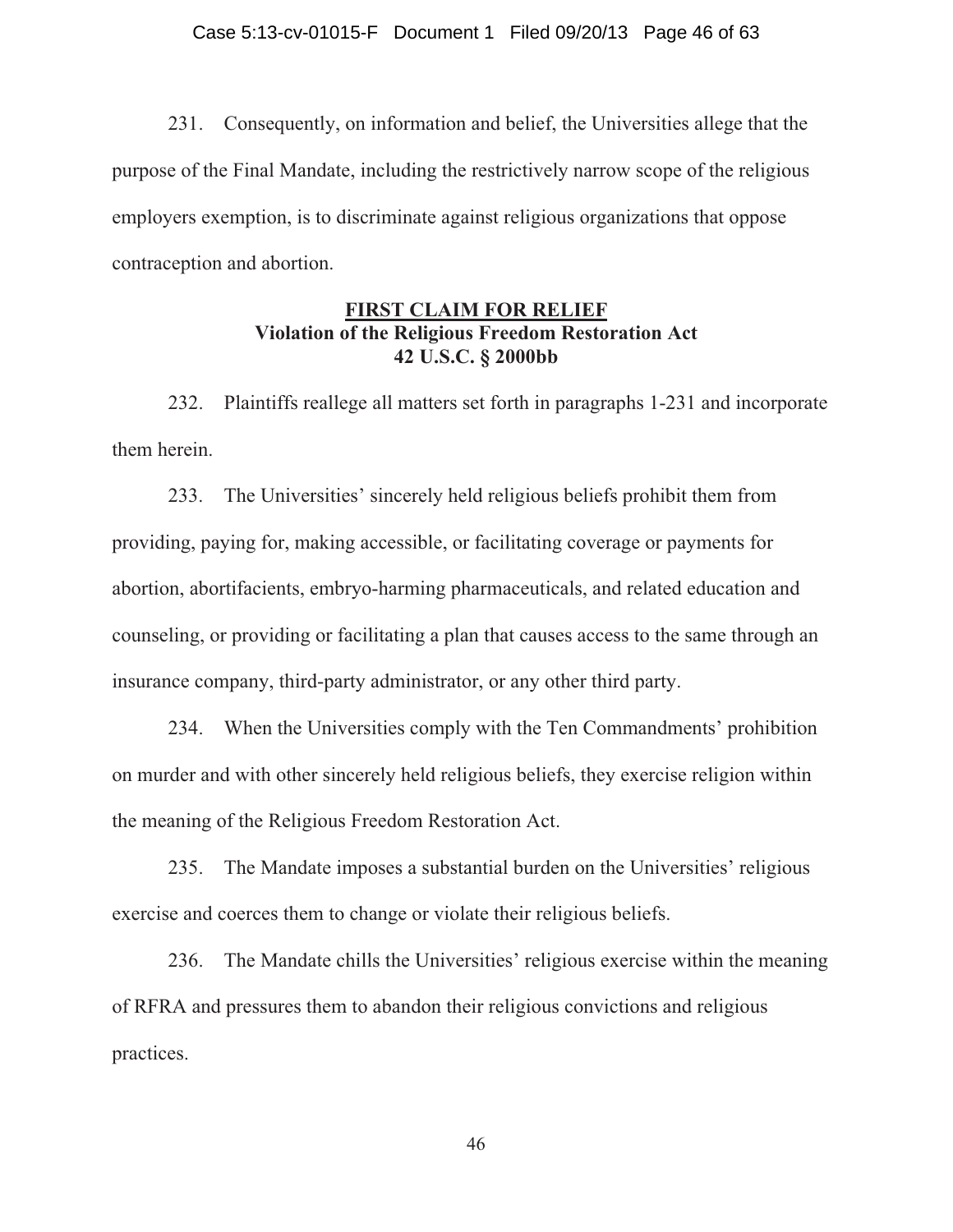## Case 5:13-cv-01015-F Document 1 Filed 09/20/13 Page 47 of 63

237. The Mandate exposes the Universities to substantial fines and/or financial burdens for their religious exercise.

238. The Mandate exposes the Universities to substantial competitive disadvantages because of uncertainties about their health insurance benefits caused by the Mandate.

239. The Mandate furthers no compelling governmental interest and is not narrowly tailored to any compelling governmental interest.

240. The Mandate is not the least restrictive means of furthering Defendants' stated interests.

241. The Mandate and Defendants' threatened enforcement thereof violates the Universities' rights protected by the Religious Freedom Restoration Act.

242. Absent injunctive and declaratory relief against application and enforcement of the Mandate, the Universities will suffer irreparable harm.

## **SECOND CLAIM FOR RELIEF Violation of Free Exercise Clause of the First Amendment to the United States Constitution**

243. Plaintiffs reallege all matters set forth in paragraphs 1-231 and incorporate them herein.

244. The Universities' sincerely held religious beliefs prohibit them from providing, paying for, making accessible, or otherwise facilitating coverage or payments for abortion, abortifacients, embryo-harming pharmaceuticals, and related education and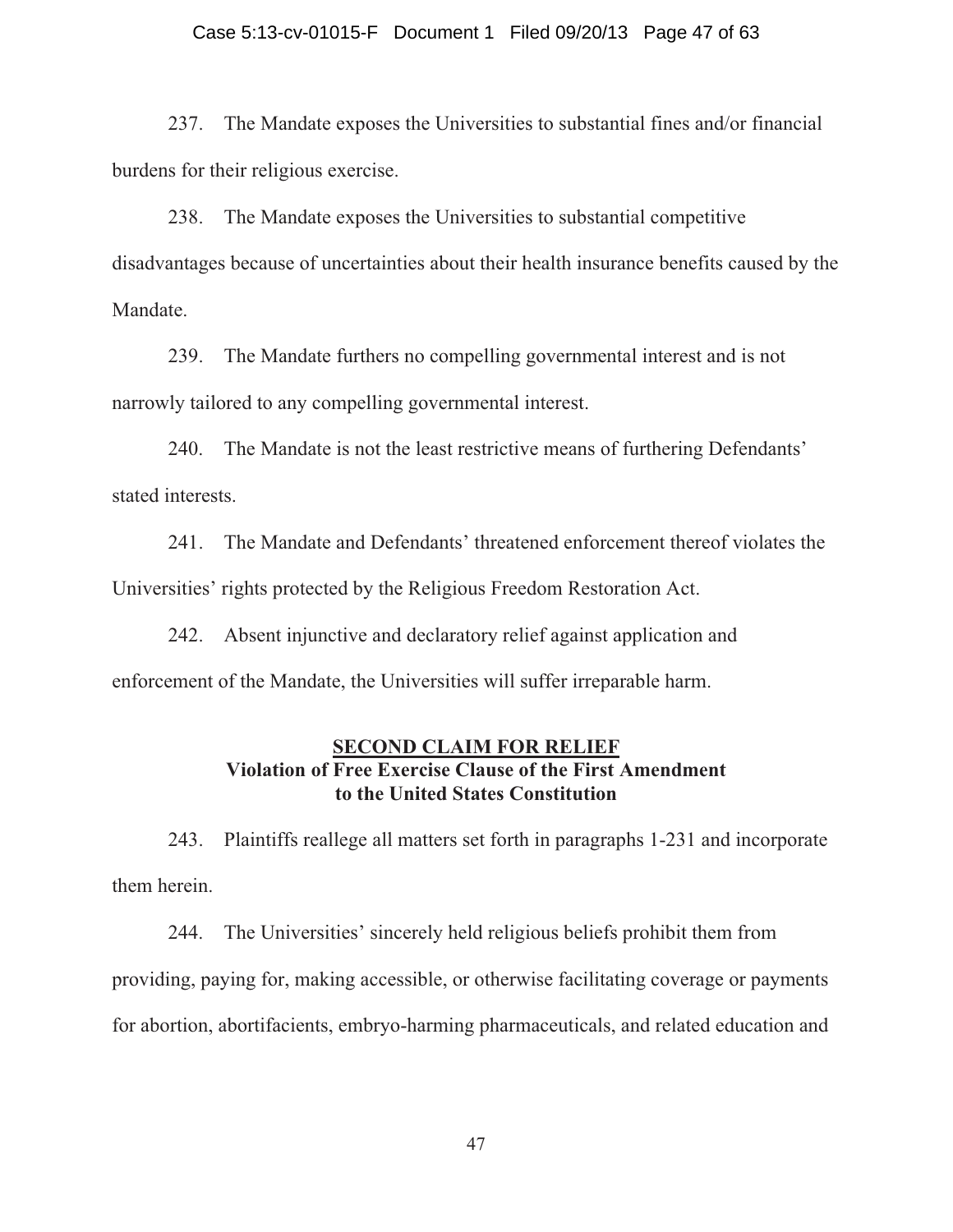#### Case 5:13-cv-01015-F Document 1 Filed 09/20/13 Page 48 of 63

counseling, or providing or facilitating a plan that causes access to the same through an insurance company or third-party administrator.

245. When the Universities comply with the Ten Commandments' prohibition on murder and with other sincerely held religious beliefs, they exercise religion within the meaning of the Free Exercise Clause.

246. The Mandate is not neutral and is not generally applicable.

247. Defendants have created categorical exemptions and individualized exemptions to the Mandate.

248. The Mandate furthers no compelling governmental interest.

249. The Mandate is not the least restrictive means of furthering Defendants' stated interests.

250. The Mandate coerces the Universities to change or violate their religious beliefs.

251. The Mandate chills the Universities' religious exercise.

252. The Mandate exposes the Universities to substantial fines and/or financial burdens for their religious exercise.

253. The Mandate exposes the Universities to substantial competitive disadvantages, in that it makes it unclear what health benefits they can offer to their employees and what health insurance coverage they can facilitate for their students.

254. The Mandate substantially burdens the Universities' religious exercise.

255. The Mandate is not narrowly tailored to any compelling governmental interest.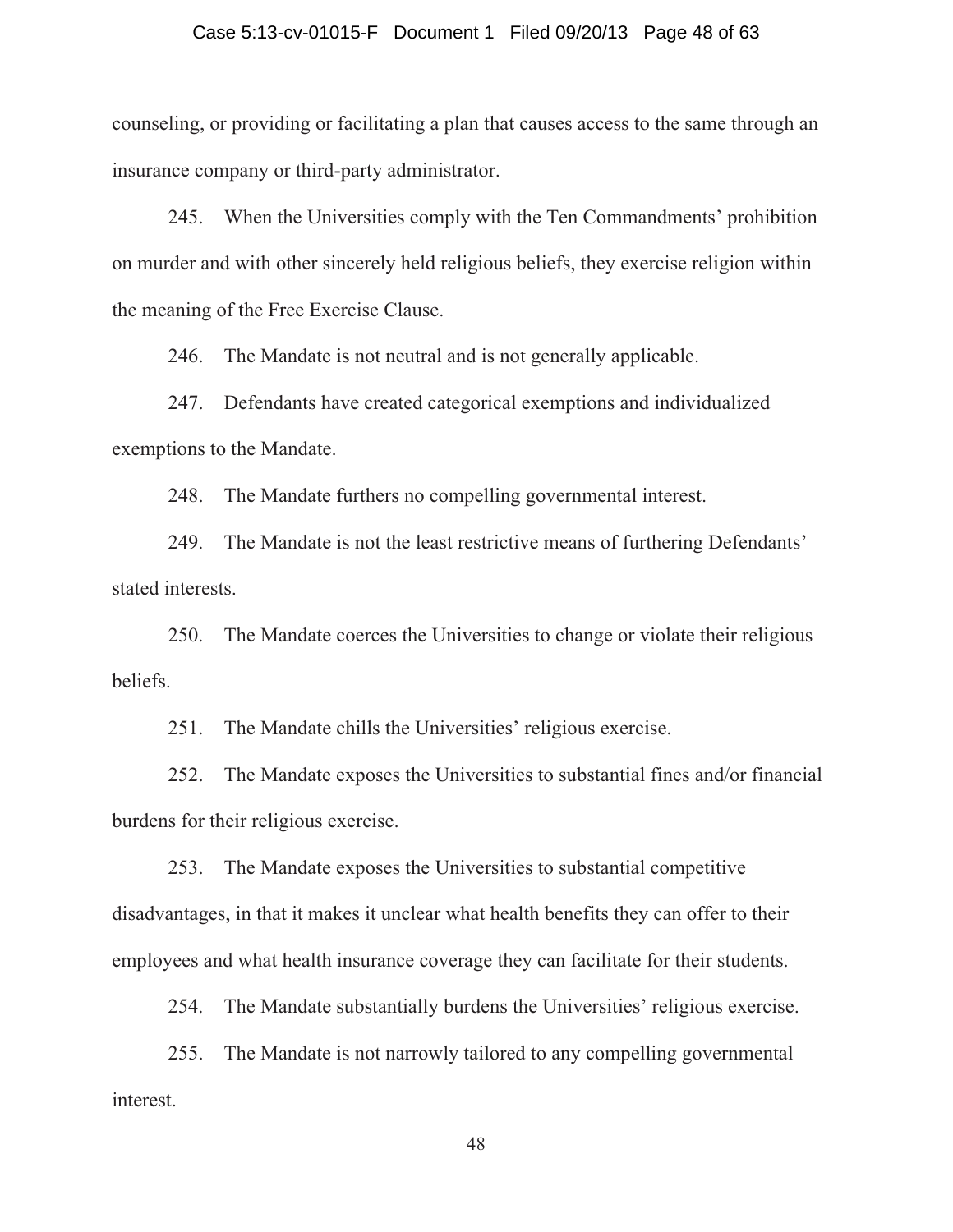## Case 5:13-cv-01015-F Document 1 Filed 09/20/13 Page 49 of 63

256. Despite being informed in detail of the religious objections of the

Universities and thousands of others, Defendants designed the Mandate and the religious exemption thereto to target the Universities and others like them, thereby making it impossible for the Universities and other similar religious organizations to comply with their religious beliefs without suffering crippling punishments.

257. Defendants promulgated both the Mandate and the religious exemption in order to suppress the religious exercise of the Universities and others.

258. By design, Defendants framed the Mandate to apply to some religious organizations but not others, resulting in discrimination among religions.

259. The Mandate violates the Universities' rights secured to them by the Free Exercise Clause of the First Amendment to the United States Constitution.

## **THIRD CLAIM FOR RELIEF Violation of the Establishment Clause of the First Amendment to the United States Constitution**

260. Plaintiffs reallege all matters set forth in paragraphs 1-231 and incorporate them herein.

261. The First Amendment's Establishment Clause prohibits the establishment of any religion and/or excessive government entanglement with religion.

262. To determine whether religious organizations like the Universities are required to comply with the Mandate, continue to comply with the Mandate, are eligible for an exemption, or continue to be eligible for an exemption, Defendants must examine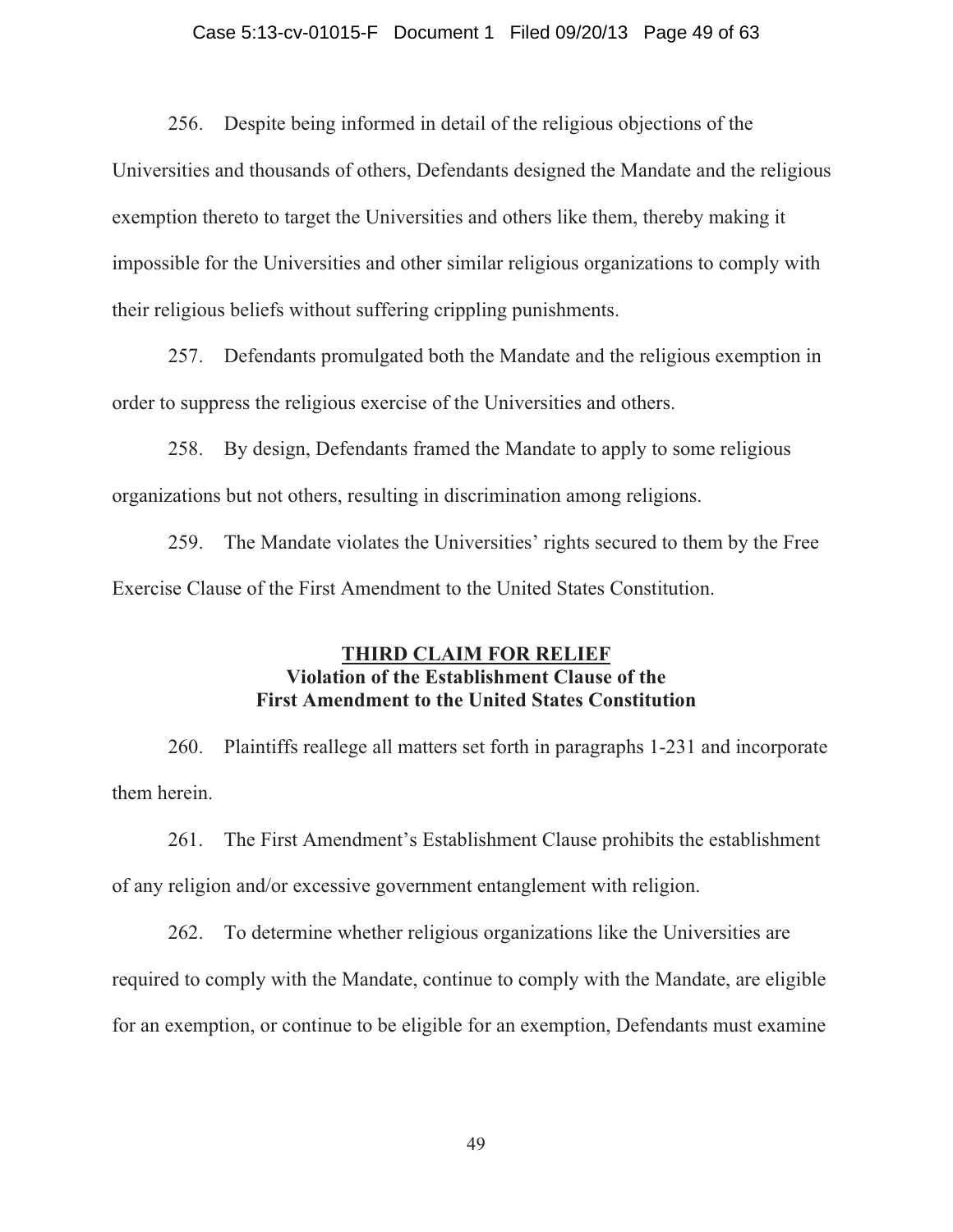#### Case 5:13-cv-01015-F Document 1 Filed 09/20/13 Page 50 of 63

the organization's religious beliefs and doctrinal teachings, and that of its employees and persons it serves.

263. Obtaining sufficient information for the Defendants to analyze the content of the Universities' religious beliefs requires ongoing, comprehensive government surveillance that impermissibly entangles Defendants with religion.

264. The Mandate discriminates among religions and among denominations, favoring some over others.

265. The Mandate adopts a particular theological view of what is acceptable moral complicity in provision of abortifacient coverage and imposes it upon all religionists who must either conform their consciences or suffer penalty.

266. The Mandate violates the Universities' rights secured to them by the Establishment Clause of the First Amendment of the United States Constitution.

## **FOURTH CLAIM FOR RELIEF Violation of the Free Speech Clause of the First Amendment to the United States Constitution**

267. Plaintiffs reallege all matters set forth in paragraphs 1-231 and incorporate them herein.

268. Defendants' requirement to provide insurance coverage for education and counseling regarding contraception causing abortion forces the Universities to speak in a manner contrary to their religious beliefs.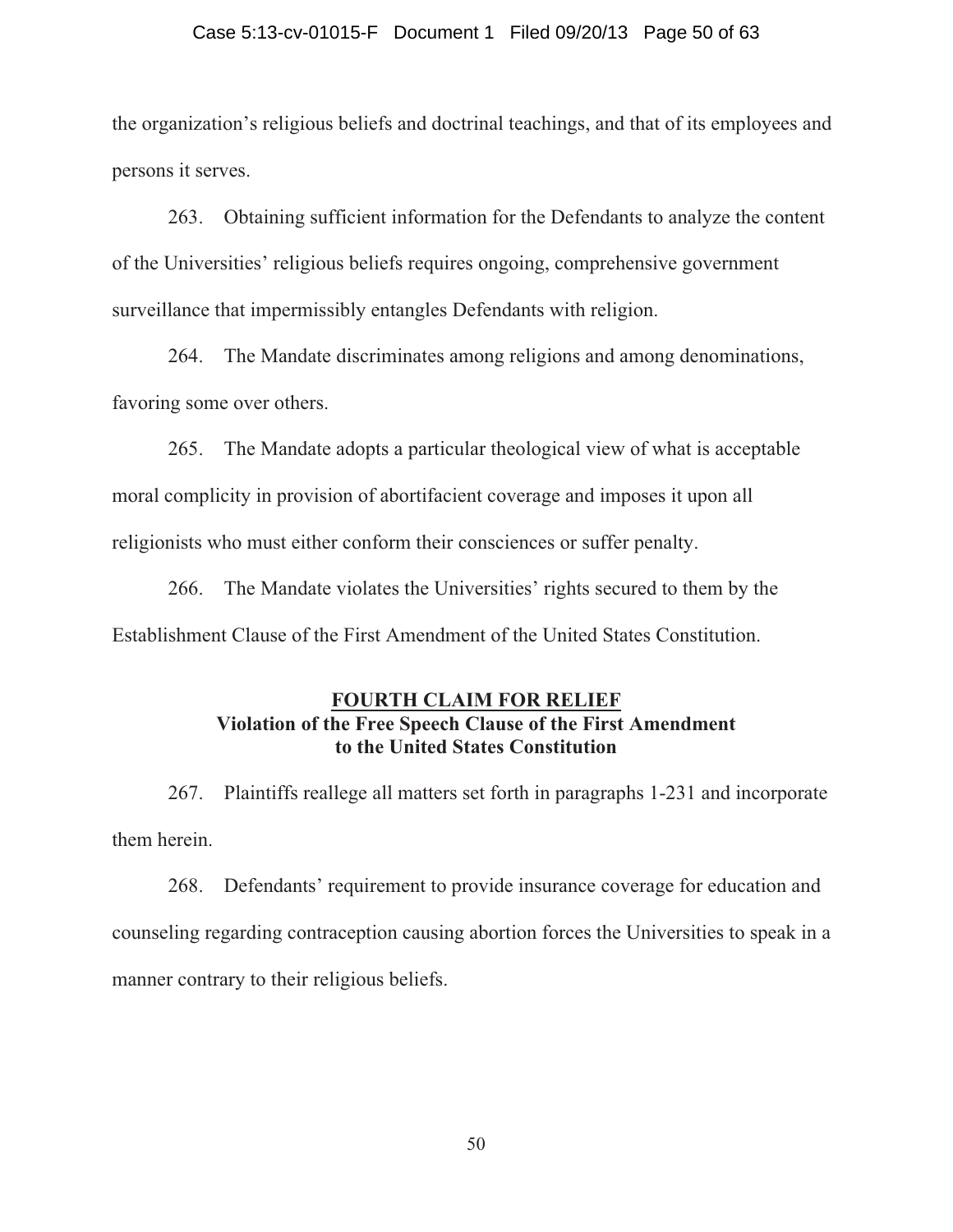#### Case 5:13-cv-01015-F Document 1 Filed 09/20/13 Page 51 of 63

269. The Universities teach that abortion violates God's law and that any participation in the unjustified taking of an innocent human life contradicts their religious beliefs and convictions.

270. The Mandate compels the Universities to facilitate expression and activities that the Universities teach are inconsistent with their religious beliefs, expression, and practices.

271. The Mandate compels the Universities to facilitate access to government-dictated education and counseling related to abortion.

272. Defendants thus violate the Universities' rights to be free from compelled speech, a right secured to them by the Free Speech Clause of the First Amendment.

273. The Mandate's compelled speech requirement does not advance a compelling governmental interest.

274. Defendants have no narrowly tailored compelling interest to justify this compelled speech.

275. The Mandate violates the Universities' rights secured to them by the Free Speech Clause of the First Amendment to the United States Constitution.

276. Absent declaratory and injunctive relief, the Universities will suffer irreparable harm.

## **FIFTH CLAIM FOR RELIEF Violation of the Due Process Clause of the Fifth Amendment to the United States Constitution**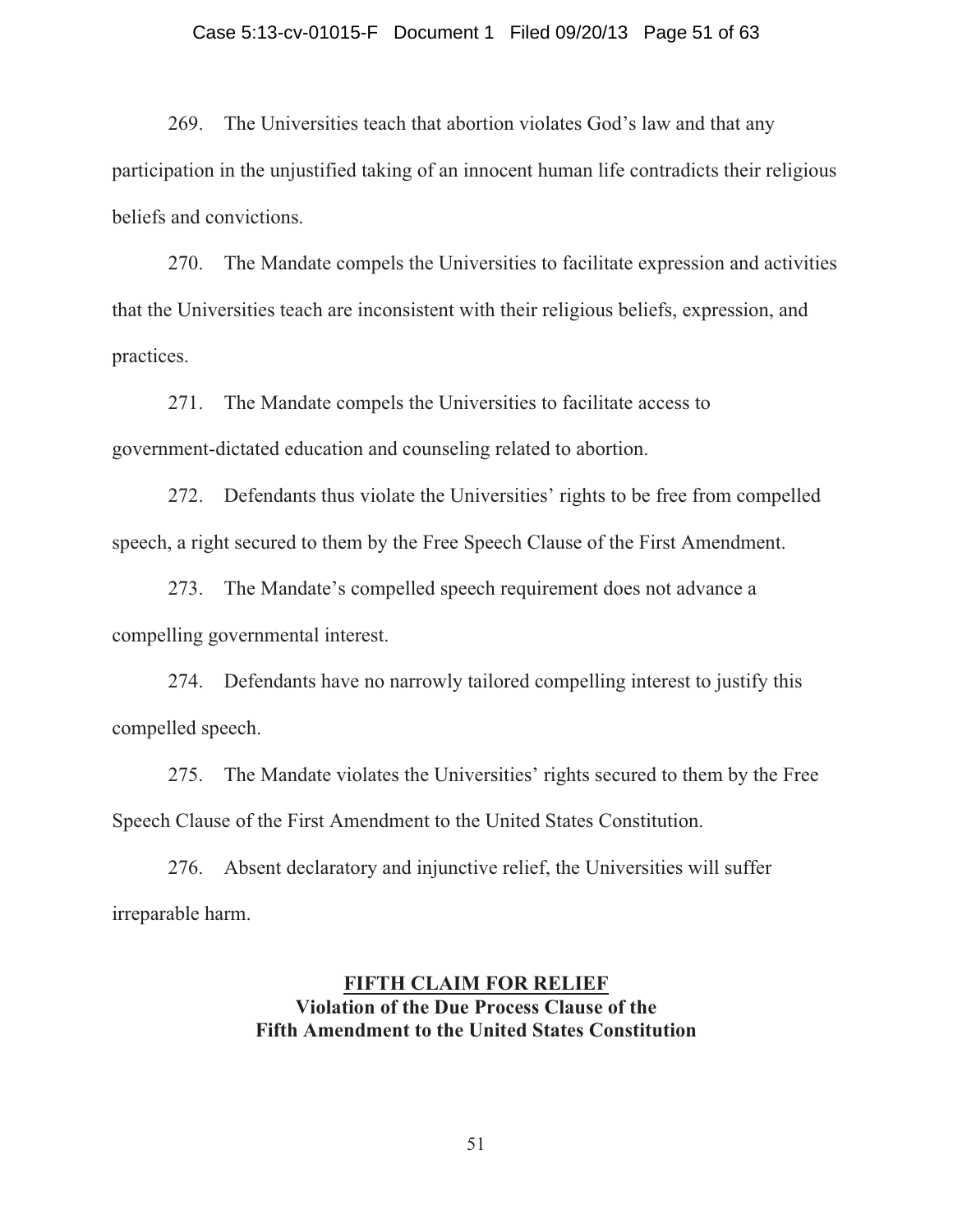## Case 5:13-cv-01015-F Document 1 Filed 09/20/13 Page 52 of 63

277. Plaintiffs reallege all matters set forth in paragraphs 1-231 and incorporate them herein.

278. Because the Mandate sweepingly infringes upon religious exercise and speech rights that are constitutionally protected, it is unconstitutionally vague in violation of the due process rights of the Universities and other parties not before the Court.

279. Persons of common intelligence must necessarily guess at the meaning, scope, and application of the Mandate and its exemptions.

280. This Mandate lends itself to discriminatory enforcement by government officials in an arbitrary and capricious manner, and lawsuits by private persons, based on the government's vague standard.

281. The Mandate vests Defendants with unbridled discretion in deciding whether to allow exemptions to some, all, or no organizations that possess religious beliefs and/or that meet the government's definition of "religious employers."

282. This Mandate violates the Universities' due process rights under the Fifth Amendment to the United States Constitution.

## **SIXTH CLAIM FOR RELIEF Violation of the First Amendment to the United States Constitution Freedom of Expressive Association**

283. Plaintiffs reallege all matters set forth in paragraphs 1-231 and incorporate them herein.

284. The Universities teach that abortion violates God's law and that any participation in the unjustified taking of an innocent human life contradicts their religious beliefs and convictions.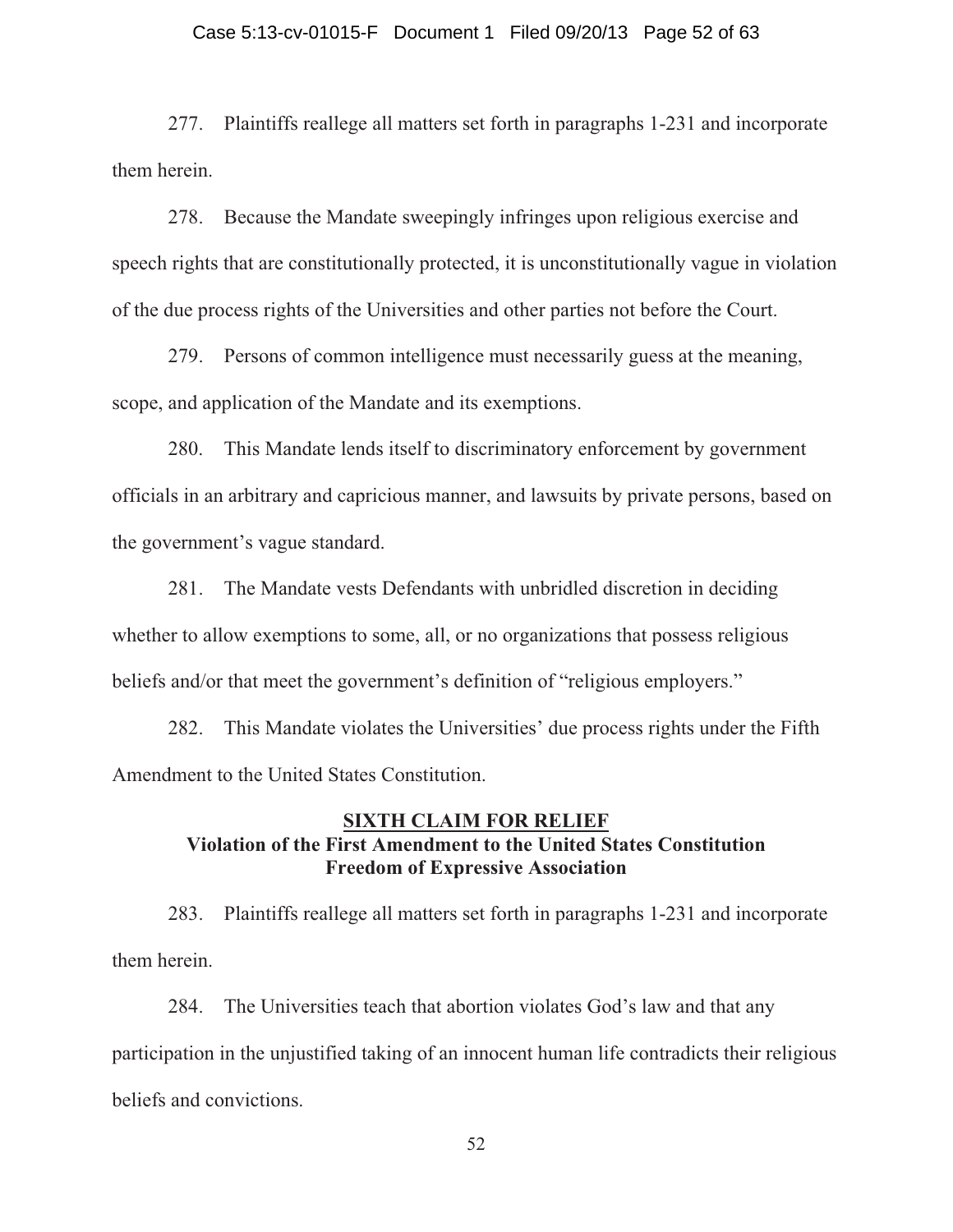285. The Mandate compels the Universities to facilitate expression and activities that the Universities teach are inconsistent with their religious beliefs, expression, and practices.

286. Defendants' actions thus violate the Universities' right of expressive association protected by the Free Speech Clause of the First Amendment to the United States Constitution.

### **SIXTH CLAIM FOR RELIEF Violation of the Administrative Procedure Act**

287. Plaintiffs reallege all matters set forth in paragraphs 1-231 and incorporate them herein.

288. Because they did not give proper notice and an opportunity for public comment, Defendants did not take into account the full implications of the regulations by completing a meaningful consideration of the relevant matter presented.

289. Defendants did not consider or respond to the voluminous comments they received in opposition to the interim final rule.

290. Defendants issued its regulations on an interim final basis and only asked for comments thereafter. Yet Defendants signaled from regulatory text of its interim rules that it had no intention of considering the requests by religious organizations to provide them with exemptions, or to hold the effective date of its rules after it received and considered all the comments submitted.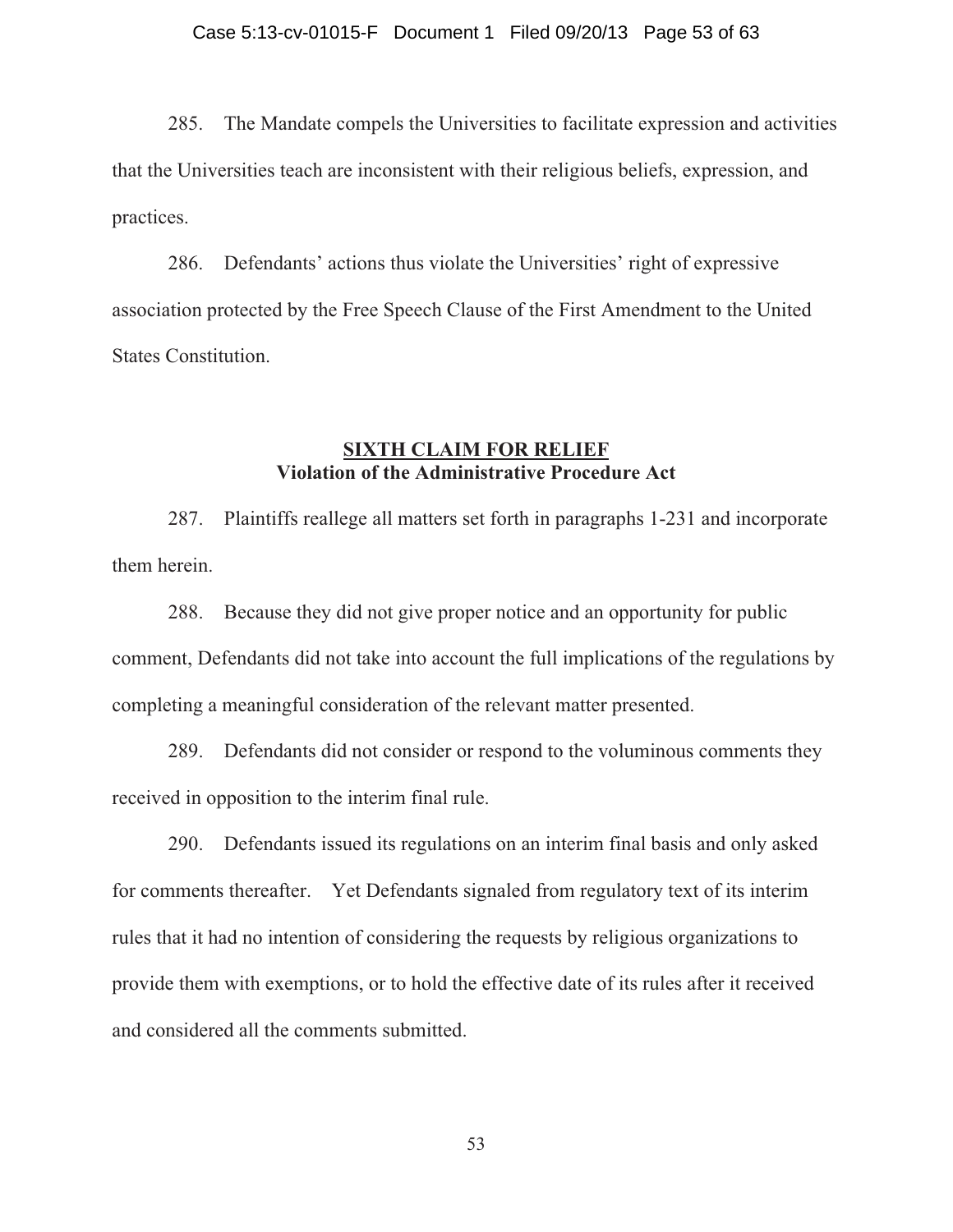## Case 5:13-cv-01015-F Document 1 Filed 09/20/13 Page 54 of 63

291. Thus, Defendants imposed its rules without the required "open-mindedness" that agencies must have when notice-and-comment occurs. Defendants also did not have good cause to impose the rules without prior notice and comment.

292. Moreover, Defendants issued the Final Mandate with respect to the Universities on June 28, 2013, and declared it effective August 1, 2013, with a "safe harbor" that imposed the Final Mandate on OBU's and MACU's employee plan years beginning January 1, 2014, and on SNU's and OKWU's employee plan years beginning on July 1, 2014.

293. The ACA provides, and Defendants admit, that any rule issued requiring coverage of preventive services under 42 U.S.C. § 300gg-13 cannot go into effect until at least a year after the rule is finalized. Under these provisions, the Final Mandate cannot be effective on OBU and MACU until its employee health insurance plan year starting after the summer of 2014, namely, their plan years starting January 1, 2015.

294. Thus the Final Rule, by its effective date of August 1, 2013 and its impact on OBU and MACU on January 1, 2014, violates the ACA and Defendants' regulations against imposing within a year after they are finalized, and/or violates the APA's requirement that agencies be open-minded to comments before finalizing their rules.

295. Therefore, Defendants have violated the notice and comment requirements of 5 U.S.C. §§ 553 (b) and (c), have taken agency action not in accordance with procedures required by law, and the Universities are entitled to relief pursuant to 5 U.S.C.  $§ 706(2)(D).$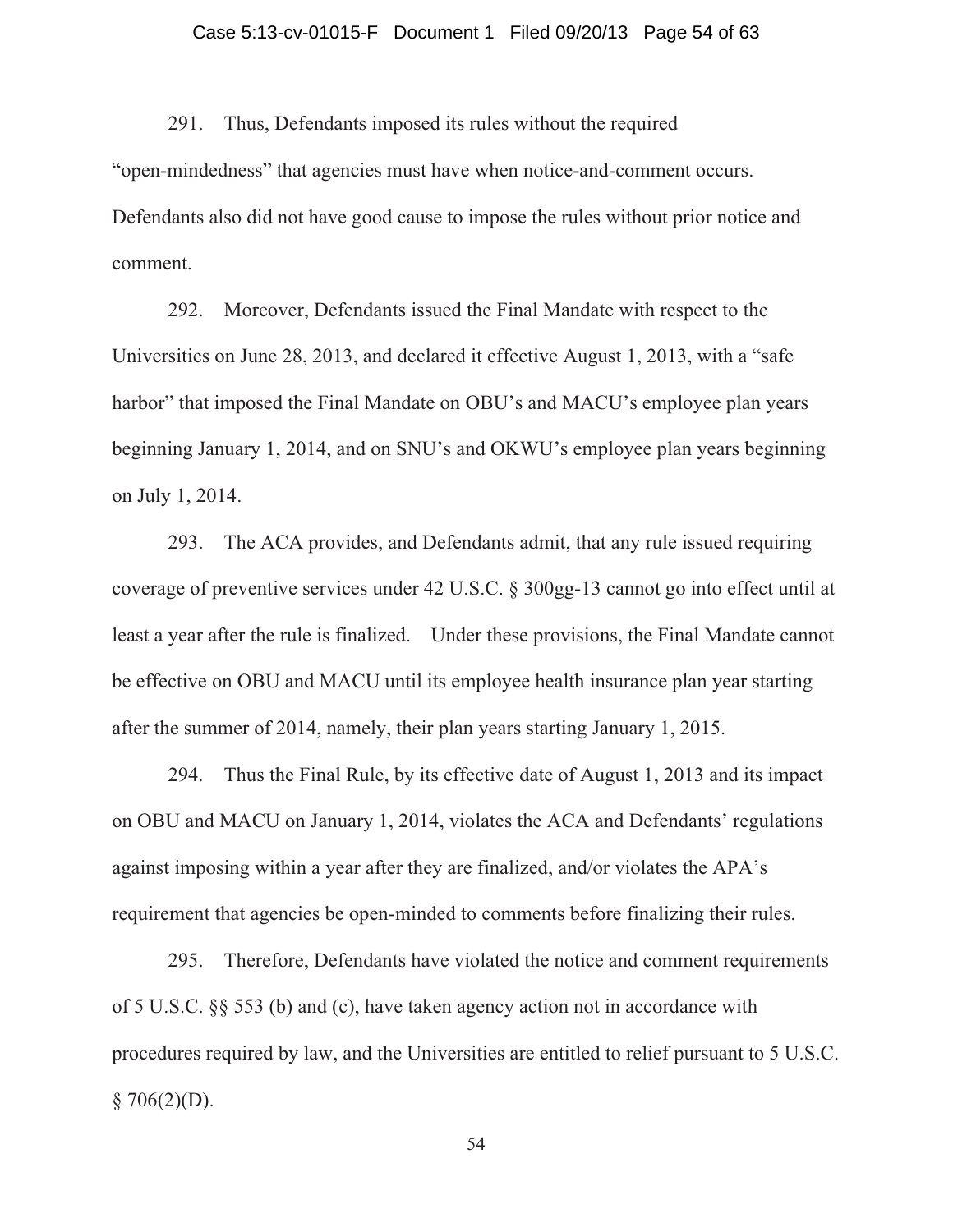## Case 5:13-cv-01015-F Document 1 Filed 09/20/13 Page 55 of 63

296. In promulgating the Mandate, Defendants failed to consider the constitutional and statutory implications of the mandate on the Universities and similar organizations.

297. Defendants' explanation (and lack thereof) for its decision not to exempt the Universities and similar religious organizations from the Mandate runs counter to the evidence submitted by religious organizations during the comment period.

298. Thus, Defendants' issuance of the Mandate was arbitrary and capricious within the meaning of 5 U.S.C. § 706(2)(A) because the Mandate fails to consider the full extent of its implications and it does not take into consideration the evidence against it.

299. As set forth above, the Mandate violates RFRA and the First and Fifth Amendments.

300. The Mandate is also contrary to the provision of the ACA that states that "nothing in this title"—i.e., title I of the Act, which includes the provision dealing with "preventive services"—"shall be construed to require a qualified health plan to provide coverage of [abortion] services . . . as part of its essential health benefits for any plan year." Section 1303(b)(1)(A).

301. The Mandate is also contrary to the provisions of the Weldon Amendment of the Consolidated Security, Disaster Assistance, and Continuing Appropriations Act of 2009, Public Law 110 329, Div. A, Sec. 101, 122 Stat. 3574, 3575 (Sept. 30, 2008), which provides that "[n]one of the funds made available in this Act [making appropriations for Defendants Department of Labor and Health and Human Services] may be made available to a Federal agency or program . . . if such agency, program, or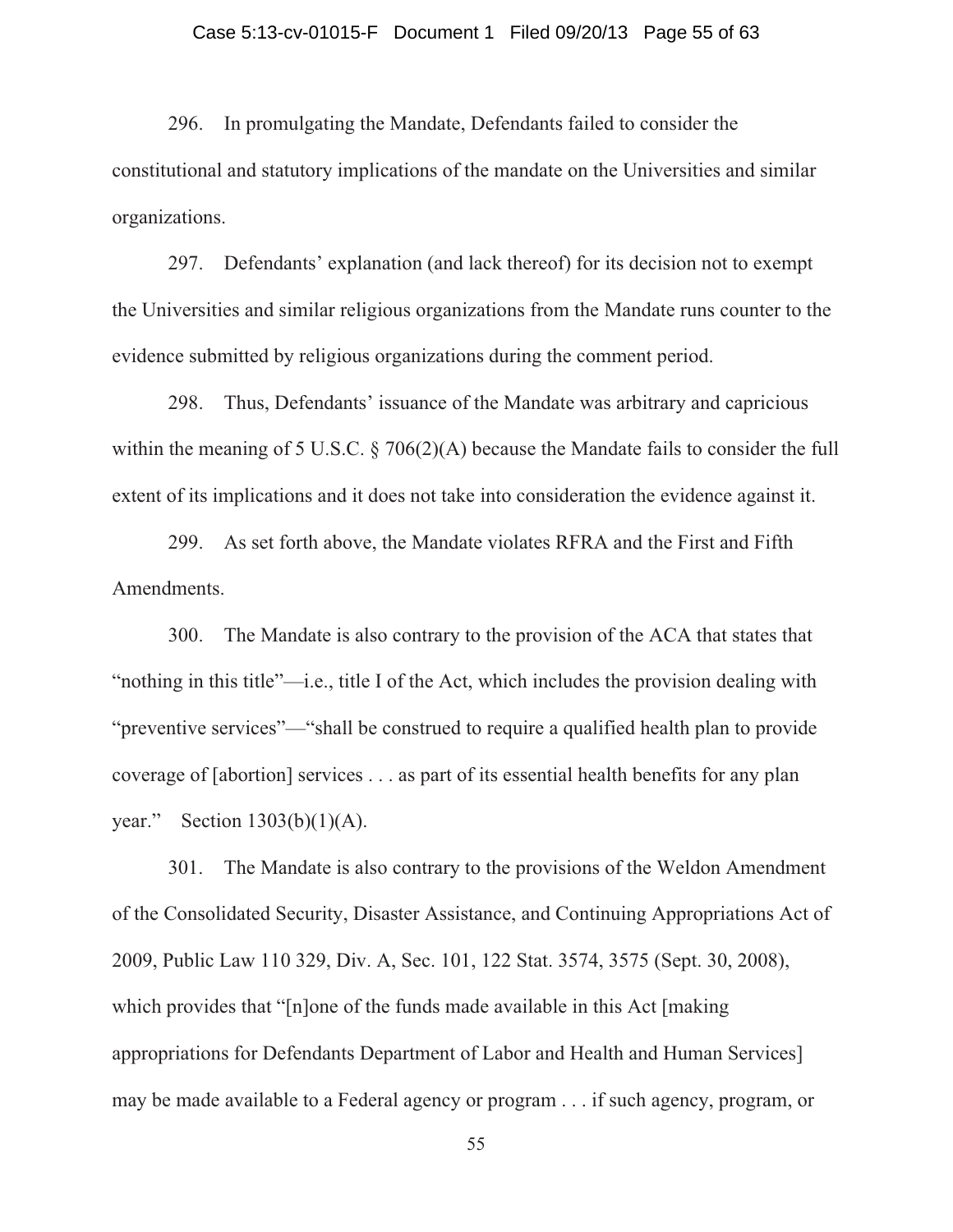## Case 5:13-cv-01015-F Document 1 Filed 09/20/13 Page 56 of 63

government subjects any institutional or individual health care entity to discrimination on the basis that the health care entity does not provide, pay for, provide coverage of, or refer for abortions."

302. The Mandate also violates the provisions of the Church Amendment, 42 U.S.C. § 300a-7(d), which provides that "No individual shall be required to perform or assist in the performance of any part of a health service program or research activity funded in whole or in part under a program administered by the Secretary of Health and Human Services if his performance or assistance in the performance of such part of such program or activity would be contrary to his religious beliefs or moral convictions."

303. The Mandate is contrary to existing law and is in violation of the APA under 5 U.S.C. § 706(2)(A).

#### **PRAYER FOR RELIEF**

WHEREFORE, Plaintiffs respectfully request the following relief:

A. That this Court enter a judgment declaring the Mandate and its application to Plaintiffs and their insurance issuers or third-party administrators to be a violation of their rights protected by RFRA, the Free Exercise, Establishment, and Free Speech Clauses of the First Amendment to the United States Constitution, the Due Process Clause of the Fifth Amendment to the United States Constitution, and the Administrative Procedure Act;

B. That this Court enter a permanent injunction prohibiting Defendants from continuing to apply the Mandate to the Plaintiffs and their insurance issuers or third-party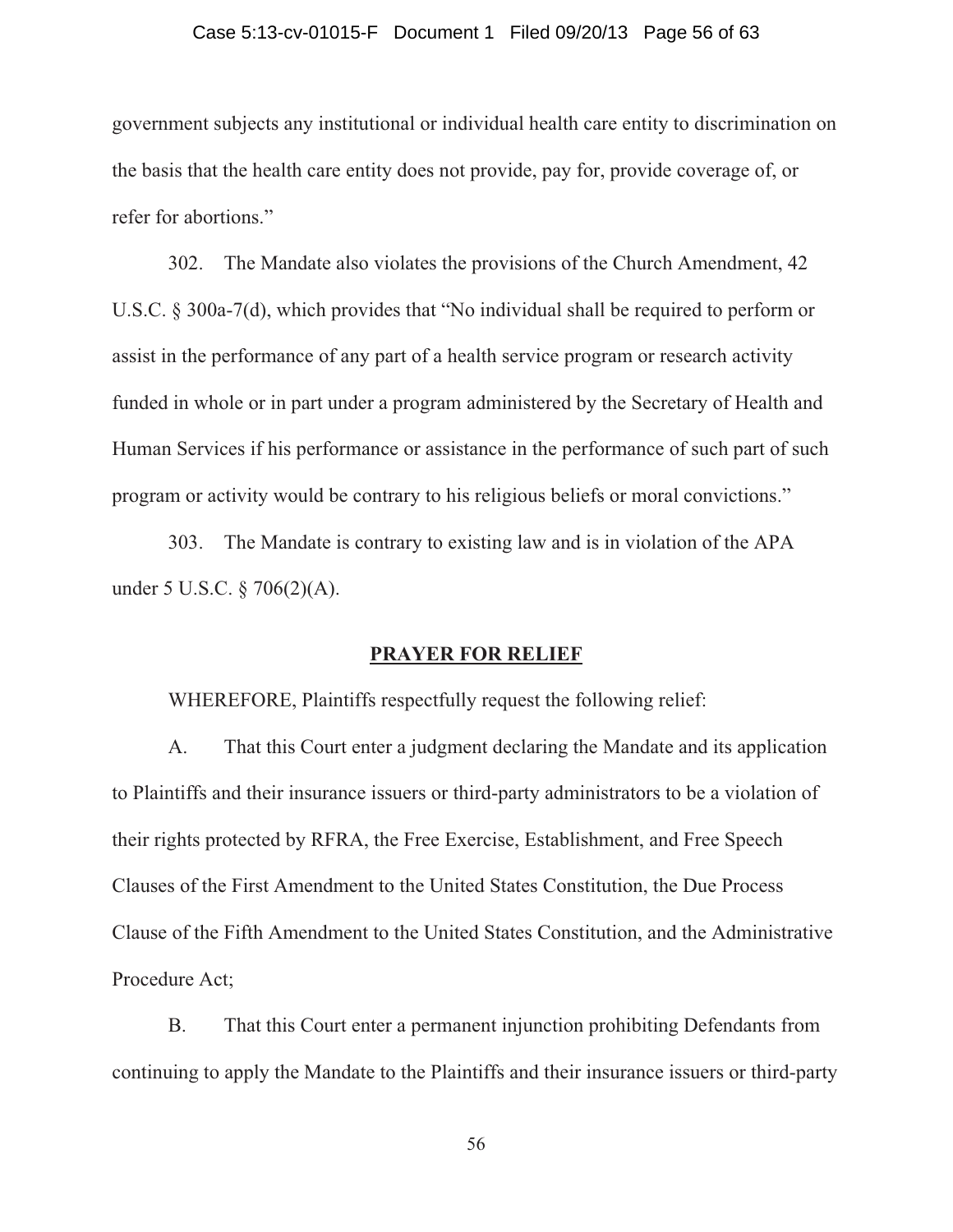#### Case 5:13-cv-01015-F Document 1 Filed 09/20/13 Page 57 of 63

administrators or in a way that violates the legally protected rights of any person, and prohibiting Defendants from continuing to illegally discriminate against Plaintiffs by requiring them to provide health insurance coverage or access to separate payments for contraceptives, abortifacients, and related counseling to their employees and students;

C. That this Court award Plaintiffs court costs and reasonable attorney's fees, as provided by the Equal Access to Justice Act and RFRA (as provided in 42 U.S.C. § 1988); and

D. That this Court grant such other and further relief as to which the Plaintiffs may be entitled.

Respectfully submitted this  $20<sup>th</sup>$  day of September, 2013.

Respectfully submitted,

*s/ John Paul Jordan*  John Paul Jordan (Oklahoma Bar No. 22613) THE JORDAN LAW FIRM 1703 Professional Circle, Suite 501-A Yukon, OK 73099 (405) 222-8721 (877) 335-5521  $ip@jpjordanlaw.com$ 

Gregory S. Baylor\* (Texas Bar No. 01941500) Matthew S. Bowman\* (DC Bar No. 993261) ALLIANCE DEFENDING FREEDOM 801 G Street, NW, Suite 509 Washington, DC 20001 (202) 393-8690 (202) 347-3622 (facsimile) gbaylor@alliancedefendingfreedom.org mbowman@alliancedefendingfreedom.org

David A. Cortman\* (Georgia Bar No. 188810)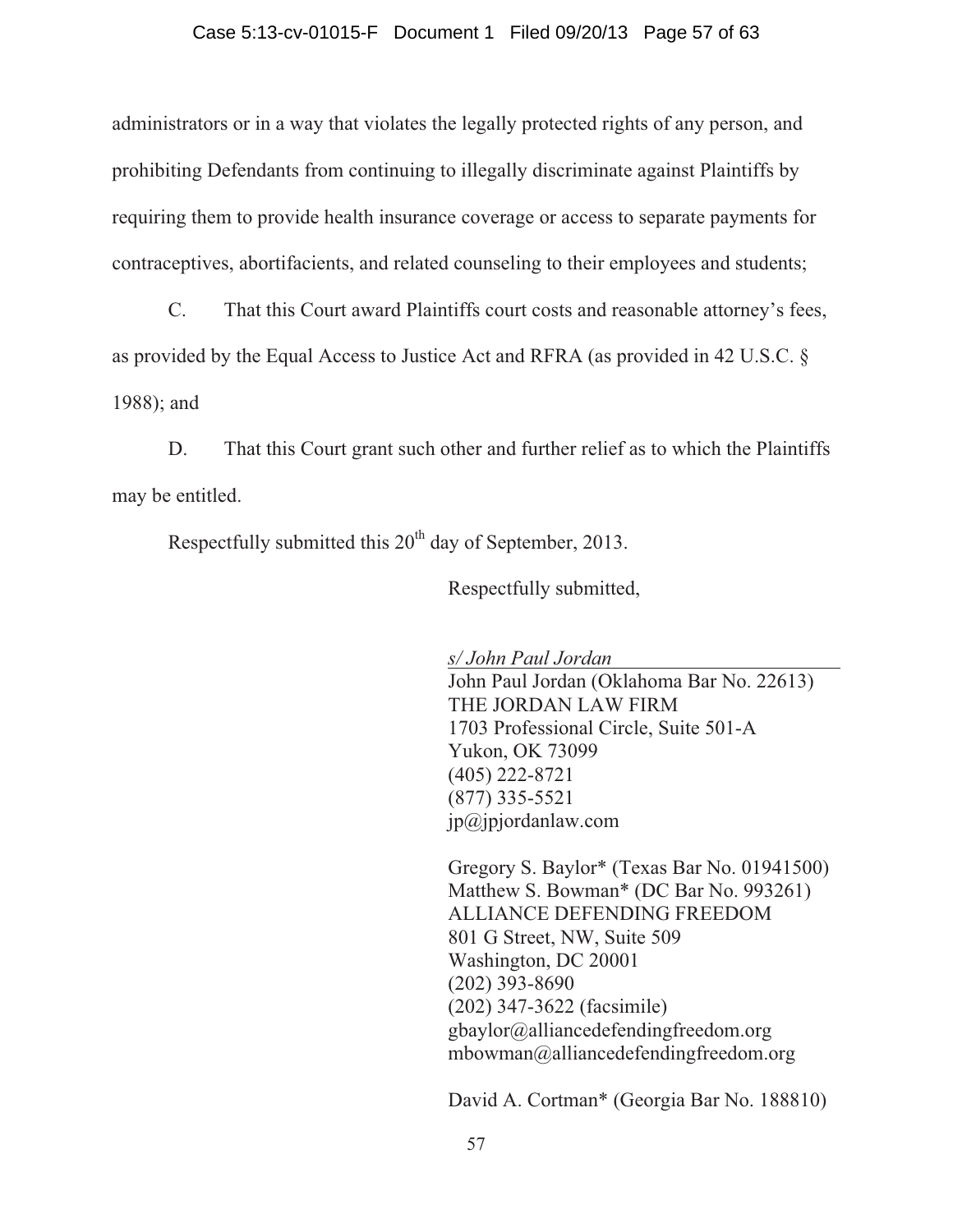Case 5:13-cv-01015-F Document 1 Filed 09/20/13 Page 58 of 63

ALLIANCE DEFENDING FREEDOM 1000 Hurricane Shoals Road, NE, Suite D-1100 Lawrenceville, GA 30043 (770) 339-0774 (770) 339-6744 (facsimile) dcortman@alliancedefendingfreedom.org

Kevin H. Theriot\* (Kansas Bar No. 21565) ALLIANCE DEFENDING FREEDOM 15192 Rosewood Leawood, KS 66224 (913) 685-8000 (913) 685-8001 (facsimile) ktheriot@alliancedefendingfreedom.org

*Attorneys for Plaintiffs* 

\*Motion to appear *pro hac vice* to be submitted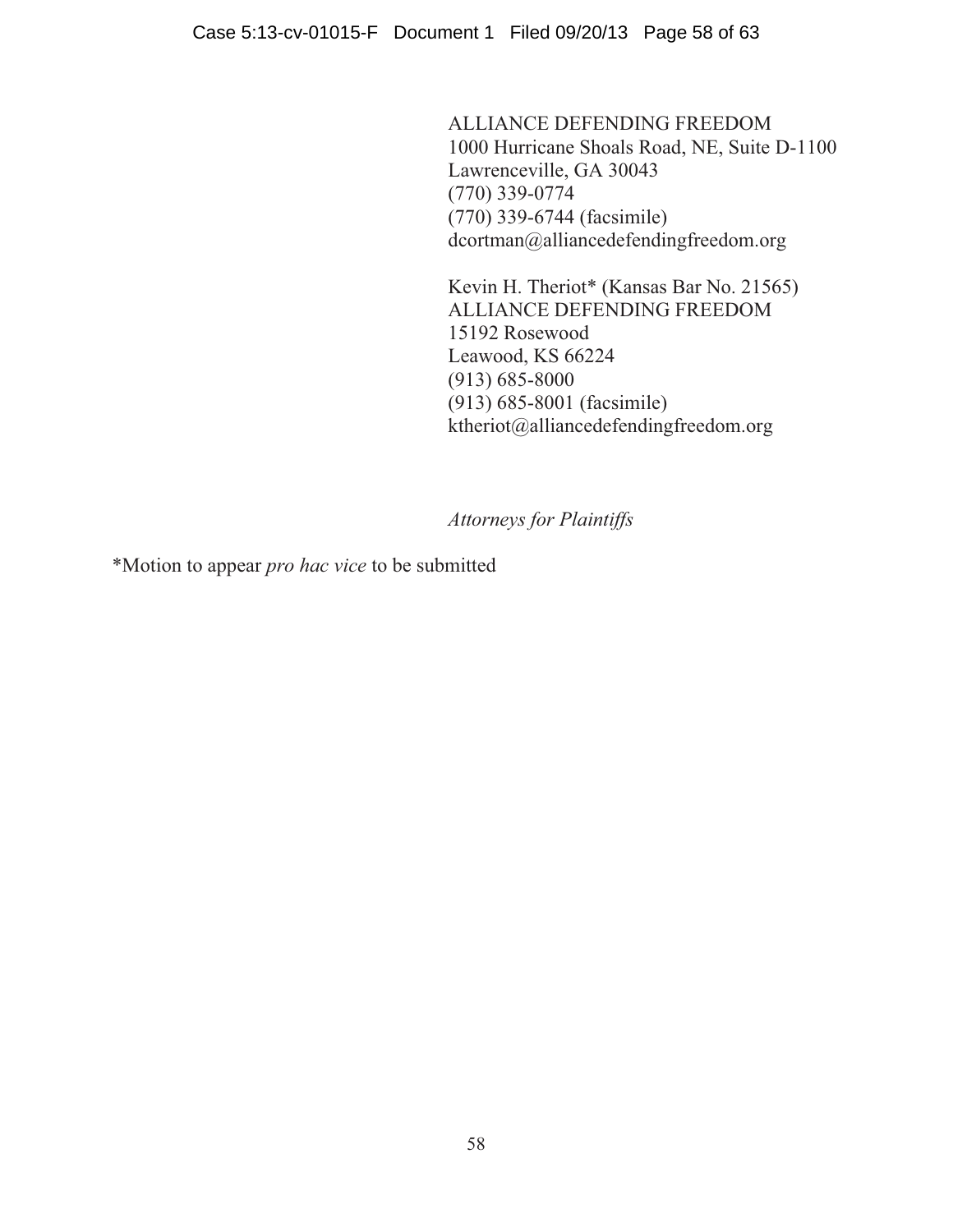## **VERIFICATION OF COMPLAINT ACCORDING TO 28 U.S.C. § 1746**

I declare under penalty of perjury that the foregoing allegations regarding

Southern Nazarene University are true and correct to the best of my knowledge.

Executed on September 20th, 2013.

Gresha

Loren Gresham\* President, Southern Nazarene University

\**I certify that I have the signed original of this document, which is available for inspection at any time by the Court or a party to this action.*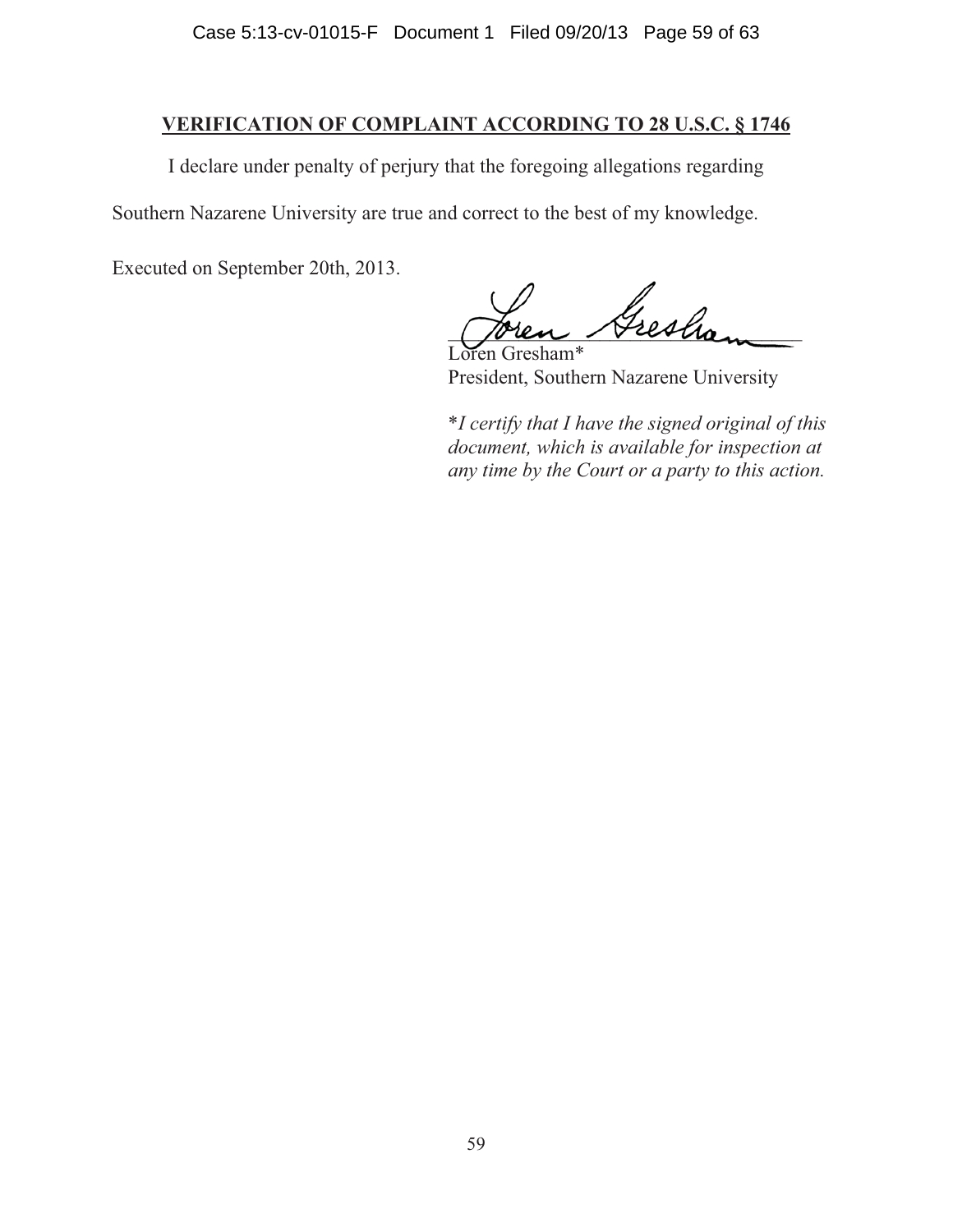## **VERIFICATION OF COMPLAINT ACCORDING TO 28 U.S.C. § 1746**

I declare under penalty of perjury that the foregoing allegations regarding

Oklahoma Baptist University are true and correct to the best of my knowledge.

Executed on September  $\frac{19}{2}$ , 2013.

hitlock\* Da **A** President, Oklahoma Baptist University

\*I certify that I have the signed original of this document, which is available for inspection at any time by the Court or a party to this action.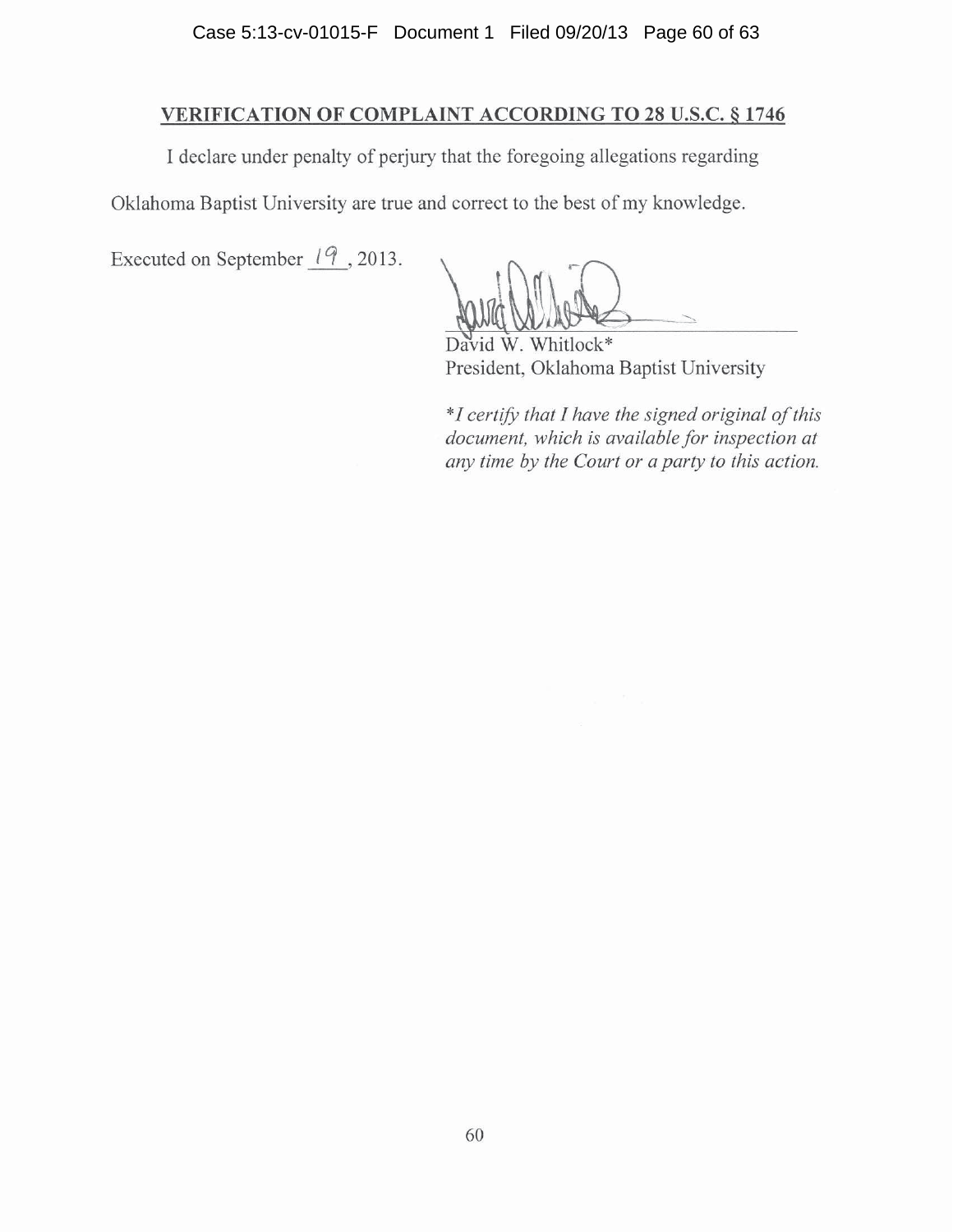Case 5:13-cv-01015-F Document 1 Filed 09/20/13 Page 61 of 63

## **VERIFICATION OF COMPLAINT ACCORDING TO 28 U.S.C. § 1746**

I declare under penalty of perjury that the foregoing allegations regarding

Oklahoma Wesleyan University are true and correct to the best of my knowledge.

Executed on September  $\angle \mathcal{L}$ , 2013.

 $\ddot{\mathbf{0}}$ **Everett Piper\*** 

President, Oklahoma Wesleyan University

\*I certify that I have the signed original of this document, which is available for inspection at any time by the Court or a party to this action.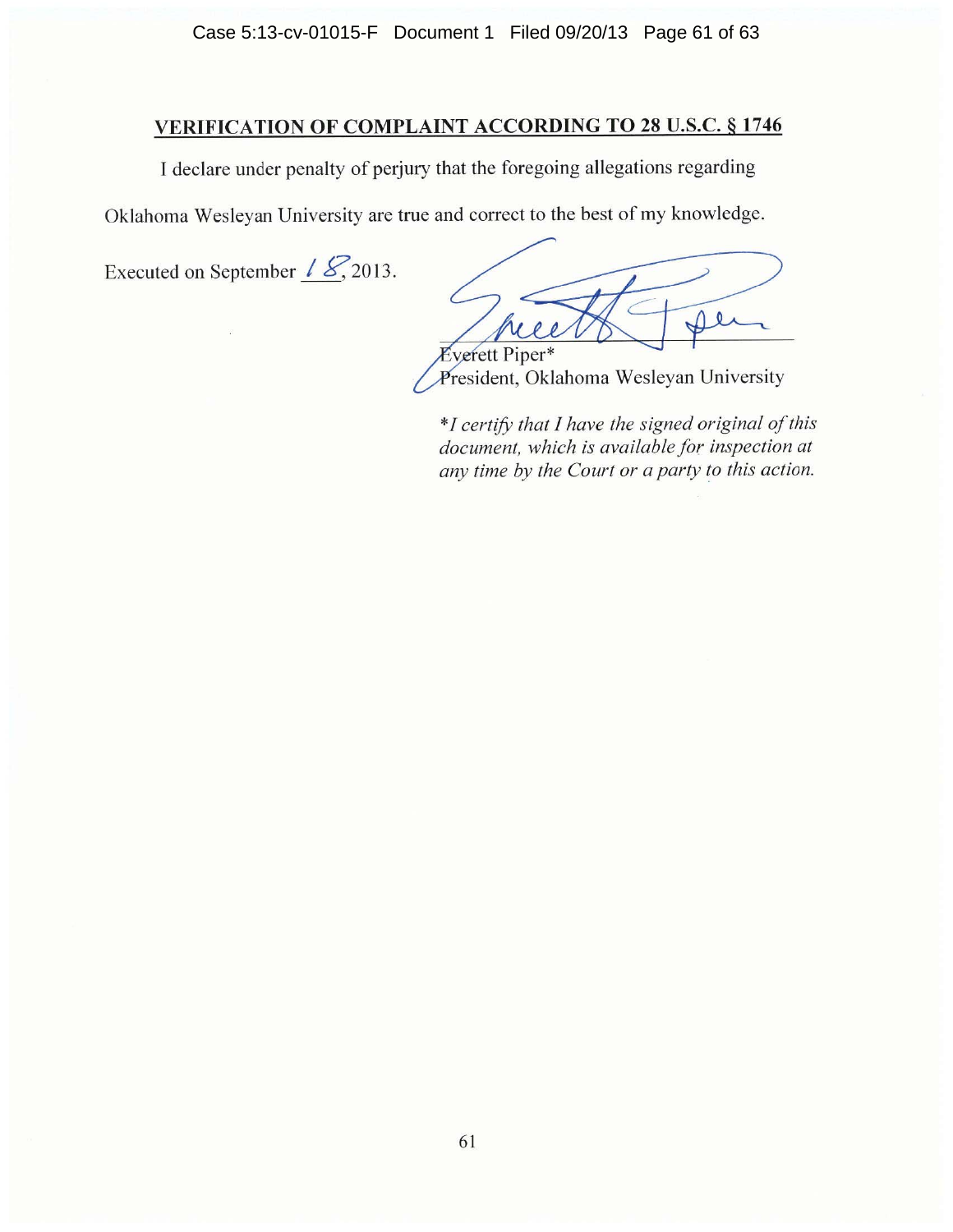## **VERIFICATION OF COMPLAINT ACCORDING TO 28 U.S.C. § 1746**

I declare under penalty of perjury that the foregoing allegations regarding

Mid-America Christian University are true and correct to the best of my knowledge.

Executed on September  $20<sup>th</sup>$ , 2013.

 $\frac{1}{\sqrt{2\pi}}$ 

John Fozard \* President, Mid-America Christian University

\**I certify that I have the signed original of this document, which is available for inspection at any time by the Court or a party to this action.*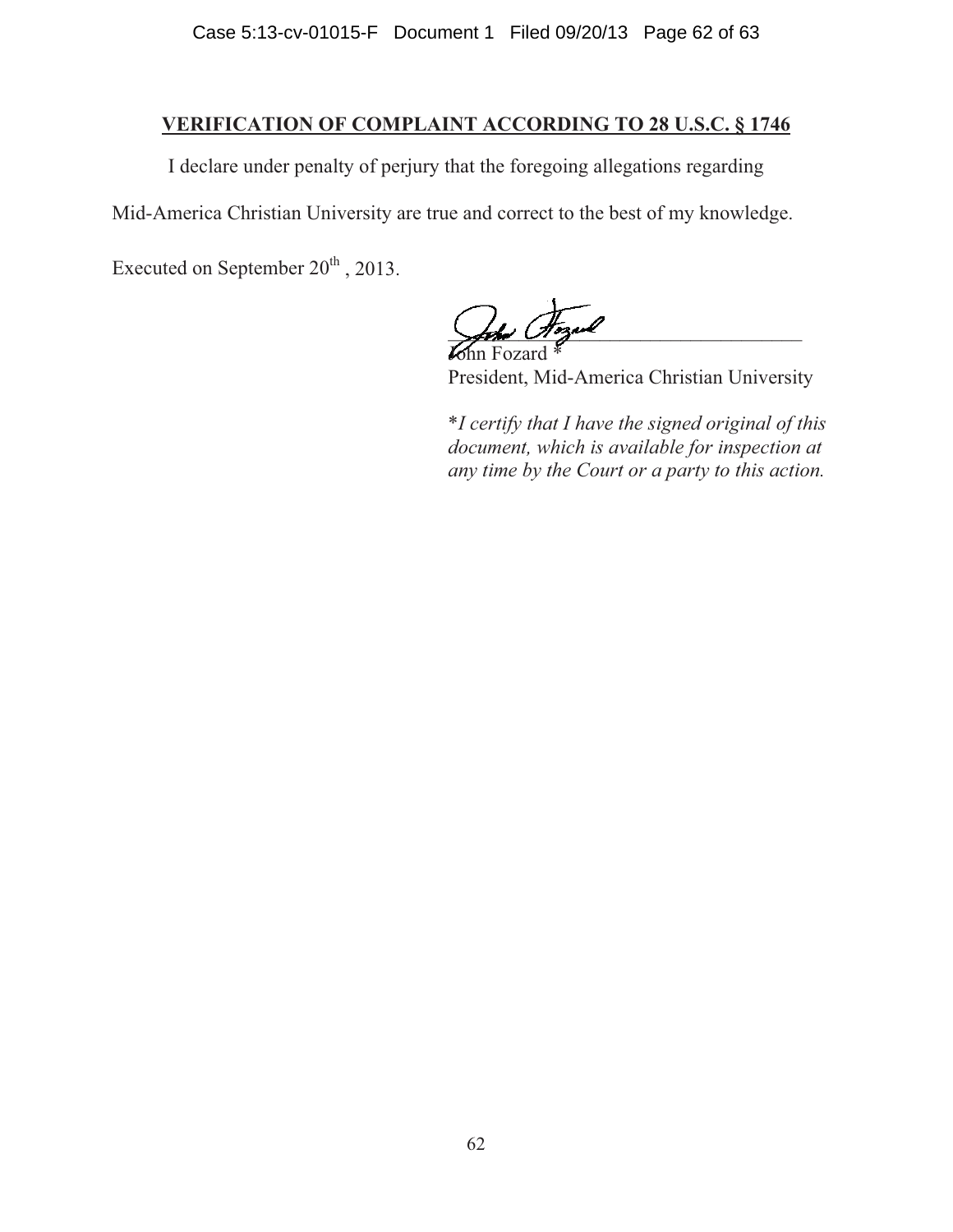## **CERTIFICATE OF SERVICE**

I hereby certify that on September 20, 2013 I electronically filed the foregoing with the Clerk of Court using the newcases@okwd.uscourts.gov email address.

*s/ John Paul Jordan*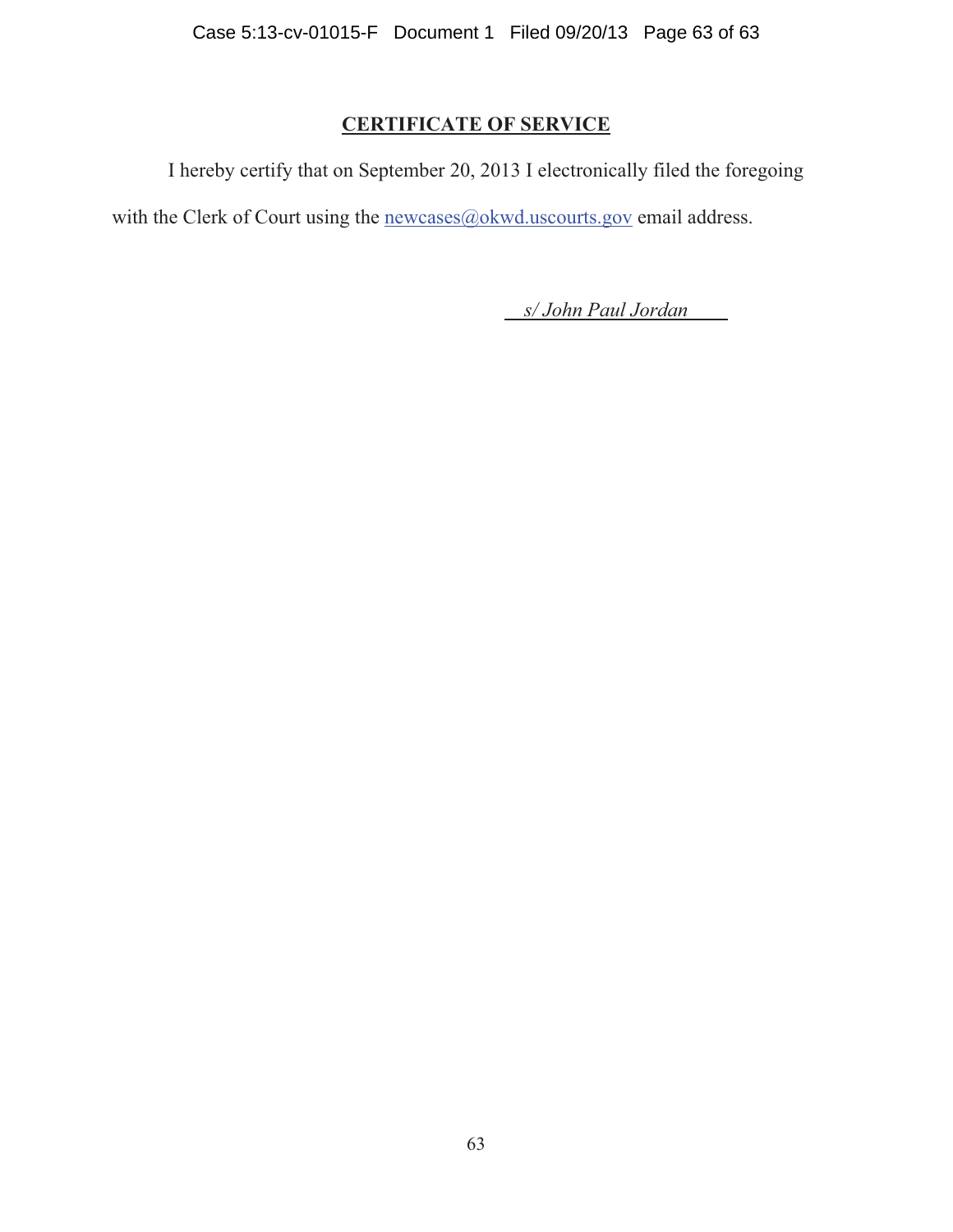# $\frac{1}{15.44}$  (Rev. 12/12) Case 5:13-cv-01015- $\times$ FVPC UOVER SHEEP 09/20/13 Page 1 of 2

The JS 44 civil cover sheet and the information contained herein neither replace nor supplement the filing and service of pleadings or other papers as required by law, except as provided by local rules of court. This form,

| I. (a) PLAINTIFFS<br>SOUTHERN NAZARENE UNIVERSITY; OKLAHOMA WESLEYAN<br>UNIVERSITY; OKLAHOMA BAPTIST UNIVERSITY; and MID-AMERICA<br>CHRISTIAN UNIVERSITY,                                                                                                                               |                                                                                                                                                                                                                                                                                                                                                                                                                                          |                                                                                                                                                                                                                                                               |                                                                          | <b>DEFENDANTS</b><br>KATHLEEN SEBELIUS, in her official capacity as Secretary of the United States Department of Health and Human Services;<br>THOMAS E. PEREZ, in his official capacity as Secretary of the United States Department of Labor; JACOB J. LEW, in his<br>official capacity as Secretary of the United States Department of the Treasury; UNITED STATES DEPARTMENT OF HEALTH<br>AND HUMAN SERVICES; UNITED STATES DEPARTMENT OF LABOR; and UNITED STATES DEPARTMENT OF THE<br>TREASURY, |                                                                                                                                                                      |                                                                 |                                                                                                                                                                                                                                                     |                       |          |
|-----------------------------------------------------------------------------------------------------------------------------------------------------------------------------------------------------------------------------------------------------------------------------------------|------------------------------------------------------------------------------------------------------------------------------------------------------------------------------------------------------------------------------------------------------------------------------------------------------------------------------------------------------------------------------------------------------------------------------------------|---------------------------------------------------------------------------------------------------------------------------------------------------------------------------------------------------------------------------------------------------------------|--------------------------------------------------------------------------|-------------------------------------------------------------------------------------------------------------------------------------------------------------------------------------------------------------------------------------------------------------------------------------------------------------------------------------------------------------------------------------------------------------------------------------------------------------------------------------------------------|----------------------------------------------------------------------------------------------------------------------------------------------------------------------|-----------------------------------------------------------------|-----------------------------------------------------------------------------------------------------------------------------------------------------------------------------------------------------------------------------------------------------|-----------------------|----------|
| (b) County of Residence of First Listed Plaintiff<br><b>Oklahoma County</b><br>(EXCEPT IN U.S. PLAINTIFF CASES)<br>(C) Attorneys (Firm Name, Address, and Telephone Number)<br>John Paul Jordan - THE JORDAN LAW F RM<br>1703 Professional Circle, Suite 501-A<br>Yukon, Oklahoma 73099 |                                                                                                                                                                                                                                                                                                                                                                                                                                          |                                                                                                                                                                                                                                                               |                                                                          | County of Residence of First Listed Defendant<br>(IN U.S. PLAINTIFF CASES ONLY)<br>IN LAND CONDEMNATION CASES, USE THE LOCATION OF<br>NOTE:<br>THE TRACT OF LAND INVOLVED<br>Attorneys (If Known)                                                                                                                                                                                                                                                                                                     |                                                                                                                                                                      |                                                                 |                                                                                                                                                                                                                                                     |                       |          |
|                                                                                                                                                                                                                                                                                         |                                                                                                                                                                                                                                                                                                                                                                                                                                          |                                                                                                                                                                                                                                                               |                                                                          |                                                                                                                                                                                                                                                                                                                                                                                                                                                                                                       |                                                                                                                                                                      |                                                                 |                                                                                                                                                                                                                                                     |                       |          |
| Telephone: (405) 222-8721 Facsimile:<br>JP@JPJORDANLAW.COM<br><b>II. BASIS OF JURISDICTION</b> (Place an "X" in One Box Only)                                                                                                                                                           | (877) 335-5521                                                                                                                                                                                                                                                                                                                                                                                                                           |                                                                                                                                                                                                                                                               |                                                                          | <b>III. CITIZENSHIP OF PRINCIPAL PARTIES</b> (Place an "X" in One Box for Plaintiff                                                                                                                                                                                                                                                                                                                                                                                                                   |                                                                                                                                                                      |                                                                 |                                                                                                                                                                                                                                                     |                       |          |
|                                                                                                                                                                                                                                                                                         |                                                                                                                                                                                                                                                                                                                                                                                                                                          |                                                                                                                                                                                                                                                               |                                                                          | (For Diversity Cases Only)                                                                                                                                                                                                                                                                                                                                                                                                                                                                            | <b>DEF</b>                                                                                                                                                           |                                                                 | and One Box for Defendant)                                                                                                                                                                                                                          |                       |          |
| $\Box$ 1 U S Government<br>Plaintiff                                                                                                                                                                                                                                                    | <b>3</b> Federal Question<br>(U.S. Government Not a Party)                                                                                                                                                                                                                                                                                                                                                                               |                                                                                                                                                                                                                                                               |                                                                          | <b>PTF</b><br>$\Box$ 1<br>Citizen of This State                                                                                                                                                                                                                                                                                                                                                                                                                                                       | Incorporated or Principal Place<br>of Business In This State                                                                                                         | <b>PTF</b><br><b>DEF</b><br>$\Box$ 4<br>$\Box$ 4                |                                                                                                                                                                                                                                                     |                       |          |
| $\boxtimes$ 2 U S Government<br>$\Box$ 4 Diversity<br>Defendant<br>(Indicate Citizenship of Parties in Item III)                                                                                                                                                                        |                                                                                                                                                                                                                                                                                                                                                                                                                                          |                                                                                                                                                                                                                                                               |                                                                          | Citizen of Another State<br>$\Box$ 2<br>$\Box$ 2<br>Incorporated and Principal Place<br>$\Box$ 5<br>$\square$ 5<br>of Business In Another State                                                                                                                                                                                                                                                                                                                                                       |                                                                                                                                                                      |                                                                 |                                                                                                                                                                                                                                                     |                       |          |
|                                                                                                                                                                                                                                                                                         |                                                                                                                                                                                                                                                                                                                                                                                                                                          |                                                                                                                                                                                                                                                               |                                                                          | Citizen or Subject of a<br>$\Box$ 3<br>Foreign Country                                                                                                                                                                                                                                                                                                                                                                                                                                                |                                                                                                                                                                      | $\Box$ 3 Foreign Nation                                         |                                                                                                                                                                                                                                                     | $\Box$ 6              | $\Box$ 6 |
| <b>IV. NATURE OF SUIT</b> (Place an "X" in One Box Only)<br><b>CONTRACT</b>                                                                                                                                                                                                             |                                                                                                                                                                                                                                                                                                                                                                                                                                          | <b>TORTS</b>                                                                                                                                                                                                                                                  |                                                                          | <b>FORFEITURE/PENALTY</b>                                                                                                                                                                                                                                                                                                                                                                                                                                                                             |                                                                                                                                                                      | <b>BANKRUPTCY</b>                                               |                                                                                                                                                                                                                                                     | <b>OTHER STATUTES</b> |          |
| $\Box$ 110 Insurance<br>$\Box$ 120 Marine<br>$\Box$ 130 Miller Act<br>$\Box$ 140 Negotiable Instrument<br>$\Box$ 150 Recovery of Overpayment<br>& Enforcement of Judgment<br>151 Medicare Act<br>152 Recovery of Defaulted<br><b>Student Loans</b>                                      | PERSONAL INJURY<br>$\Box$ 310 Airplane<br>315 Airplane Product<br>Liability<br>367 Health Care/<br>□ 320 Assault, Libel &<br>Slander<br>□ 330 Federal Employers'<br>Liability<br>340 Marine<br><b>Injury Product</b><br>345 Marine Product<br>Liability<br>Liability<br>□ 350 Motor Vehicle<br>370 Other Fraud<br>355 Motor Vehicle<br>Product Liability<br>360 Other Personal<br>Injury<br>362 Personal Injury -<br>Medical Malpractice | PERSONAL INJURY<br>$\Box$ 365 Personal Injury -<br>Product Liability<br>Pharmaceutical<br>Personal Injury<br>Product Liability<br><b>1368</b> Asbestos Personal                                                                                               | □ 625 Drug Related Seizure<br>of Property 21 USC 881<br>$\Box$ 690 Other |                                                                                                                                                                                                                                                                                                                                                                                                                                                                                                       | 158 152 152 152 422 Appeal 28 USC<br>$\Box$ 423 Withdrawal<br>28 USC 157<br><b>PROPERTY RIGHTS</b><br>$\Box$ 820 Copyrights<br>□ 830 Patent<br>□ 840 Trademark       |                                                                 | 375 False Claims Act<br>$\Box$ 400 State Reapportionment<br>$\Box$ 410 Antitrust<br>$\Box$ 430 Banks and Banking<br>$\Box$ 450 Commerce<br>$\Box$ 460 Deportation<br>1 470 Racketeer Influenced and<br>Corrupt Organizations<br>480 Consumer Credit |                       |          |
| (Excludes Veterans)<br>$\Box$ 153 Recovery of Overpayment<br>of Veteran's Benefits<br>$\Box$ 160 Stockholders' Suits<br>190 Other Contract<br>195 Contract Product Liability<br>$\Box$ 196 Franchise                                                                                    |                                                                                                                                                                                                                                                                                                                                                                                                                                          | PERSONAL PROPERTY   710 Fair Labor Standards<br>$\Box$ 371 Truth in Lending<br>380 Other Personal<br>Property Damage<br>□ 385 Property Damage<br>Product Liability                                                                                            |                                                                          | <b>LABOR</b><br>Act<br>720 Labor/Management<br>Relations<br>740 Railway Labor Act<br>751 Family and Medical<br>Leave Act<br>790 Other Labor Litigation                                                                                                                                                                                                                                                                                                                                                | <b>SOCIAL SECURITY</b><br>$\Box$ 861 HIA (1395ff)<br>$\Box$ 862 Black Lung (923)<br>$\Box$ 863 DIWC/DIWW (405(g))<br>□ 864 SSID Title XVI<br>$\Box$ 865 RSI (405(g)) |                                                                 | 490 Cable/Sat TV<br>50 Securities/Commodities/<br>Exchange<br>1 890 Other Statutory Actions<br>$\Box$ 891 Agricultural Acts<br>5 893 Environmental Matters<br>5 895 Freedom of Information<br>Act<br>$\Box$ 896 Arbitration                         |                       |          |
| <b>REAL PROPERTY</b>                                                                                                                                                                                                                                                                    | <b>CIVIL RIGHTS</b>                                                                                                                                                                                                                                                                                                                                                                                                                      | PRISONER PETITIONS                                                                                                                                                                                                                                            |                                                                          | 791 Employee Retirement                                                                                                                                                                                                                                                                                                                                                                                                                                                                               |                                                                                                                                                                      | <b>FEDERAL TAX SUITS</b>                                        | □ 899 Administrative Procedure                                                                                                                                                                                                                      |                       |          |
| $\Box$ 210 Land Condemnation<br>220 Foreclosure<br>$\Box$ 230 Rent Lease & Ejectment<br>$\Box$ 240 Torts to Land<br>245 Tort Product Liability<br>290 All Other Real Property                                                                                                           | $\boxtimes$ 440 Other Civil Rights<br>$\Box$ 441 Voting<br>$\Box$ 442 Employment<br>$\Box$ 443 Housing/<br>Accommodations<br>$\Box$ 445 Amer w/Disabilities -<br>Employment<br>$\Box$ 446 Amer w/Disabilities -<br>Other<br>448 Education                                                                                                                                                                                                | <b>Habeas Corpus:</b><br>$\Box$ 463 Alien Detainee<br>$\Box$ 510 Motions to Vacate<br>Sentence<br>530 General<br>$\Box$ 535 Death Penalty<br>Other:<br>$\Box$ 540 Mandamus & Other<br>$\Box$ 550 Civil Rights<br>555 Prison Condition<br>560 Civil Detainee - |                                                                          | Income Security Act<br><b>IMMIGRATION</b><br>$\Box$ 462 Naturalization Application<br>$\Box$ 465 Other Immigration<br>Actions                                                                                                                                                                                                                                                                                                                                                                         | $\Box$ 870 Taxes (U S Plaintiff<br>or Defendant)<br>□ 871 IRS-Third Party<br>26 USC 7609                                                                             |                                                                 | Act/Review or Appeal of<br>Agency Decision<br>$\Box$ 950 Constitutionality of<br>State Statutes                                                                                                                                                     |                       |          |
|                                                                                                                                                                                                                                                                                         |                                                                                                                                                                                                                                                                                                                                                                                                                                          | Conditions of<br>Confinement                                                                                                                                                                                                                                  |                                                                          |                                                                                                                                                                                                                                                                                                                                                                                                                                                                                                       |                                                                                                                                                                      |                                                                 |                                                                                                                                                                                                                                                     |                       |          |
| <b>V. ORIGIN</b> (Place an "X" in One Box Only)<br>$\boxtimes$ 1 Original<br>Proceeding                                                                                                                                                                                                 | $\square$ 2 Removed from<br>$\Box$ 3<br>State Court                                                                                                                                                                                                                                                                                                                                                                                      | Remanded from<br>Appellate Court                                                                                                                                                                                                                              |                                                                          | $\Box$ 4 Reinstated or<br><b>1</b> 5 Transferred from<br>Reopened<br>(specify)                                                                                                                                                                                                                                                                                                                                                                                                                        | Another District                                                                                                                                                     | $\Box$ 6 Multidistrict<br>Litigation                            |                                                                                                                                                                                                                                                     |                       |          |
| VI. CAUSE OF ACTION                                                                                                                                                                                                                                                                     | Brief description of cause:                                                                                                                                                                                                                                                                                                                                                                                                              | Challenge to the Affordable Care Act                                                                                                                                                                                                                          |                                                                          | Cite the U.S. Civil Statute under which you are filing (Do not cite jurisdictional statutes unless diversity):<br>42 U.S.C. Sec. 2000bb, 5 U.S.C. Sec. 706; 1st & 5th Amendments to the U.S. Constitution                                                                                                                                                                                                                                                                                             |                                                                                                                                                                      |                                                                 |                                                                                                                                                                                                                                                     |                       |          |
| VII. REQUESTED IN<br><b>COMPLAINT:</b>                                                                                                                                                                                                                                                  | UNDER RULE 23, F.R.Cv.P.                                                                                                                                                                                                                                                                                                                                                                                                                 | CHECK IF THIS IS A CLASS ACTION                                                                                                                                                                                                                               |                                                                          | <b>DEMAND \$</b>                                                                                                                                                                                                                                                                                                                                                                                                                                                                                      |                                                                                                                                                                      | CHECK YES only if demanded in complaint:<br><b>JURY DEMAND:</b> | $\Box$ Yes                                                                                                                                                                                                                                          | $M_{\text{No}}$       |          |
| VIII. RELATED CASE(S)<br><b>IF ANY</b>                                                                                                                                                                                                                                                  | (See instructions):                                                                                                                                                                                                                                                                                                                                                                                                                      | <b>JUDGE</b>                                                                                                                                                                                                                                                  |                                                                          |                                                                                                                                                                                                                                                                                                                                                                                                                                                                                                       | DOCKET NUMBER                                                                                                                                                        |                                                                 |                                                                                                                                                                                                                                                     |                       |          |
| <b>DATE</b><br>09/20/2013<br><b>FOR OFFICE USE ONLY</b>                                                                                                                                                                                                                                 |                                                                                                                                                                                                                                                                                                                                                                                                                                          | SIGNATURE OF ATTORNEY OF RECORD<br>s/ John Paul Jordan                                                                                                                                                                                                        |                                                                          |                                                                                                                                                                                                                                                                                                                                                                                                                                                                                                       |                                                                                                                                                                      |                                                                 |                                                                                                                                                                                                                                                     |                       |          |
| <b>RECEIPT#</b>                                                                                                                                                                                                                                                                         | <b>AMOUNT</b>                                                                                                                                                                                                                                                                                                                                                                                                                            | <b>APPLYING IFP</b>                                                                                                                                                                                                                                           |                                                                          | <b>JUDGE</b>                                                                                                                                                                                                                                                                                                                                                                                                                                                                                          |                                                                                                                                                                      | MAG JUDGE                                                       |                                                                                                                                                                                                                                                     |                       |          |